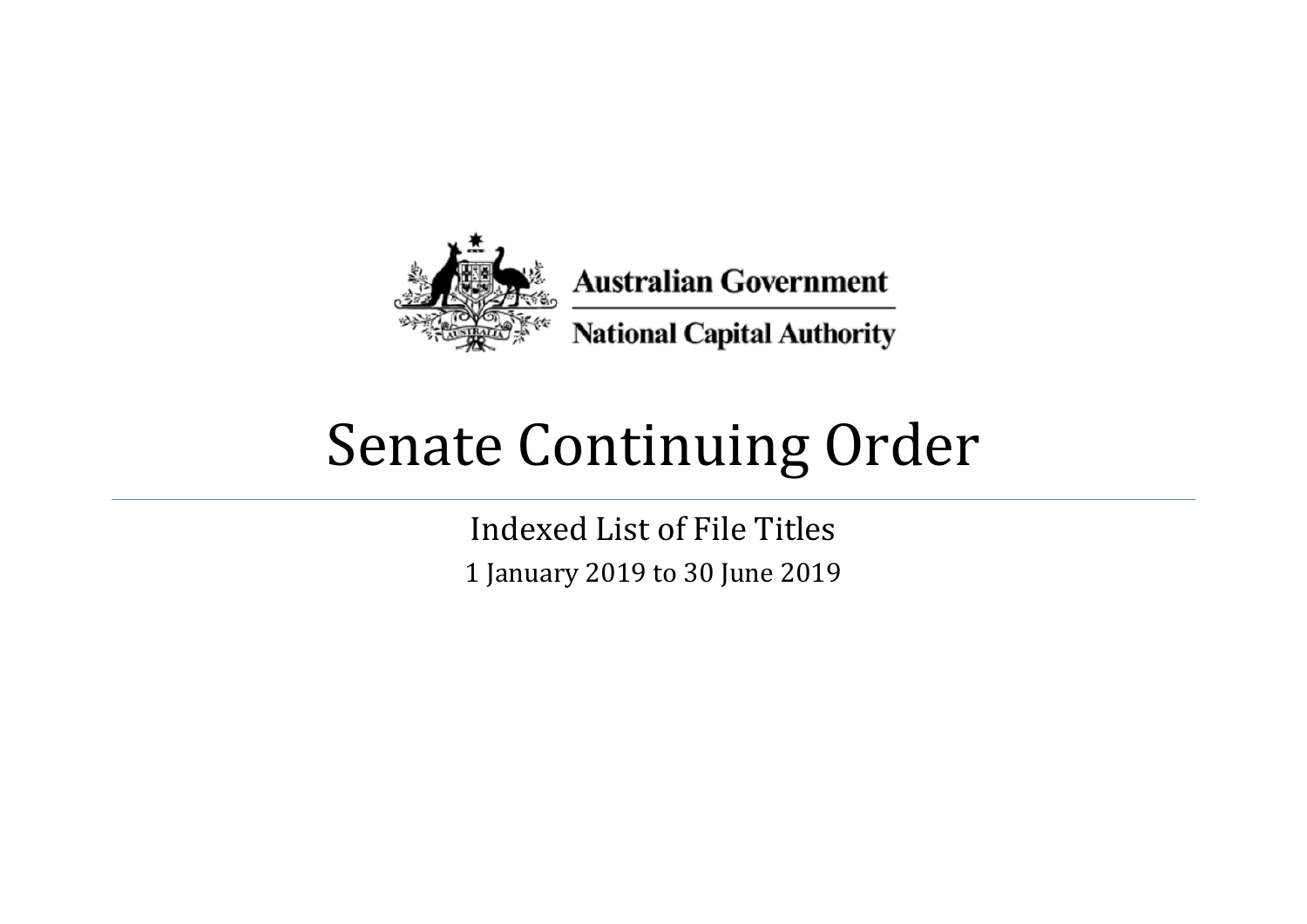| <b>Chief Executive Office Branch</b> |                                                                                                 |
|--------------------------------------|-------------------------------------------------------------------------------------------------|
| <b>Record Number</b>                 | <b>File Title</b>                                                                               |
| 19/191                               | STRATEGIC MANAGEMENT - Meetings - Authority Meeting - 17 April 2019                             |
| 19/248                               | STRATEGIC MANAGEMENT - Meetings - Authority Meeting - 18 June 2019                              |
| 19/277                               | STRATEGIC MANAGEMENT - Meetings - Authority Planning Day - 24 May 2019                          |
| 19/342                               | STRATEGIC MANAGEMENT - Meetings - Authority Meeting - 3 September 2019                          |
| 19/219                               | NATIONAL CAPITAL MAINTENANCE - Activity - NCA Event - WWF Earth Hour Approvals                  |
| 19/244                               | NATIONAL CAPITAL MAINTENANCE - Activity - RECONCILIATION DAY 2019 - NCA Internal Event          |
| 19/253                               | NATIONAL CAPITAL MAINTENANCE - Activity - Floriade 2019                                         |
| 19/253/01                            | NATIONAL CAPITAL MAINTENANCE - Activity - STAGE 1 Approved Documentation   Floriade 2019        |
| 19/253/02                            | NATIONAL CAPITAL MAINTENANCE - Activity - STAGE 1 Invoices and Invoice Requests   Floraide 2019 |
| 19/253/03                            | NATIONAL CAPITAL MAINTENANCE - Activity - Stage 1 Maps and Documentation   Floriade 2019        |
| 19/253/04                            | NATIONAL CAPITAL MAINTENANCE - Activity - Meter Readings   Floriade 2019                        |
| 19/253/05                            | NATIONAL CAPITAL MAINTENANCE - Activity - Stage 2 - Documentation Requirements   Floriade 2019  |
| 19/253/06                            | NATIONAL CAPITAL MAINTENANCE - Activity - Stage 2 - Approvals Floriade 2019                     |
| 19/253/07                            | NATIONAL CAPITAL MAINTENANCE - Activity - Stage 2 - Maintenance Requests   Floriade 2019        |
| 19/253/08                            | NATIONAL CAPITAL MAINTENANCE - Activity - Floriade 2019   Estate Maps and Specs                 |
| 19/253/09                            | NATIONAL CAPITAL MAINTENANCE - Activity - Stage 2 - Meeting Minutes   Floriade 2019             |
| 19/253/10                            | NATIONAL CAPITAL MAINTENANCE - Activity - Stage 2 - Remediation   Floriade 2019                 |
| 19/220                               | NATIONAL CAPITAL MAINTENANCE - Activity - NCA Events - WWF Earth Hour Approvals                 |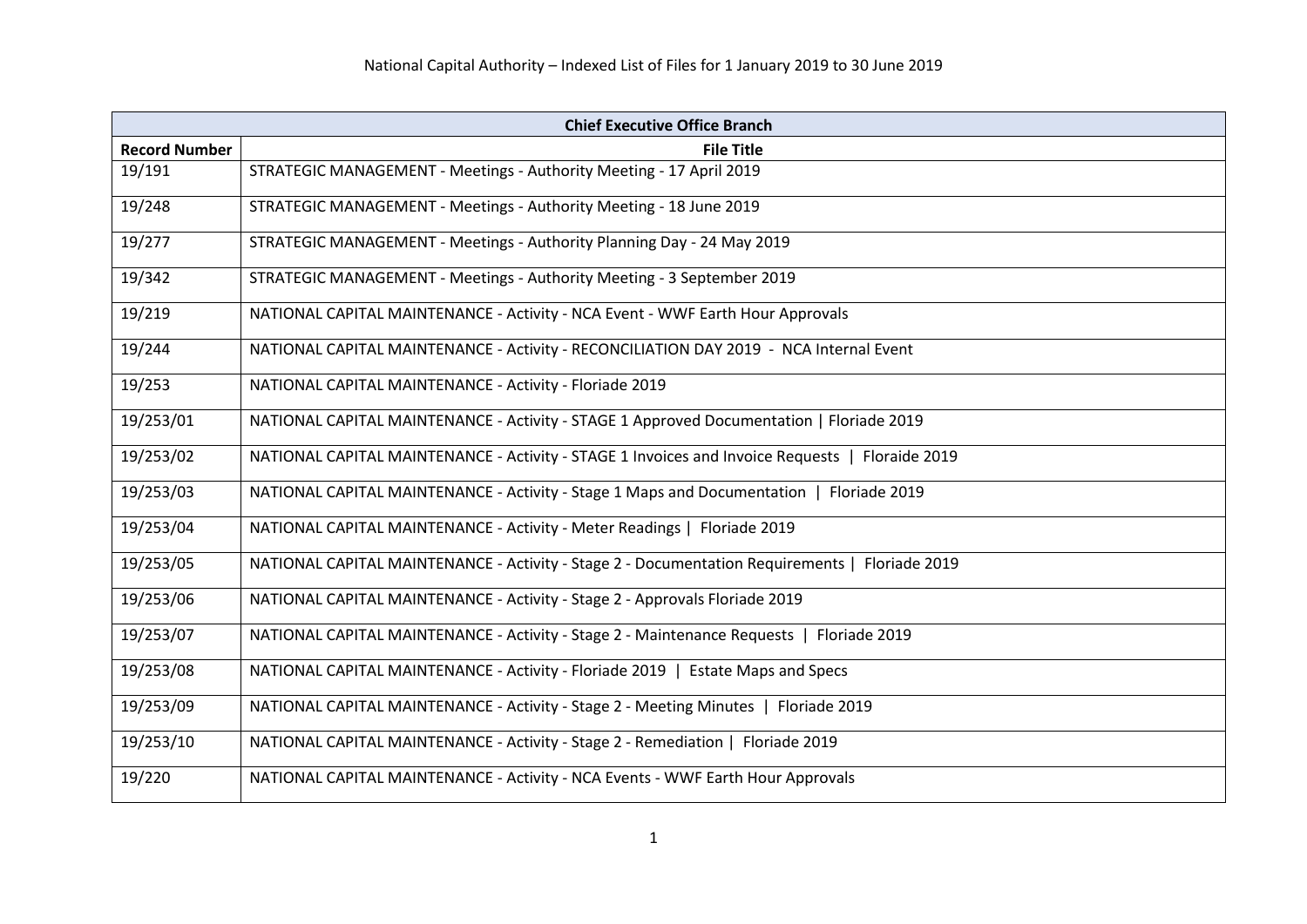|                      | <b>Chief Executive Office Branch</b>                                                      |  |
|----------------------|-------------------------------------------------------------------------------------------|--|
| <b>Record Number</b> | <b>File Title</b>                                                                         |  |
| 19/197               | NATIONAL CAPITAL MAINTENANCE - Activity - Anzac Day 2019 (including Anzac Day March 2019) |  |
| 19/221               | NATIONAL CAPITAL MAINTENANCE - Activity - HIT 104.7 Skyfire 2019                          |  |
| 19/341               | NATIONAL CAPITAL MAINTENANCE - Activity - Spilt Milk 2019                                 |  |
| 19/345               | NATIONAL CAPITAL MAINTENANCE - Activity - 2020 EVENTS - JANUARY                           |  |
| 19/346               | NATIONAL CAPITAL MAINTENANCE - Activity - 2020 EVENTS - FEBRUARY                          |  |
| 19/347               | NATIONAL CAPITAL MAINTENANCE - Activity - 2020 EVENTS - MARCH                             |  |
| 19/348               | NATIONAL CAPITAL MAINTENANCE - Activity - 2020 EVENTS - APRIL                             |  |
| 19/349               | NATIONAL CAPITAL MAINTENANCE - Activity - 2020 EVENTS - MAY                               |  |
| 19/350               | NATIONAL CAPITAL MAINTENANCE - Activity - 2020 EVENTS - JUNE                              |  |
| 19/351               | NATIONAL CAPITAL MAINTENANCE - Activity - 2020 EVENTS - JULY                              |  |
| 19/352               | NATIONAL CAPITAL MAINTENANCE - Activity - 2020 EVENTS - AUGUST                            |  |
| 19/353               | NATIONAL CAPITAL MAINTENANCE - Activity - 2020 EVENTS - SEPTEMBER                         |  |
| 19/354               | NATIONAL CAPITAL MAINTENANCE - Activity - 2020 EVENTS - OCTOBER                           |  |
| 19/355               | NATIONAL CAPITAL MAINTENANCE - Activity - 2020 EVENTS - NOVEMBER                          |  |
| 19/356               | NATIONAL CAPITAL MAINTENANCE - Activity - 2020 EVENTS - DECEMBER                          |  |
| 18/126/17            | NATIONAL CAPITAL MAINTENANCE - Activity - Canberra Comedy Festival 2019 WA                |  |
| 18/127/11            | NATIONAL CAPITAL MAINTENANCE - Activity - Anzac Day 2019                                  |  |
| 18/127/12            | NATIONAL CAPITAL MAINTENANCE - Activity - ACT Rowing Regatta 6-7 April 2019               |  |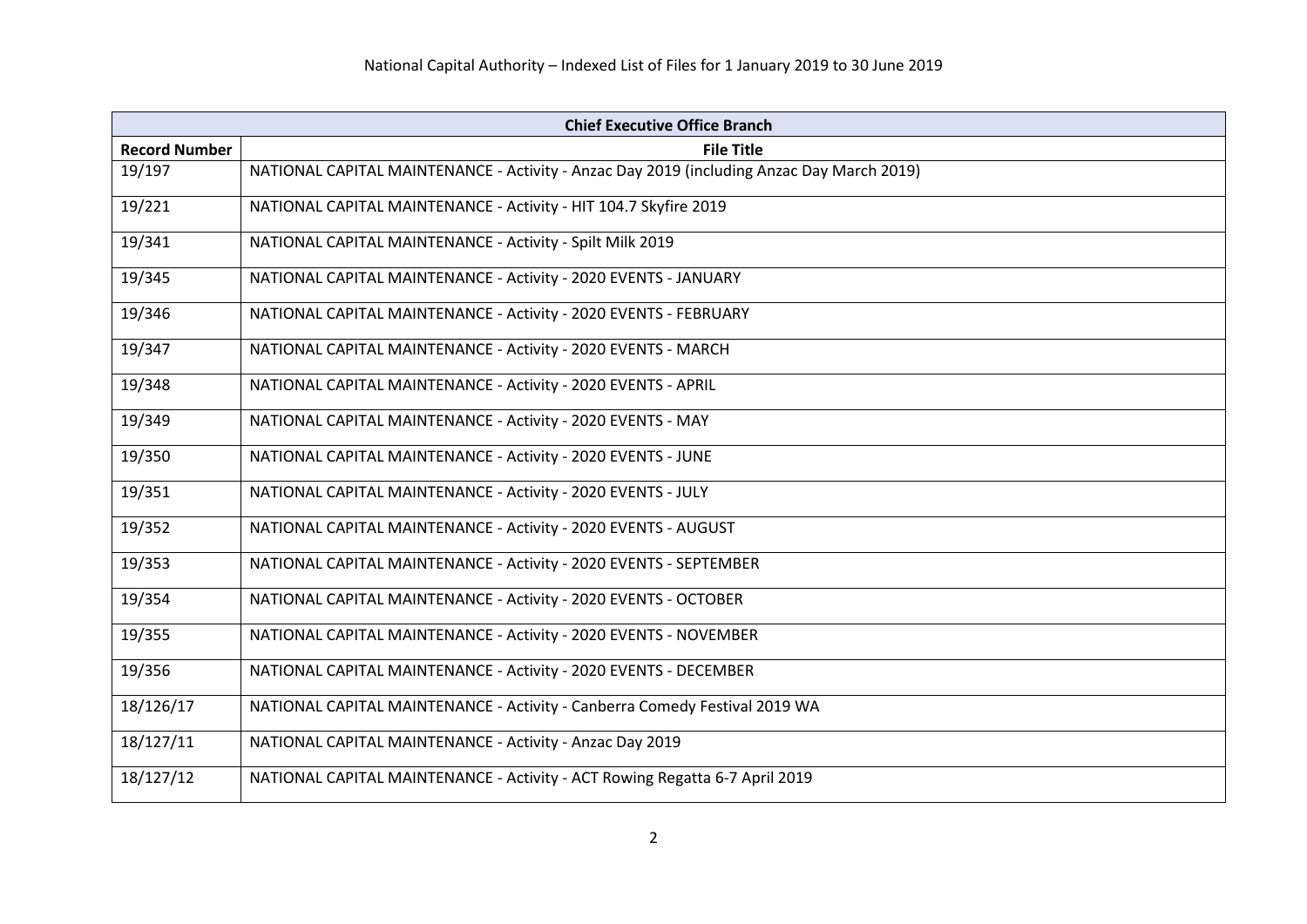| <b>Chief Executive Office Branch</b> |                                                                                          |
|--------------------------------------|------------------------------------------------------------------------------------------|
| <b>Record Number</b>                 | <b>File Title</b>                                                                        |
| 18/124/15                            | NATIONAL CAPITAL MAINTENANCE - Activity - Australia Day Festival 2019                    |
| 18/125/18                            | NATIONAL CAPITAL MAINTENANCE - Activity - 2019 Bible Breakthrough                        |
| 18/125/19                            | NATIONAL CAPITAL MAINTENANCE - Activity - Lakespeare 2019 (Shakespeare By The Lake)      |
| 18/125/20                            | NATIONAL CAPITAL MAINTENANCE - Activity - Valentines Day at the Carillion                |
| 18/126/18                            | NATIONAL CAPITAL MAINTENANCE - Activity - Marathon Championships and Burley Griffin Bash |
| 18/125/21                            | NATIONAL CAPITAL MAINTENANCE - Activity - Day at the Lake                                |
| 18/125/22                            | NATIONAL CAPITAL MAINTENANCE - Activity - Ride 4 Rescue 2019                             |
| 18/125/23                            | NATIONAL CAPITAL MAINTENANCE - Activity - 460 Squadron BBQ - Blamey Square               |
| 18/126/19                            | NATIONAL CAPITAL MAINTENANCE - Activity - Lighting - Epilepsy Awareness Month 2019       |
| 18/127/13                            | NATIONAL CAPITAL MAINTENANCE - Activity - Anzac Day March 2019                           |
| 18/126/20                            | NATIONAL CAPITAL MAINTENANCE - Activity - National Day of Prayer and Fasting             |
| 18/126/21                            | NATIONAL CAPITAL MAINTENANCE - Activity - Lighting the Carillon - St Patrick's Day 2019  |
| 18/126/22                            | NATIONAL CAPITAL MAINTENANCE - Activity - International Womens Day BBQ - Blamey Square   |
| 18/126/23                            | NATIONAL CAPITAL MAINTENANCE - Activity - Canberra Day & Symphony in the Park            |
| 18/126/24                            | NATIONAL CAPITAL MAINTENANCE - Activity - Convoy for Cancer 2019                         |
| 18/126/25                            | NATIONAL CAPITAL MAINTENANCE - Activity - Holi Mela Festival 2019                        |
| 18/128/06                            | NATIONAL CAPITAL MAINTENANCE - Activity - MRA ACT Annual Charity Blanket Ride            |
| 18/126/26                            | NATIONAL CAPITAL MAINTENANCE - Activity - RAAF 98 Comm Service                           |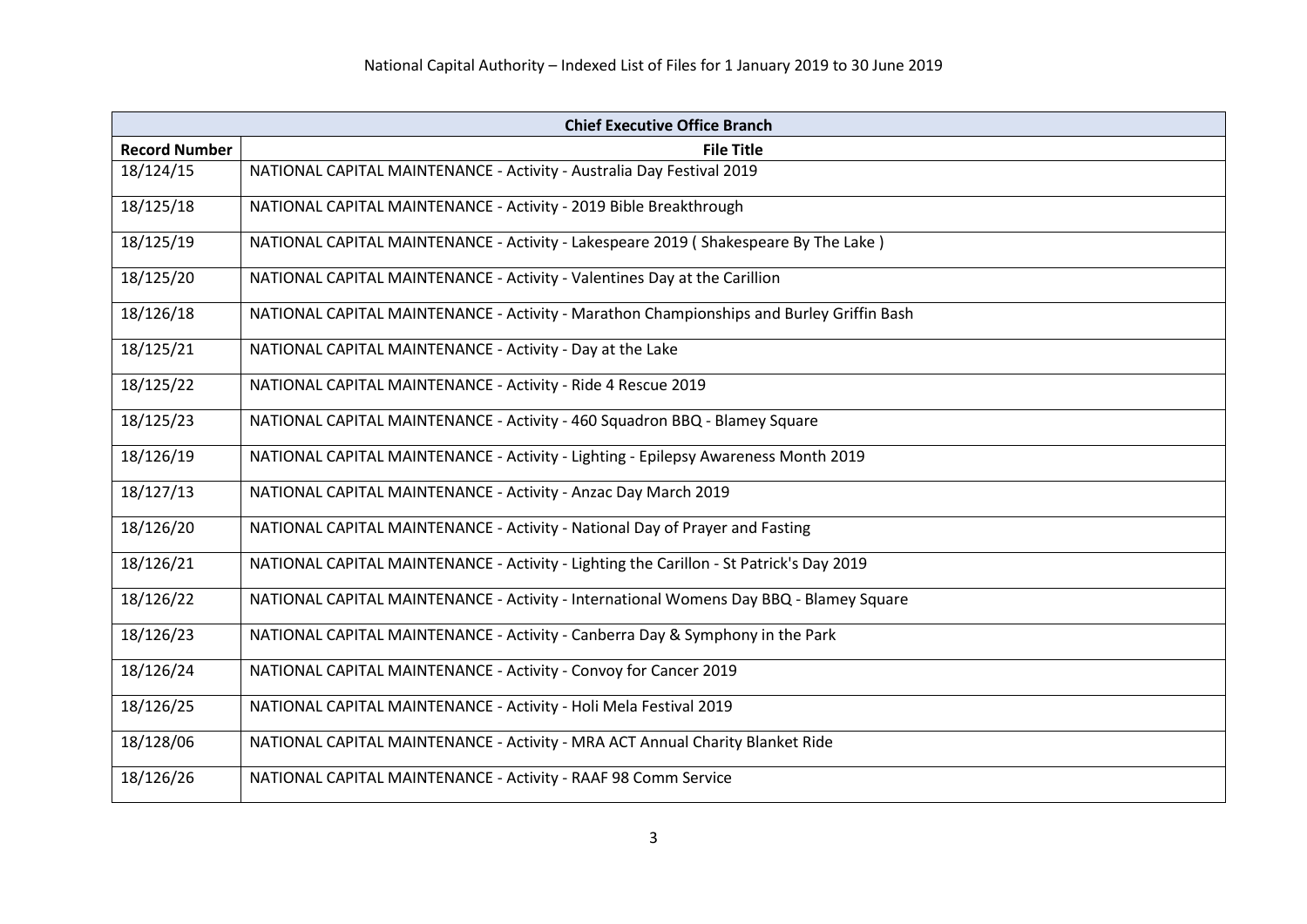| <b>Chief Executive Office Branch</b> |                                                                                             |
|--------------------------------------|---------------------------------------------------------------------------------------------|
| <b>Record Number</b>                 | <b>File Title</b>                                                                           |
| 18/126/27                            | NATIONAL CAPITAL MAINTENANCE - Activity - Walking off the war within                        |
| 18/128/07                            | NATIONAL CAPITAL MAINTENANCE - Activity - Stop Adani Convoy - Federation Mall - 05 May 2019 |
| 18/128/08                            | NATIONAL CAPITAL MAINTENANCE - Activity - NCA EVENTS - Greek National Day Memorial 2019     |
| 18/127/14                            | NATIONAL CAPITAL MAINTENANCE - Activity - Easter @ Questacon                                |
| 18/127/15                            | NATIONAL CAPITAL MAINTENANCE - Activity - Remembrance Bike Ride - 2019                      |
| 18/126/28                            | NATIONAL CAPITAL MAINTENANCE - Activity - Field Class Stirling Park - CIT Students          |
| 18/129/01                            | NATIONAL CAPITAL MAINTENANCE - Activity - 2019 Winter Solstice Charity Nude Swim            |
| 18/132/01                            | NATIONAL CAPITAL MAINTENANCE - Activity - National Peacekeepers Day 2019                    |
| 18/126/29                            | NATIONAL CAPITAL MAINTENANCE - Activity - WWF Earth Hour 2019                               |
| 18/128/09                            | NATIONAL CAPITAL MAINTENANCE - Activity - Darren Wall Fun Run 2019                          |
| 18/128/10                            | NATIONAL CAPITAL MAINTENANCE - Activity - Jay's Melanoma March 2019 Approvals               |
| 18/129/02                            | NATIONAL CAPITAL MAINTENANCE - Activity - Walk to d'Feet MND                                |
| 18/127/16                            | NATIONAL CAPITAL MAINTENANCE - Activity - Light Rail Launch 2019                            |
| 18/126/30                            | NATIONAL CAPITAL MAINTENANCE - Activity - Filming Permits                                   |
| 18/127/17                            | NATIONAL CAPITAL MAINTENANCE - Activity - Baisakhi Mela 2019                                |
| 18/128/11                            | NATIONAL CAPITAL MAINTENANCE - Activity - YMCA Half Marathon 2019                           |
| 18/132/02                            | NATIONAL CAPITAL MAINTENANCE - Activity - Summersault 2019                                  |
| 18/127/18                            | NATIONAL CAPITAL MAINTENANCE - Activity - ANU Field Trips 2019                              |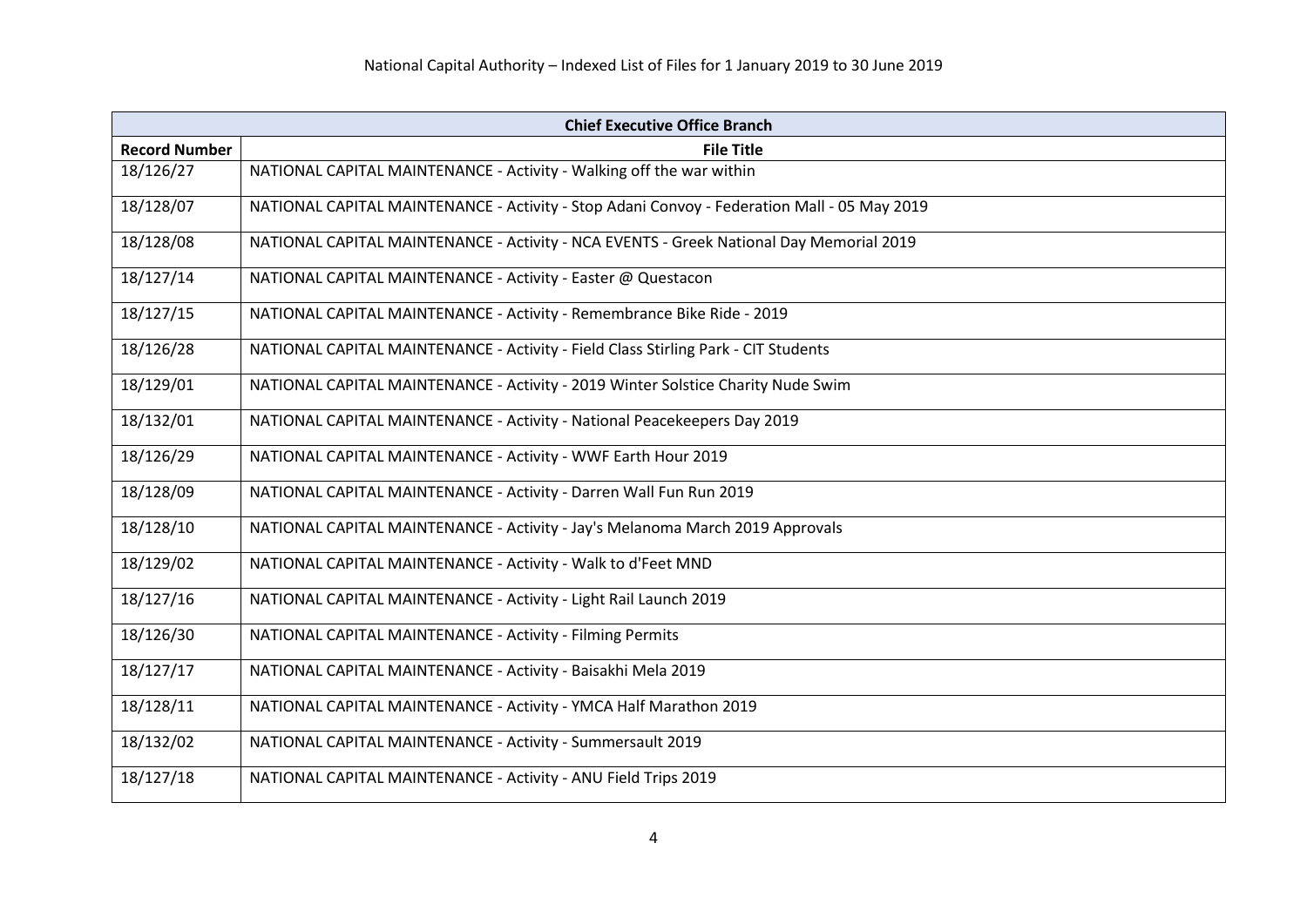| <b>Chief Executive Office Branch</b> |                                                                                                |
|--------------------------------------|------------------------------------------------------------------------------------------------|
| <b>Record Number</b>                 | <b>File Title</b>                                                                              |
| 18/132/03                            | NATIONAL CAPITAL MAINTENANCE - Activity - Wall To Wall Ride for Remembrance 2019               |
| 18/127/19                            | NATIONAL CAPITAL MAINTENANCE - Activity - Great Easter Egg Trail OPH 2019                      |
| 18/127/20                            | NATIONAL CAPITAL MAINTENANCE - Activity - Carpe Diem Carp Fishing Comp 2019                    |
| 18/127/21                            | NATIONAL CAPITAL MAINTENANCE - Activity - Variety Easter Family Fun Day                        |
| 18/134/02                            | NATIONAL CAPITAL MAINTENANCE - Activity - Anthems 2019                                         |
| 18/128/12                            | NATIONAL CAPITAL MAINTENANCE - Activity - Battle of the Coral Sea Commemoration Service 2019   |
| 18/127/22                            | NATIONAL CAPITAL MAINTENANCE - Activity - Kapyong Day 2019                                     |
| 18/128/13                            | NATIONAL CAPITAL MAINTENANCE - Activity - Long Ride Launch 2019                                |
| 18/129/03                            | NATIONAL CAPITAL MAINTENANCE - Activity - Seaside Scavenge 2019                                |
| 18/128/14                            | NATIONAL CAPITAL MAINTENANCE - Activity - National Sorry Day Bridge Walk 2019                  |
| 18/130/01                            | NATIONAL CAPITAL MAINTENANCE - Activity - Santa Speedo Shuffle 2019                            |
| 18/133/01                            | NATIONAL CAPITAL MAINTENANCE - Activity - Oktoberfest Parklands 2019                           |
| 18/132/04                            | NATIONAL CAPITAL MAINTENANCE - Activity - National Police Remembrance Day 2019                 |
| 18/129/04                            | NATIONAL CAPITAL MAINTENANCE - Activity - The Battle of Binh Ba - 50th Anniversary 2019        |
| 18/128/15                            | NATIONAL CAPITAL MAINTENANCE - Activity - CH7 Sunrise Live Cross & Tour De Cure Breakfast 2019 |
| 18/128/16                            | NATIONAL CAPITAL MAINTENANCE - Activity - Indigenous Ceremonial Event for Ngunnawal 2019       |
| 18/128/17                            | NATIONAL CAPITAL MAINTENANCE - Activity - Election Festival 2019                               |
| 18/128/18                            | NATIONAL CAPITAL MAINTENANCE - Activity - Rowing ACT Winter Time Trials 2019                   |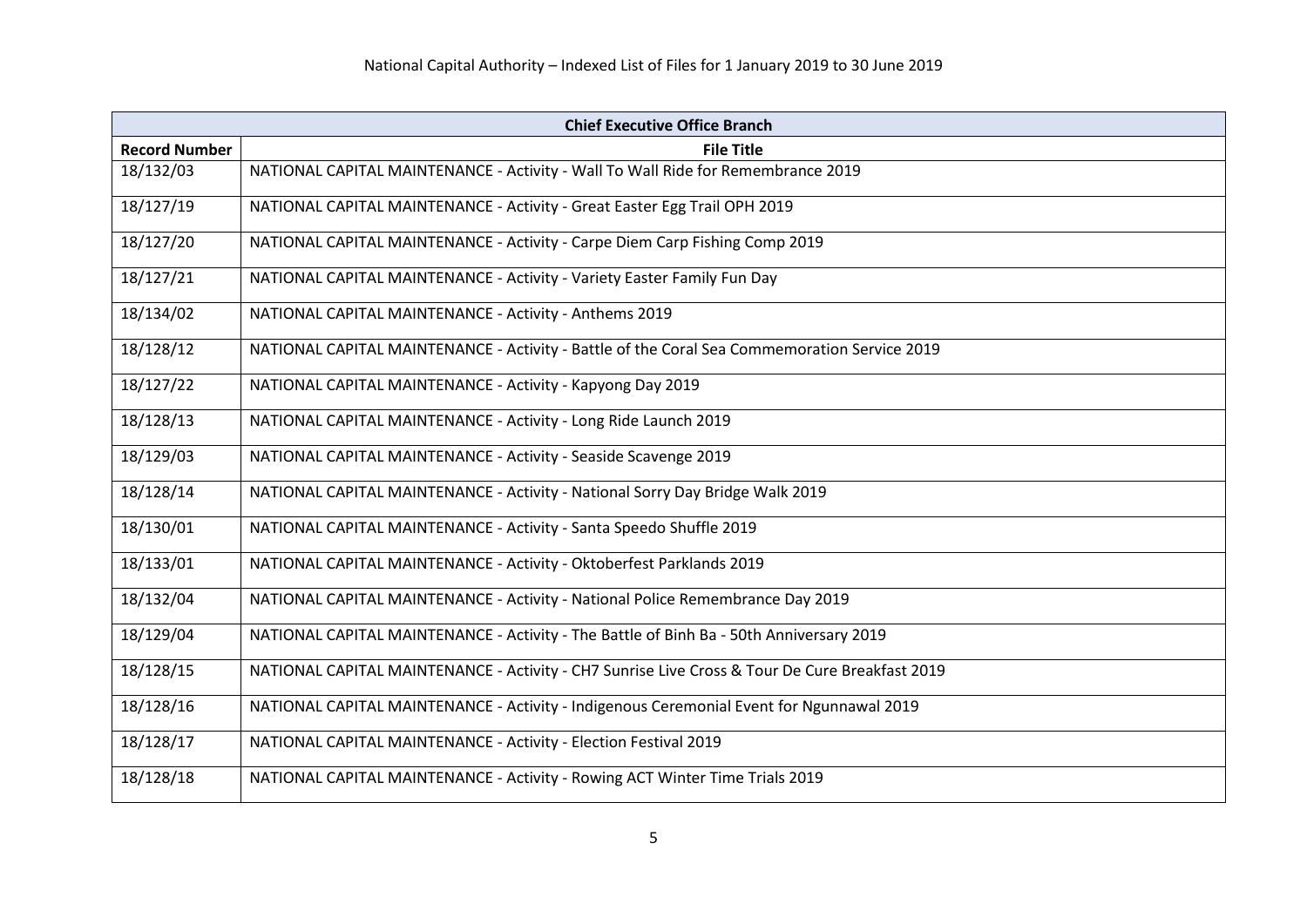| <b>Chief Executive Office Branch</b> |                                                                                                   |
|--------------------------------------|---------------------------------------------------------------------------------------------------|
| <b>Record Number</b>                 | <b>File Title</b>                                                                                 |
| 18/128/20                            | NATIONAL CAPITAL MAINTENANCE - Activity - IMF Reconciliation Run 2019                             |
| 18/129/05                            | NATIONAL CAPITAL MAINTENANCE - Activity - Queens Birthday Parade Duntroon - Mount Pleasant - 2019 |
| 18/134/03                            | NATIONAL CAPITAL MAINTENANCE - Activity - National Flying Fox Forum - 13 November 2019            |
| 18/132/05                            | NATIONAL CAPITAL MAINTENANCE - Activity - Sweet Dreams Festival 2019 Works Approval               |
| 18/128/21                            | NATIONAL CAPITAL MAINTENANCE - Activity - Office Parliamentary Counsel Group Photo 2019           |
| 18/128/22                            | NATIONAL CAPITAL MAINTENANCE - Activity - 2019 Election Pre Polling Temporary Marquee             |
| 18/130/02                            | NATIONAL CAPITAL MAINTENANCE - Activity - Kanga Cup 2019                                          |
| 18/129/06                            | NATIONAL CAPITAL MAINTENANCE - Activity - RMC-D III Class Visit 2019                              |
| 18/128/23                            | NATIONAL CAPITAL MAINTENANCE - Activity - Integra Service Dogs Australia Fundraiser 2019          |
| 18/129/07                            | NATIONAL CAPITAL MAINTENANCE - Activity - Canberra Civic Hustle 2019 ACT Government               |
| 18/128/24                            | NATIONAL CAPITAL MAINTENANCE - Activity - Swedish Embassy Parking Permit Yarralumla 2019 May      |
| 18/127/23                            | NATIONAL CAPITAL MAINTENANCE - Activity - Avengers End Game Promotional Live Stream 2019          |
| 18/127/24                            | NATIONAL CAPITAL MAINTENANCE - Activity - Turkish Embassy Wreath Laying Ceremony 2019             |
| 18/128/25                            | NATIONAL CAPITAL MAINTENANCE - Activity - Lighting - 2019 World IBD Day                           |
| 18/131/01                            | NATIONAL CAPITAL MAINTENANCE - Activity - NCA EVENTS - Head Of The Molonglo 2019                  |
| 18/132/06                            | NATIONAL CAPITAL MAINTENANCE - Activity - Classic Car Cruise for Camp Quality 2019                |
| 18/131/02                            | NATIONAL CAPITAL MAINTENANCE - Activity - HMAS Canberra (1) Commemorative Service 2019            |
| 18/132/07                            | NATIONAL CAPITAL MAINTENANCE - Activity - Canberra Times Fun Run 2019 (CTFR)                      |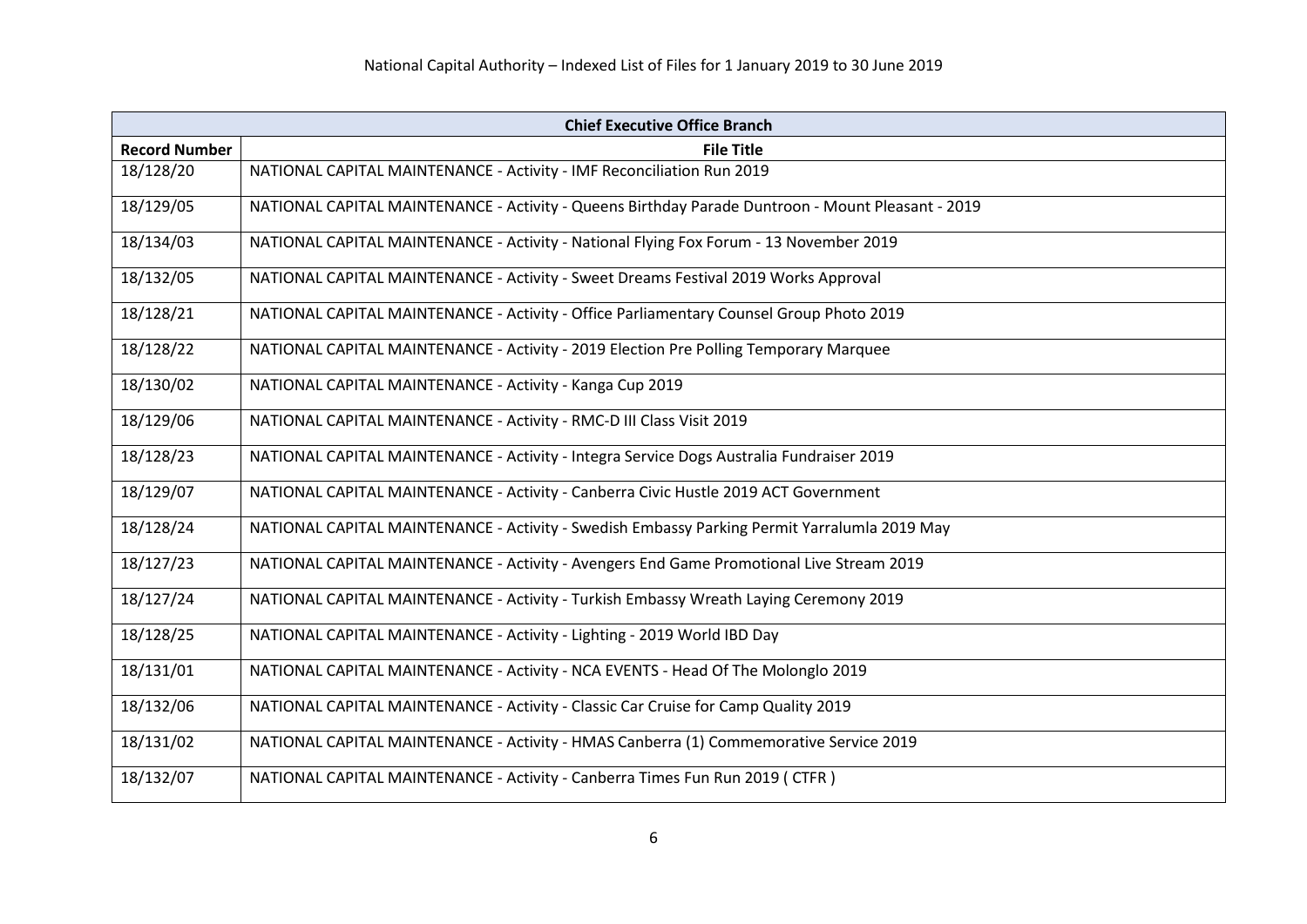| <b>Chief Executive Office Branch</b> |                                                                                                      |
|--------------------------------------|------------------------------------------------------------------------------------------------------|
| <b>Record Number</b>                 | <b>File Title</b>                                                                                    |
| 18/132/08                            | NATIONAL CAPITAL MAINTENANCE - Activity - Sri Chinmoy 100km Trial Ultra Run 2019                     |
| 18/133/02                            | NATIONAL CAPITAL MAINTENANCE - Activity - Nara Candle Festival 2019                                  |
| 18/134/04                            | NATIONAL CAPITAL MAINTENANCE - Activity - JDRF One Walk                                              |
| 18/134/05                            | NATIONAL CAPITAL MAINTENANCE - Activity - Sri Chinmoy Triple Triathlon Leg 4 2019                    |
| 18/130/03                            | NATIONAL CAPITAL MAINTENANCE - Activity - St Edmunds College Walkathon 2019                          |
| 18/133/03                            | NATIONAL CAPITAL MAINTENANCE - Activity - Ferrari Rally National Rally 2019                          |
| 18/133/04                            | NATIONAL CAPITAL MAINTENANCE - Activity - NCA Events - Disher Cup 2019                               |
| 18/129/08                            | NATIONAL CAPITAL MAINTENANCE - Activity - QinetiQ Legacy Fundraising Barbecue 2019                   |
| 18/135/01                            | NATIONAL CAPITAL MAINTENANCE - Activity - Carols By Candlelight 2019                                 |
| 19/341/01                            | NATIONAL CAPITAL MAINTENANCE - Activity - Spilt Milk 2019   Approvals                                |
| 18/133/05                            | NATIONAL CAPITAL MAINTENANCE - Activity - Spartan - Canberra City 2019                               |
| 18/130/04                            | NATIONAL CAPITAL MAINTENANCE - Activity - Candles 4 *** Canberra 2019                                |
| 19/347/01                            | NATIONAL CAPITAL MAINTENANCE - Activity - Wine Machine 2020                                          |
| 19/341/02                            | NATIONAL CAPITAL MAINTENANCE - Activity - Documentation Requirements and To Do Lists Spilt Milk 2019 |
| 17/537/11                            | NATIONAL CAPITAL MAINTENANCE - Activity - Filming - *** (drone)                                      |
| 17/537/12                            | NATIONAL CAPITAL MAINTENANCE - Activity - Mid Winter Nights @ Questacon                              |
| 17/537/13                            | NATIONAL CAPITAL MAINTENANCE - Activity - The Soug Roadside Signage                                  |
| 17/537/14                            | NATIONAL CAPITAL MAINTENANCE - Activity - YMCA Womens and Girls Jogalong                             |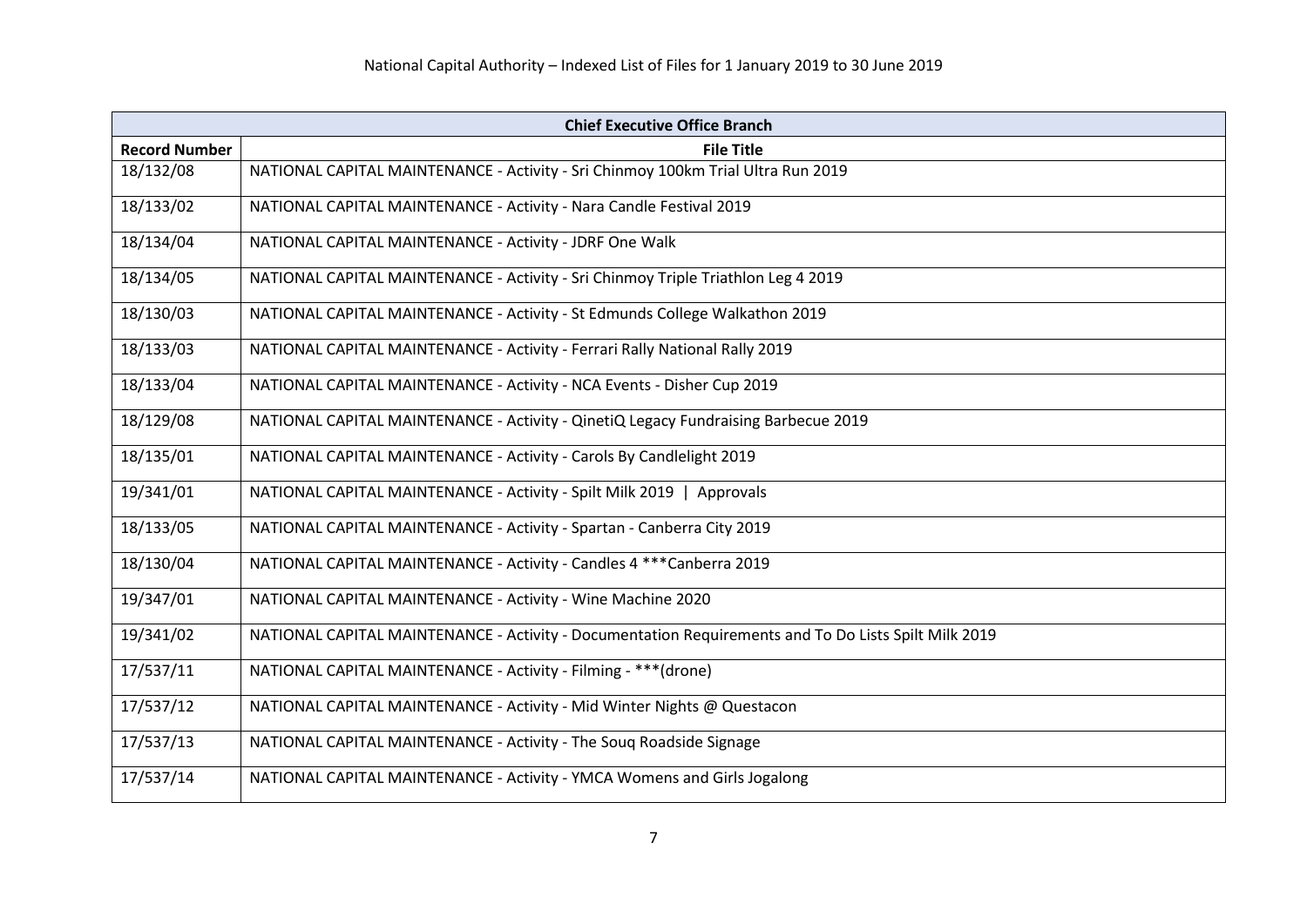| <b>Chief Executive Office Branch</b> |                                                                                                     |
|--------------------------------------|-----------------------------------------------------------------------------------------------------|
| <b>Record Number</b>                 | <b>File Title</b>                                                                                   |
| 17/538/11                            | NATIONAL CAPITAL MAINTENANCE - Activity - The Australian Federation Guard Catafalque Training Event |
| 17/538/12                            | NATIONAL CAPITAL MAINTENANCE - Activity - Live Export Protest                                       |
| 17/538/13                            | NATIONAL CAPITAL MAINTENANCE - Activity - Museum of underwater Arts                                 |
| 17/539/09                            | NATIONAL CAPITAL MAINTENANCE - Activity - AHQ 24 Hour Challenge                                     |
| 17/539/10                            | NATIONAL CAPITAL MAINTENANCE - Activity - Classic Car Cruise - Cancelled                            |
| 17/539/11                            | NATIONAL CAPITAL MAINTENANCE - Activity - Dragons Abreast Come and Try Day                          |
| 17/539/12                            | NATIONAL CAPITAL MAINTENANCE - Activity - Commemoration of Ukraine                                  |
| 17/539/13                            | NATIONAL CAPITAL MAINTENANCE - Activity - Canberra Times Fun Run                                    |
| 17/539/14                            | NATIONAL CAPITAL MAINTENANCE - Activity - Filming - Nine News                                       |
| 17/539/15                            | NATIONAL CAPITAL MAINTENANCE - Activity - Filming - Blink TV                                        |
| 17/539/16                            | NATIONAL CAPITAL MAINTENANCE - Activity - Food and Wine Festival                                    |
| 17/539/17                            | NATIONAL CAPITAL MAINTENANCE - Activity - EU Beach Clean Up                                         |
| 17/539/18                            | NATIONAL CAPITAL MAINTENANCE - Activity - Lighting Captain Cook Jet - NCE                           |
| 17/539/19                            | NATIONAL CAPITAL MAINTENANCE - Activity - LIGHTING - Go Gold for Childhood Cancer                   |
| 17/542/29                            | NATIONAL CAPITAL MAINTENANCE - Activity - Midnight Oil Documentary                                  |
| 17/539/20                            | NATIONAL CAPITAL MAINTENANCE - Activity - R U OK Fed Mall                                           |
| 17/539/21                            | NATIONAL CAPITAL MAINTENANCE - Activity - Water Testing - Scriv Dam                                 |
| 17/540/33                            | NATIONAL CAPITAL MAINTENANCE - Activity - 3rd Battalion RAR Vietnam                                 |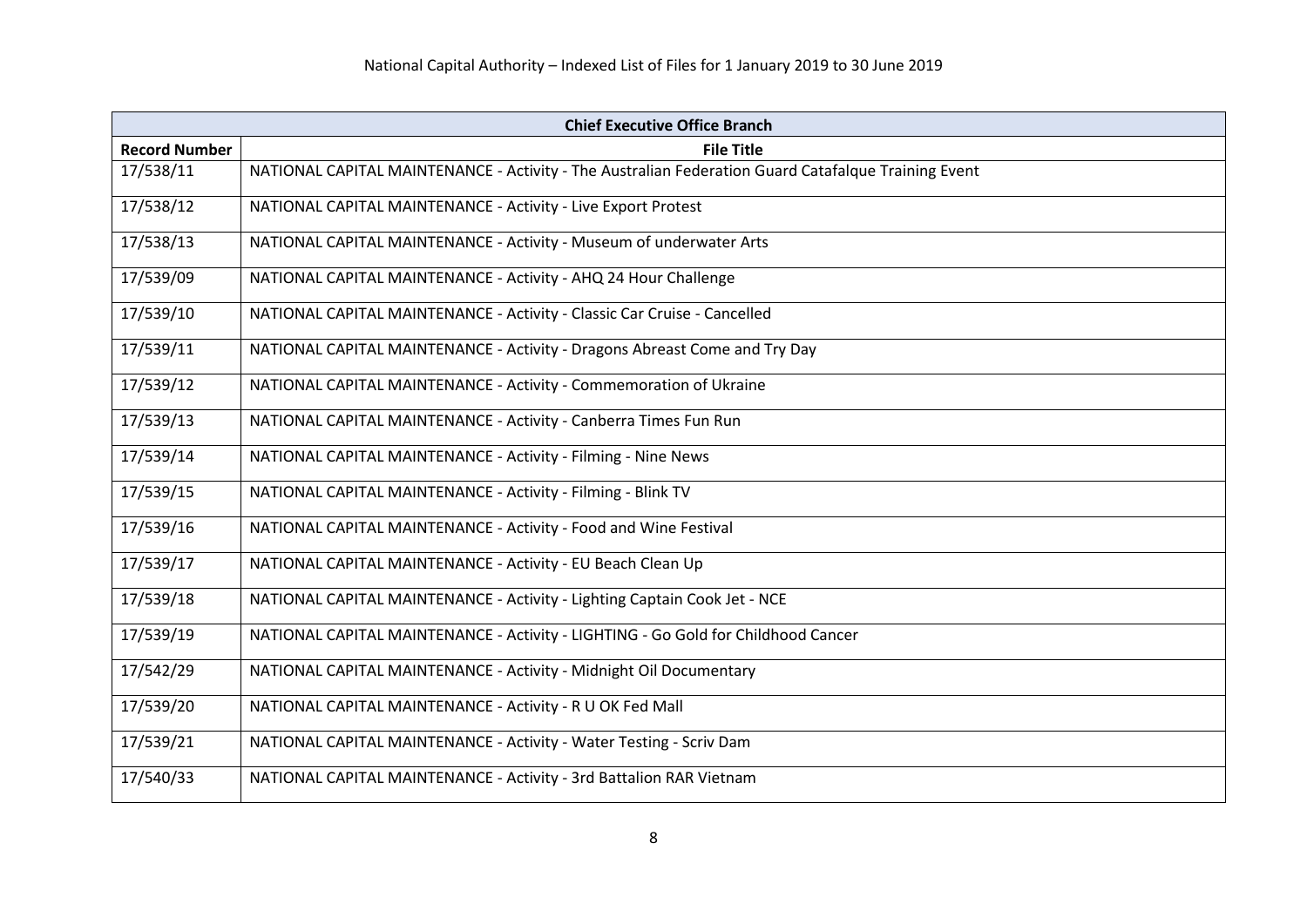| <b>Chief Executive Office Branch</b> |                                                                                    |
|--------------------------------------|------------------------------------------------------------------------------------|
| <b>Record Number</b>                 | <b>File Title</b>                                                                  |
| 17/540/34                            | NATIONAL CAPITAL MAINTENANCE - Activity - A21 Walk for Freedom                     |
| 17/540/35                            | NATIONAL CAPITAL MAINTENANCE - Activity - Broken Marathon - Cancelled              |
| 17/540/36                            | NATIONAL CAPITAL MAINTENANCE - Activity - ACT Policing Community Event - Cancelled |
| 17/540/37                            | NATIONAL CAPITAL MAINTENANCE - Activity - *** Private Event                        |
| 17/540/38                            | NATIONAL CAPITAL MAINTENANCE - Activity - Filming - Midnight Hotel                 |
| 17/540/39                            | NATIONAL CAPITAL MAINTENANCE - Activity - Flying Doctor - Federation Mall          |
| 17/540/40                            | NATIONAL CAPITAL MAINTENANCE - Activity - Girl Guide event for Children's Week     |
| 17/540/41                            | NATIONAL CAPITAL MAINTENANCE - Activity - Go Boat Event - Springbank Island        |
| 17/540/42                            | NATIONAL CAPITAL MAINTENANCE - Activity - Korean Service 2018                      |
| 17/540/43                            | NATIONAL CAPITAL MAINTENANCE - Activity - LBG Challenge Cup 2018                   |
| 17/540/44                            | NATIONAL CAPITAL MAINTENANCE - Activity - Lighting - Daniel Morcombe               |
| 17/540/45                            | NATIONAL CAPITAL MAINTENANCE - Activity - MEJ Big Bash Fishing Comp                |
| 17/540/46                            | NATIONAL CAPITAL MAINTENANCE - Activity - National Capital Tour - Cancelled        |
| 17/541/35                            | NATIONAL CAPITAL MAINTENANCE - Activity - World Vision Federation Mall 2018        |
| 17/541/36                            | NATIONAL CAPITAL MAINTENANCE - Activity - ACTSES Whole Service Exercise            |
| 17/541/37                            | NATIONAL CAPITAL MAINTENANCE - Activity - Charity Walk for Kerala                  |
| 17/541/38                            | NATIONAL CAPITAL MAINTENANCE - Activity - Christmas in the Capital                 |
| 17/541/39                            | NATIONAL CAPITAL MAINTENANCE - Activity - IP Christmas Party                       |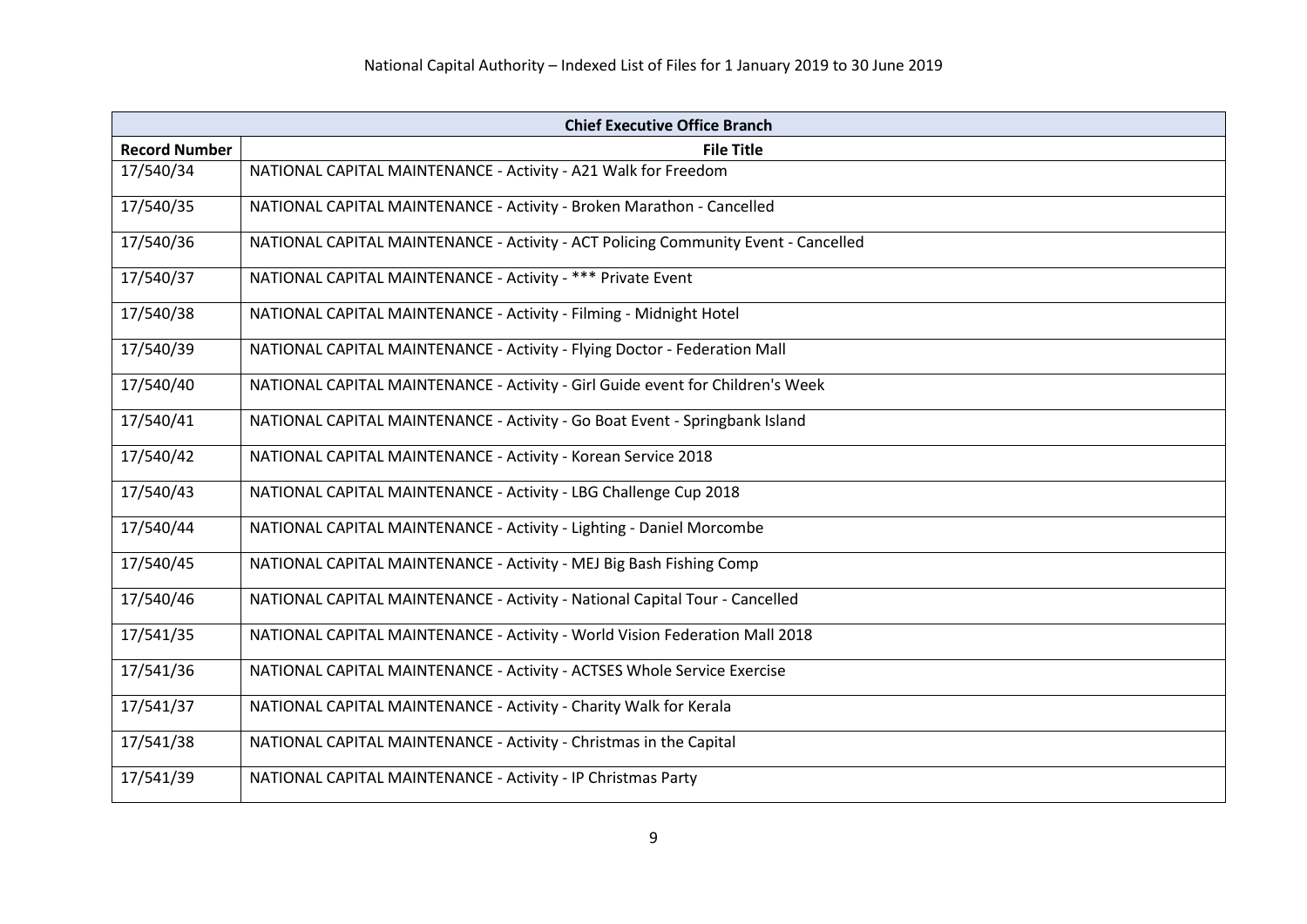| <b>Chief Executive Office Branch</b> |                                                                                       |
|--------------------------------------|---------------------------------------------------------------------------------------|
| <b>Record Number</b>                 | <b>File Title</b>                                                                     |
| 17/541/40                            | NATIONAL CAPITAL MAINTENANCE - Activity - Sea Otter Masters National                  |
| 17/541/41                            | NATIONAL CAPITAL MAINTENANCE - Activity - Tara Costigan Walk                          |
| 17/541/42                            | NATIONAL CAPITAL MAINTENANCE - Activity - Wedding- Smoking Ceremony enquiry           |
| 17/541/43                            | NATIONAL CAPITAL MAINTENANCE - Activity - White Ribbon Walk                           |
| 17/541/44                            | NATIONAL CAPITAL MAINTENANCE - Activity - ACT GEO Urban research enquiry              |
| 17/541/45                            | NATIONAL CAPITAL MAINTENANCE - Activity - AWM Armistice Event                         |
| 17/541/46                            | NATIONAL CAPITAL MAINTENANCE - Activity - Soldier on - CANCELLED                      |
| 17/541/47                            | NATIONAL CAPITAL MAINTENANCE - Activity - Torana Nationals - CANCELLED                |
| 17/541/48                            | NATIONAL CAPITAL MAINTENANCE - Activity - Run for your Lifeline - CANCELLED           |
| 17/541/49                            | NATIONAL CAPITAL MAINTENANCE - Activity - Indigenous Leaders cupcake sale - CANCELLED |
| 17/541/50                            | NATIONAL CAPITAL MAINTENANCE - Activity - Screencraft online commercial - CANCELLED   |
| 17/541/51                            | NATIONAL CAPITAL MAINTENANCE - Activity - Dragon Boat Regatta                         |
| 17/541/52                            | NATIONAL CAPITAL MAINTENANCE - Activity - *** Wedding                                 |
| 17/541/53                            | NATIONAL CAPITAL MAINTENANCE - Activity - NCE Parking Trucks Request                  |
| 17/541/54                            | NATIONAL CAPITAL MAINTENANCE - Activity - Its Time Climate Action Now-Rally           |
| 17/541/55                            | NATIONAL CAPITAL MAINTENANCE - Activity - Remembrance Day Carillon Recital            |
| 17/541/56                            | NATIONAL CAPITAL MAINTENANCE - Activity - Remembrance Day Concert enquiry             |
| 17/541/57                            | NATIONAL CAPITAL MAINTENANCE - Activity - Scouts - CANCELLED                          |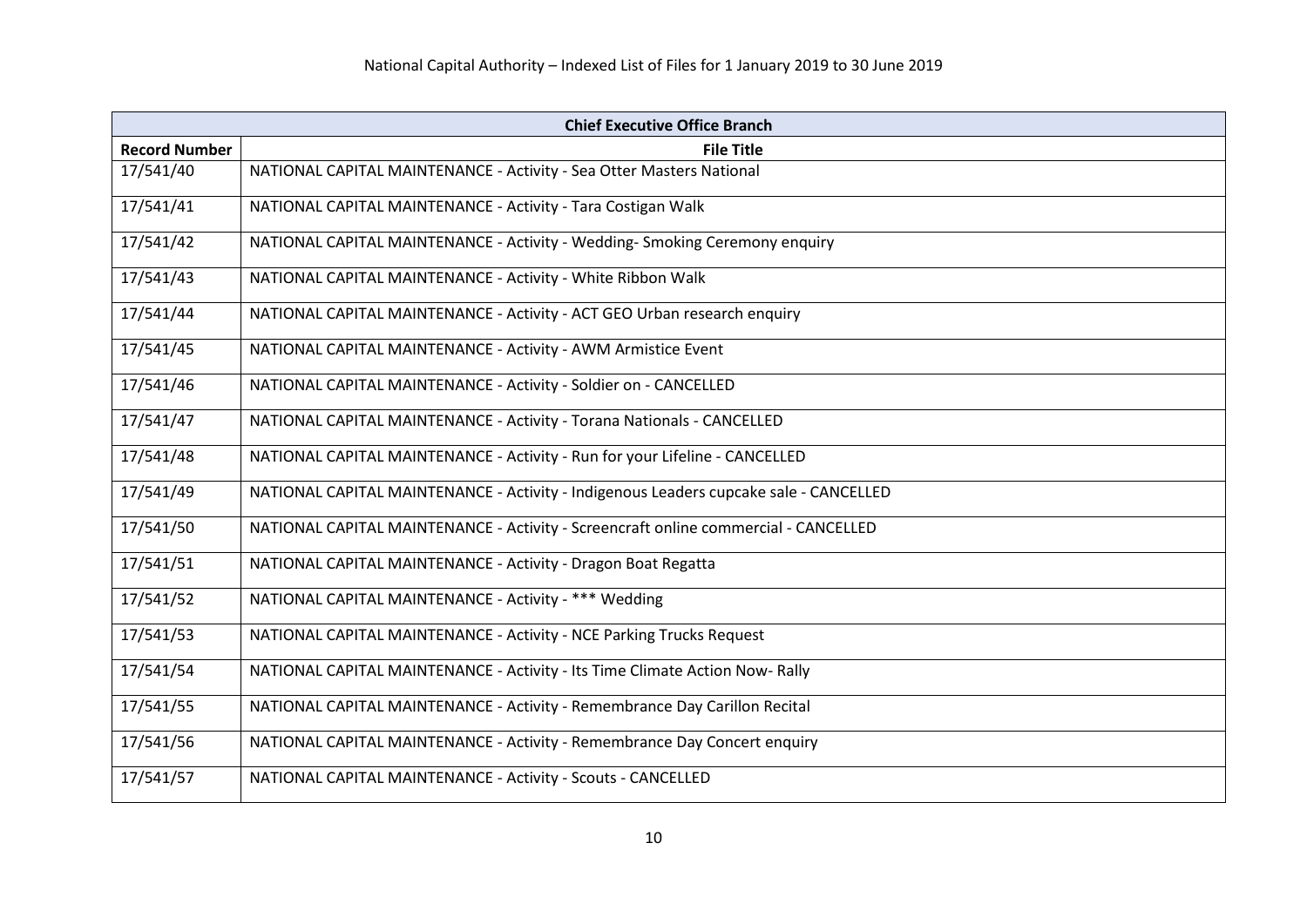| <b>Chief Executive Office Branch</b> |                                                                                                 |
|--------------------------------------|-------------------------------------------------------------------------------------------------|
| <b>Record Number</b>                 | <b>File Title</b>                                                                               |
| 17/541/58                            | NATIONAL CAPITAL MAINTENANCE - Activity - Filming - Selling Houses enquiry                      |
| 17/541/59                            | NATIONAL CAPITAL MAINTENANCE - Activity - Truck on Parkes Way                                   |
| 17/541/60                            | NATIONAL CAPITAL MAINTENANCE - Activity - Filming Request - NBN Co Media Event                  |
| 17/541/61                            | NATIONAL CAPITAL MAINTENANCE - Activity - WA - Australian Disc Gold Championships               |
| 17/541/62                            | NATIONAL CAPITAL MAINTENANCE - Activity - Walk4Brain Cancer enquiry                             |
| 17/542/30                            | NATIONAL CAPITAL MAINTENANCE - Activity - Amphitheatre - Terrie & Phil                          |
| 17/542/31                            | NATIONAL CAPITAL MAINTENANCE - Activity - Aspen Island Productivity Commision                   |
| 17/542/32                            | NATIONAL CAPITAL MAINTENANCE - Activity - Aspen Island Christmas Party enquiry                  |
| 17/542/33                            | NATIONAL CAPITAL MAINTENANCE - Activity - Department of Environment Christmas Party - CANCELLED |
| 17/542/34                            | NATIONAL CAPITAL MAINTENANCE - Activity - Pat Turner Scholarship- CANCELLED                     |
| 17/542/35                            | NATIONAL CAPITAL MAINTENANCE - Activity - Corunna Forest Rally - Cancelled                      |
| 17/542/36                            | NATIONAL CAPITAL MAINTENANCE - Activity - Gang of Youths- Cancelled                             |
| 17/542/37                            | NATIONAL CAPITAL MAINTENANCE - Activity - Chanukah Jewish Festival - CANCELLED                  |
| 17/542/38                            | NATIONAL CAPITAL MAINTENANCE - Activity - Launch of "disrupted" Rally - CANCELLED               |
| 17/542/39                            | NATIONAL CAPITAL MAINTENANCE - Activity - Abacus Christmas Party - CANCELLED                    |
| 17/542/40                            | NATIONAL CAPITAL MAINTENANCE - Activity - Department of Environment Commonwealth Park enquiry   |
| 17/542/41                            | NATIONAL CAPITAL MAINTENANCE - Activity - Drone - Midnight Oil Documentary                      |
| 17/542/42                            | NATIONAL CAPITAL MAINTENANCE - Activity - Fire Twirling - Waters Edge                           |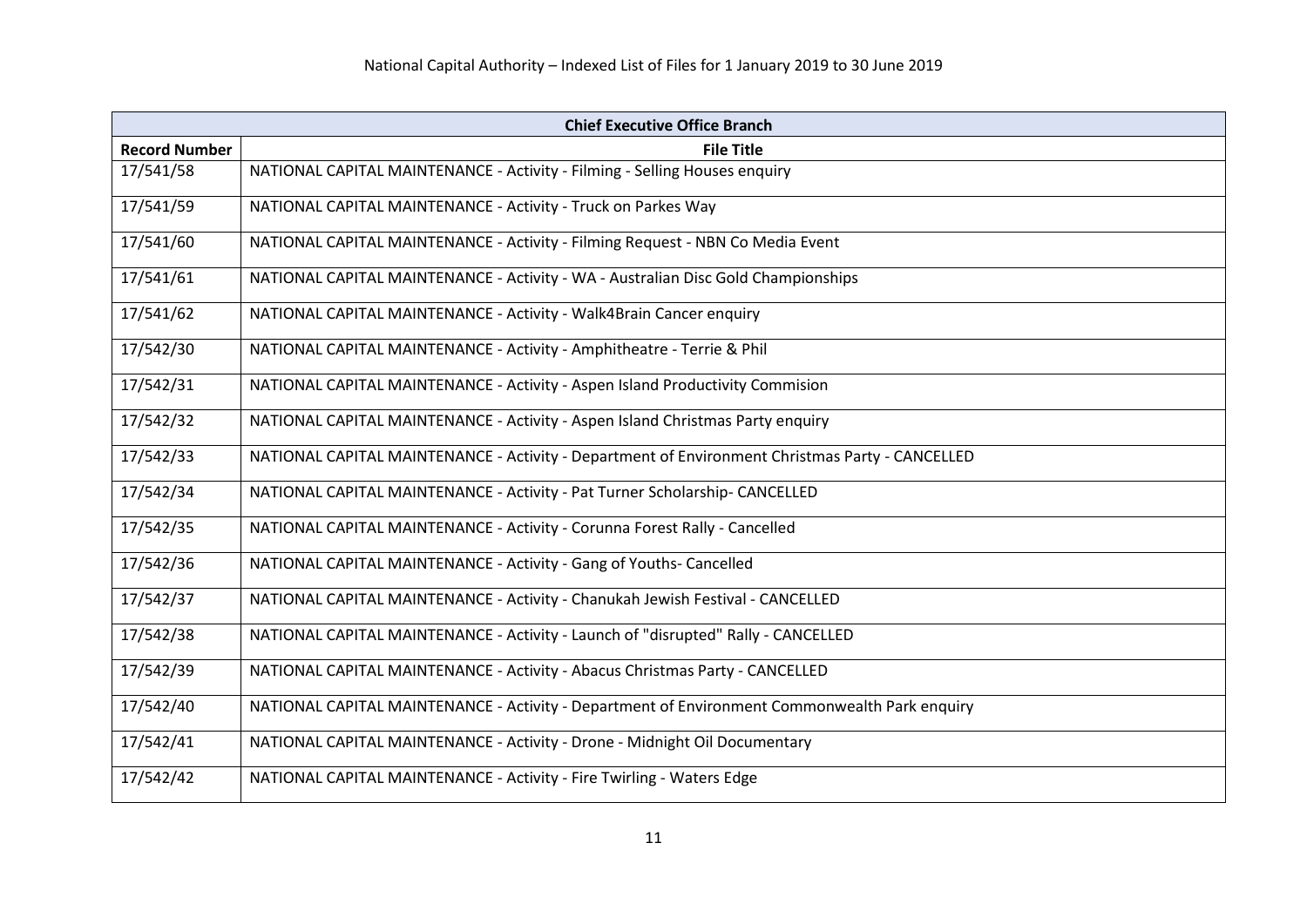| <b>Chief Executive Office Branch</b> |                                                                                                                              |
|--------------------------------------|------------------------------------------------------------------------------------------------------------------------------|
| <b>Record Number</b>                 | <b>File Title</b>                                                                                                            |
| 17/542/43                            | NATIONAL CAPITAL MAINTENANCE - Activity - *** Senate Rose Gardens Enquiry                                                    |
| 17/542/44                            | NATIONAL CAPITAL MAINTENANCE - Activity - *** Senate - Cancelled                                                             |
| 17/542/45                            | NATIONAL CAPITAL MAINTENANCE - Activity - *** Wedding enquiry                                                                |
| 17/542/46                            | NATIONAL CAPITAL MAINTENANCE - Activity - Lenton Bar enquiry - Kings Park                                                    |
| 17/542/47                            | NATIONAL CAPITAL MAINTENANCE - Activity - Media Stand Up Rally - Enquiry                                                     |
| 17/542/48                            | NATIONAL CAPITAL MAINTENANCE - Activity - National Archives Christmas Party                                                  |
| 17/542/49                            | NATIONAL CAPITAL MAINTENANCE - Activity - Voices for Justice Rally Enquiry                                                   |
| 17/542/50                            | NATIONAL CAPITAL MAINTENANCE - Activity - Wakeboard ACT Promo Shoot Enquiry                                                  |
| 17/542/51                            | NATIONAL CAPITAL MAINTENANCE - Activity - YMCA Christmas Relays                                                              |
|                                      | <b>Operations Branch</b>                                                                                                     |
| <b>Record Number</b>                 | <b>File Title</b>                                                                                                            |
| 19/205                               | STRATEGIC MANAGEMENT - Planning - Strategic Bushfire Management Plan 2019 - correspondenceP19/290                            |
| 19/247                               | NATIONAL CAPITAL MAINTENANCE - Activity - Constitution Avenue - Damage to Landscape and Hazardous Material Remediation - *** |
| 19/259                               | NATIONAL CAPITAL MAINTENANCE - Activity - AFP Water Police correspondence                                                    |
| 19/309                               | NATIONAL CAPITAL MAINTENANCE - Activity - Floating Accommodation proposal - ***                                              |
| 18/91/06                             | NATIONAL CAPITAL MAINTENANCE - Activity - New Signage for Conservation Areas                                                 |
| 18/201/02                            | NATIONAL CAPITAL MAINTENANCE - Activity - Hydrometric Services 2019-2024 - Correspondence                                    |
| 18/201/03                            | NATIONAL CAPITAL MAINTENANCE - Activity - Hydrometric Services 2019-2024 - Documents and deliverables                        |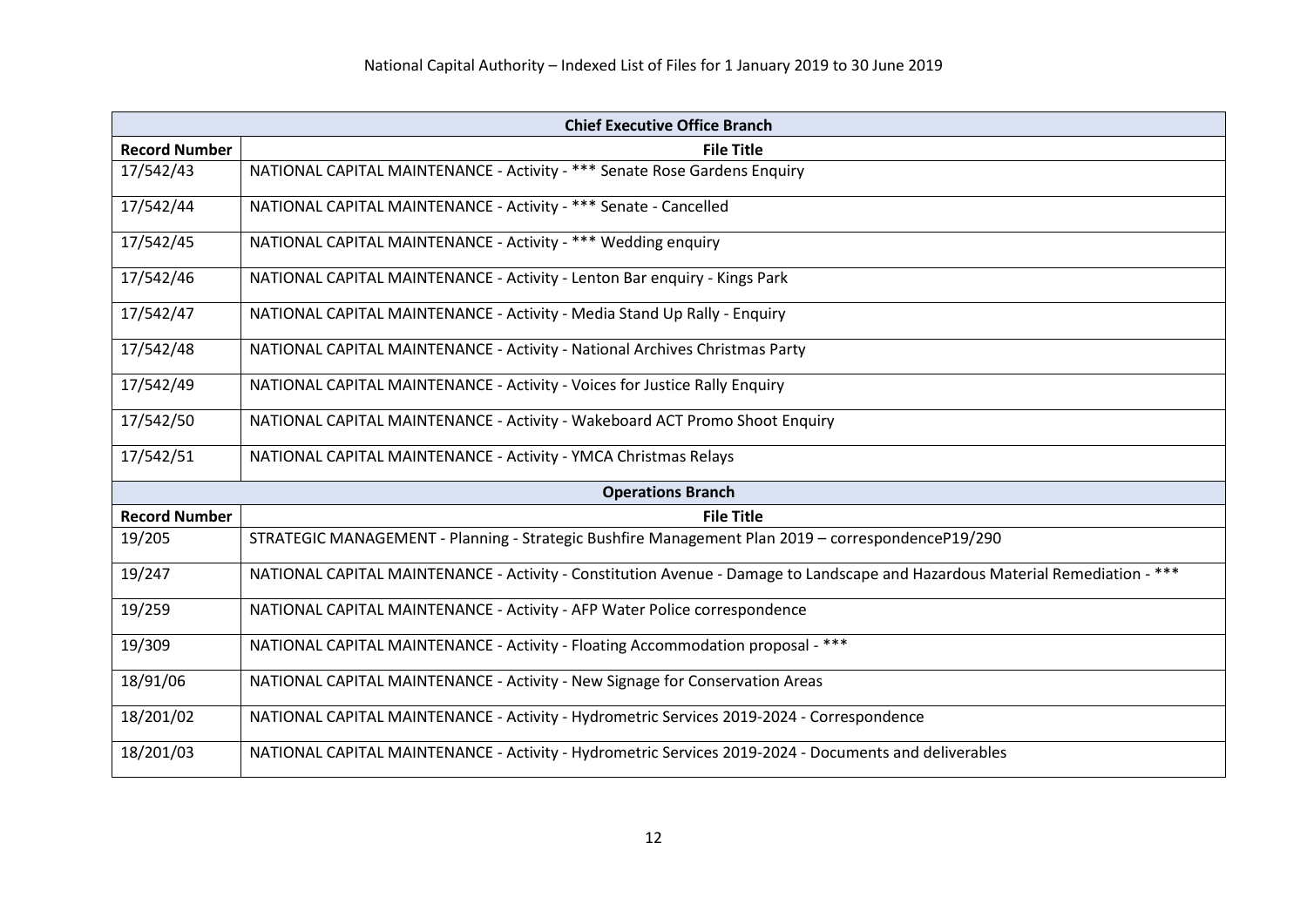| <b>Operations Branch</b> |                                                                                                                              |
|--------------------------|------------------------------------------------------------------------------------------------------------------------------|
| <b>Record Number</b>     | <b>File Title</b>                                                                                                            |
| 18/245/02                | NATIONAL CAPITAL MAINTENANCE - Activity - Scrivener Dam Independent Technical Advisor 2019-2021 - Correspondence             |
| 18/245/03                | NATIONAL CAPITAL MAINTENANCE - Activity - Scrivener Dam Independent Technical Advisor 2019-2021 - Documents and Deliverables |
| 19/279                   | PROPERTY MANAGEMENT - Inventory - NCA Lockers and Key Registers                                                              |
| 19/265                   | PROPERTY MANAGEMENT - Inventory - NCA Storage Project                                                                        |
| 19/286                   | NATIONAL CAPITAL MAINTENANCE - Activity - UNAPPROVED SIGNAGE ON NCA ESTATE                                                   |
| 19/310                   | NATIONAL CAPITAL ENHANCING - Activity - MAJOR PROJECTS COMMITTEE - JUNE 2019                                                 |
| 19/321                   | NATIONAL CAPITAL MAINTENANCE - Activity - Built Assets Budget Background Documents                                           |
| P19/530                  | NATIONAL CAPITAL ENHANCING - Activity - BLUNDELLS COTTAGE ACCESSIBILITY ADVICE                                               |
| P19/615                  | NATIONAL CAPITAL MAINTENANCE - Activity - AUSTRALIAN SERVICE NURSES MEMORIAL (ASNM) - GLASS PANEL SURVEY                     |
| P19/677                  | NATIONAL CAPITAL ENHANCING - Activity - OFFICE REFURBISHMENT WORKS 2019-2020                                                 |
| A19/059                  | OFFICE REFURBISHMENT WORKS 2019-2020 - DESIGN & CONSTRUCT HEAD CONTRACTOR                                                    |
| 16/779-01/13             | NATIONAL CAPITAL MAINTENANCE - Activity - Future Versions of Forms, Templates & User Guide                                   |
| P19/642                  | NATIONAL CAPITAL MAINTENANCE - Activity - Flag Pole Replacement Ongoing Program                                              |
| P19/667                  | NATIONAL CAPITAL MAINTENANCE - Activity - Captain Cook Memorial Jet Flow Control Valve Replacement                           |
| P19/684                  | NATIONAL CAPITAL MAINTENANCE - Activity - Commonwealth Place Chillers & Boilers Replacement                                  |
| A19/003                  | NATIONAL CAPITAL ENHANCING - Activity - Design and Superintendent                                                            |
| A19/009                  | NATIONAL CAPITAL ENHANCING - Activity - CCMJ Flow Control Valve Replacement                                                  |
| A19/011                  | NATIONAL CAPITAL ENHANCING - Activity - ATM for National Library of Australia Flagpole Renewal                               |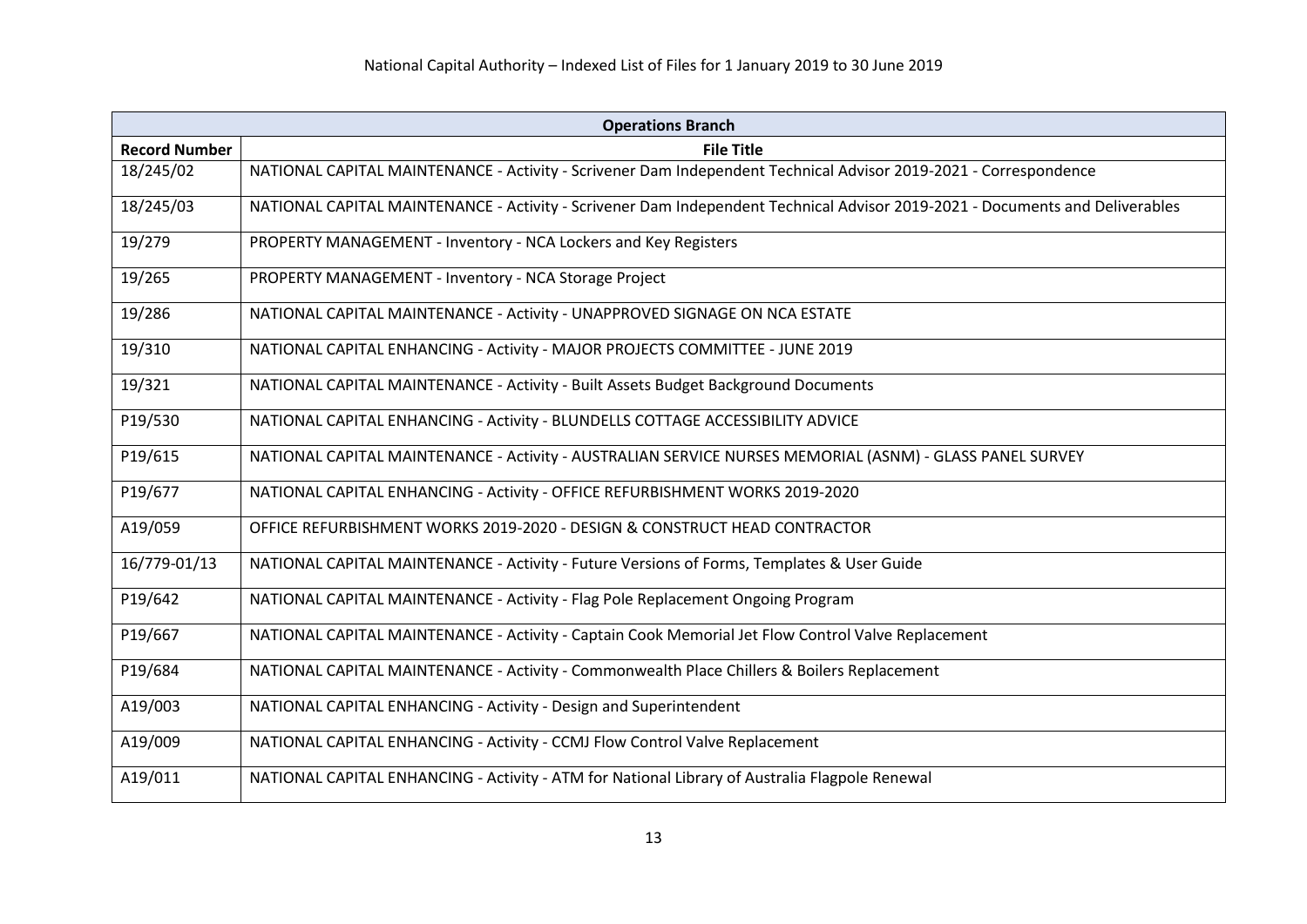| <b>Operations Branch</b> |                                                                                                                                   |
|--------------------------|-----------------------------------------------------------------------------------------------------------------------------------|
| <b>Record Number</b>     | <b>File Title</b>                                                                                                                 |
| A19/021                  | NATIONAL CAPITAL MAINTENANCE - Activity - Captain Cook Memorial Jet - Engineering Audit of Control Valve Failure                  |
| A19/026                  | NATIONAL CAPITAL MAINTENANCE - Activity - Built Assets & Infrastructure Procurement Consultant                                    |
| A19/027                  | NATIONAL CAPITAL MAINTENANCE - Activity - Captain Cook Memorial Jet Flow Control Valve Replacement - Engineering Services         |
| A19/032                  | NATIONAL CAPITAL MAINTENANCE - Activity - Flagpole equipment supply                                                               |
| A19/034                  | NATIONAL CAPITAL ENHANCING - Activity -Bridge Minor Works - Land Axis Approach Remediation                                        |
| A19/035                  | NATIONAL CAPITAL ENHANCING - Activity -Bridge Minor Works - Barriers                                                              |
| A19/036                  | NATIONAL CAPITAL ENHANCING - Activity -Bridge Minor Works - Investigation                                                         |
| A19/037                  | NATIONAL CAPITAL ENHANCING - Activity - Bridge Minor Works - Minor Concrete Works                                                 |
| A19/038                  | NATIONAL CAPITAL ENHANCING - Activity - Bridge Minor Works - Durability Assessment                                                |
|                          | NATIONAL CAPITAL MAINTENANCE - Activity - Buildings & Infrastructure - Contract Renewal - Traffic Management Services - Discrete  |
| A19/039                  | <b>Services</b>                                                                                                                   |
| A19/040                  | NATIONAL CAPITAL MAINTENANCE - Activity - Buildings & Infrastructure - Contract Renewal - Probity Services - Discrete Services    |
| A19/041                  | NATIONAL CAPITAL MAINTENANCE - Activity - Buildings & Infrastructure - Contract Renewal - Building Services - Discrete Services   |
| A19/042                  | NATIONAL CAPITAL MAINTENANCE - Activity - Buildings & Infrastructure - Contract Renewal - External Electrical - Discrete Services |
| A19/043                  | NATIONAL CAPITAL MAINTENANCE - Activity - Buildings & Infrastructure - Contract Renewal - External Hydraulic - Discrete Services  |
| A19/044                  | NATIONAL CAPITAL MAINTENANCE - Activity - Civil and Structural Elements - Discrete Services                                       |
| A19/045                  | NATIONAL CAPITAL MAINTENANCE - Activity - Buildings & Infrastructure - Contract Renewal - Operational Services                    |
| A19/046                  | NATIONAL CAPITAL MAINTENANCE - Activity - Buildings & Infrastructure - Contract Renewal - Security Services                       |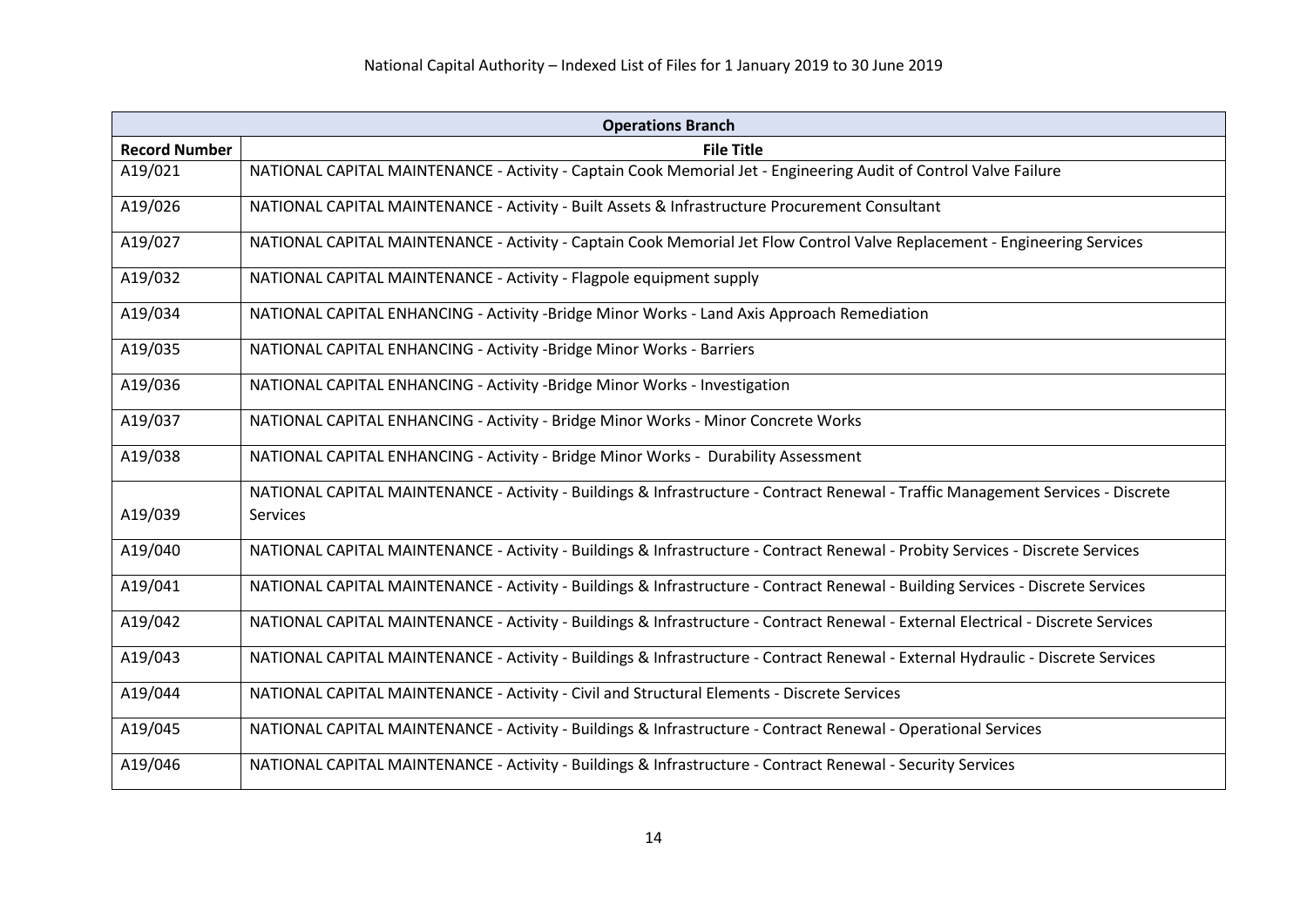| <b>Operations Branch</b> |                                                                                                                                   |
|--------------------------|-----------------------------------------------------------------------------------------------------------------------------------|
| <b>Record Number</b>     | <b>File Title</b>                                                                                                                 |
| A19/047                  | NATIONAL CAPITAL MAINTENANCE - Activity - Commonwealth Place Chillers & Boilers Replacement                                       |
| A19/048                  | NATIONAL CAPITAL ENHANCING - Activity - Bridge Minor Works - Traffic Management                                                   |
| A19/056                  | NATIONAL CAPITAL ENHANCING - Activity - Bridge Minor Works - Minor Civil Works                                                    |
| A19/058                  | NATIONAL CAPITAL ENHANCING - Activity - Bridge Minor Works - Street Lighting Design                                               |
| P19/642/01               | NATIONAL CAPITAL MAINTENANCE - Activity - National Library of Australia Flagpole Renewal - Works Approval documentation           |
| P18/608/04               | NATIONAL CAPITAL ENHANCING - Activity - P18/608 - Security panel information                                                      |
|                          | NATIONAL CAPITAL MAINTENANCE - Activity - National Library of Australia Flagpole Renewal - Alternative container for poles (refer |
| P19/642/02               | C18/137                                                                                                                           |
| P19/642/03               | NATIONAL CAPITAL MAINTENANCE - Activity - National Library of Australia Flagpole Renewal - Correspondence                         |
| P18/606/02               | NATIONAL CAPITAL ENHANCING - Activity - Bridges Minor Capital Works 2018-19 - Meeting Minutes                                     |
| P19/642/04               | NATIONAL CAPITAL MAINTENANCE - Activity - National Library of Australia Flagpole Renewal - Safety documentation                   |
| P19/642/05               | NATIONAL CAPITAL MAINTENANCE - Activity - National Library of Australia Flagpole Renewal - Stakeholder                            |
| P18/596/03               | NATIONAL CAPITAL ENHANCING - Activity - Captain Cook Memorial Jet - Fall Protection UpgradeACT - Steelworks Tender Submission     |
| P18/596/04               | NATIONAL CAPITAL ENHANCING - Activity - Captain Cook Memorial Jet - Fall Protection UpgradeACT - Steelworks Safety Documents      |
| P18/596/05               | NATIONAL CAPITAL ENHANCING - Activity - Captain Cook Memorial Jet - Fall Protection Upgrade - Meeting Minutes                     |
| P18/596/06               | NATIONAL CAPITAL ENHANCING - Activity - Captain Cook Memorial Jet - Fall Protection Upgrade - Notice of Potential Delay           |
| P19/667/01               | NATIONAL CAPITAL MAINTENANCE - Activity - Captain Cook Memorial Jet Flow Control Valve Replacement - Meeting Minutes              |
| P18/596/07               | NATIONAL CAPITAL ENHANCING - Activity - Captain Cook Memorial Jet - Fall Protection Upgrade                                       |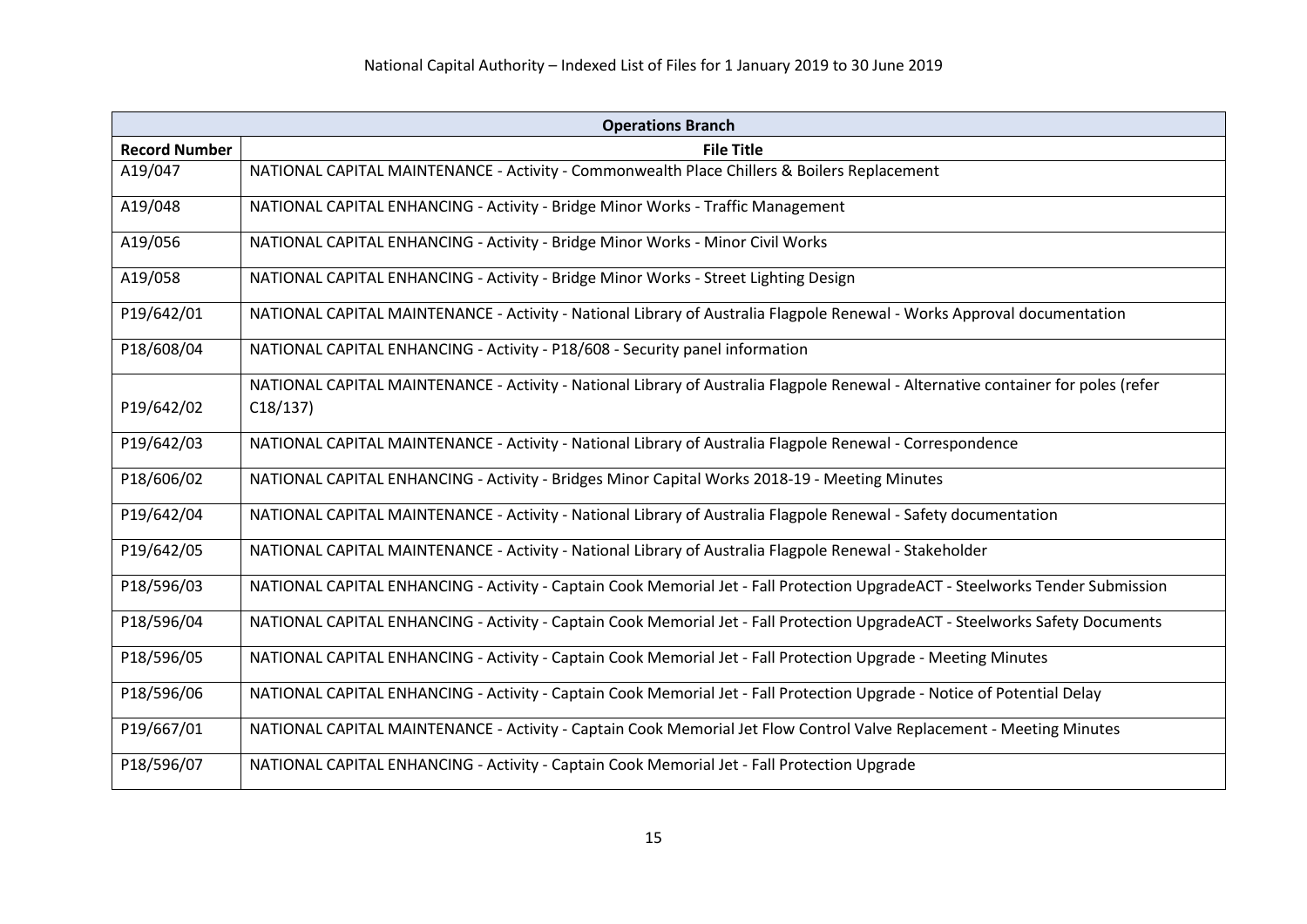| <b>Operations Branch</b> |                                                                                                                                       |
|--------------------------|---------------------------------------------------------------------------------------------------------------------------------------|
| <b>Record Number</b>     | <b>File Title</b>                                                                                                                     |
| P19/667/02               | NATIONAL CAPITAL MAINTENANCE - Activity - Captain Cook Memorial Jet Flow Control Valve Replacement - Photos                           |
| 19/6                     | NATIONAL CAPITAL MAINTENANCE - Activity - Weed Spraying in NCA Conservation Areas - 2019-2022 - Contract Administration               |
| 19/8                     | NATIONAL CAPITAL MAINTENANCE - Activity - Bridge Safety Risk Assessment - Suicide Prevention                                          |
| 19/29                    | NATIONAL CAPITAL MAINTENANCE - Activity - Scrivener Project Manager Administration                                                    |
| 19/176                   | NATIONAL CAPITAL MAINTENANCE - Activity - National Flying Fox Forum 2019                                                              |
| 19/181                   | NATIONAL CAPITAL MAINTENANCE - Activity - Installation of Jetty Wayfinding signs 2019                                                 |
| 19/190                   | NATIONAL CAPITAL MAINTENANCE - Activity - Estate Services Panel - Review and Extension of Panel - 2019/21                             |
| 19/6/01                  | NATIONAL CAPITAL MAINTENANCE - Activity - Weed Spraying in NCA Conservation Areas 2019-2022 - RFT files                               |
| 19/29/02                 | NATIONAL CAPITAL MAINTENANCE - Activity - Scrivener Project Manager - Correspondence                                                  |
| 19/29/03                 | NATIONAL CAPITAL MAINTENANCE - Activity - Scrivener Project Manager - Documents and Deliverables                                      |
| 19/190/01                | NATIONAL CAPITAL MAINTENANCE - Activity - Legal Advice - Estate Services Panel - Review and Extension - 2019/21                       |
| 19/190/02                | NATIONAL CAPITAL MAINTENANCE - Activity - Tree Management - Business Service Package (BSP) 1 - Estate Panel Extension                 |
| 19/190/03                | NATIONAL CAPITAL MAINTENANCE - Activity - Turf, Irrigation, Landscaping - - Business Service Package (BSP) 2 - Estate Panel Extension |
| 19/190/04                | NATIONAL CAPITAL MAINTENANCE - Activity - Quantity Surveying - - Business Service Package (BSP) 3 - Estate Panel Extension            |
| 19/190/05                | NATIONAL CAPITAL MAINTENANCE - Activity - Engineering Services - - Business Service Package (BSP) 4 - Estate Panel Extension          |
| 19/190/06                | NATIONAL CAPITAL MAINTENANCE - Activity - Heritage Advice - - Business Service Package (BSP) 5 - Estate Panel Extension               |
| 19/190/07                | NATIONAL CAPITAL MAINTENANCE - Activity - Construction Accessibility - - Business Service Package (BSP) 6 - Estate Panel Extension    |
| 19/190/08                | NATIONAL CAPITAL MAINTENANCE - Activity - Land and Property Valuation - - Business Service Package (BSP) 7 - Estate Panel Extension   |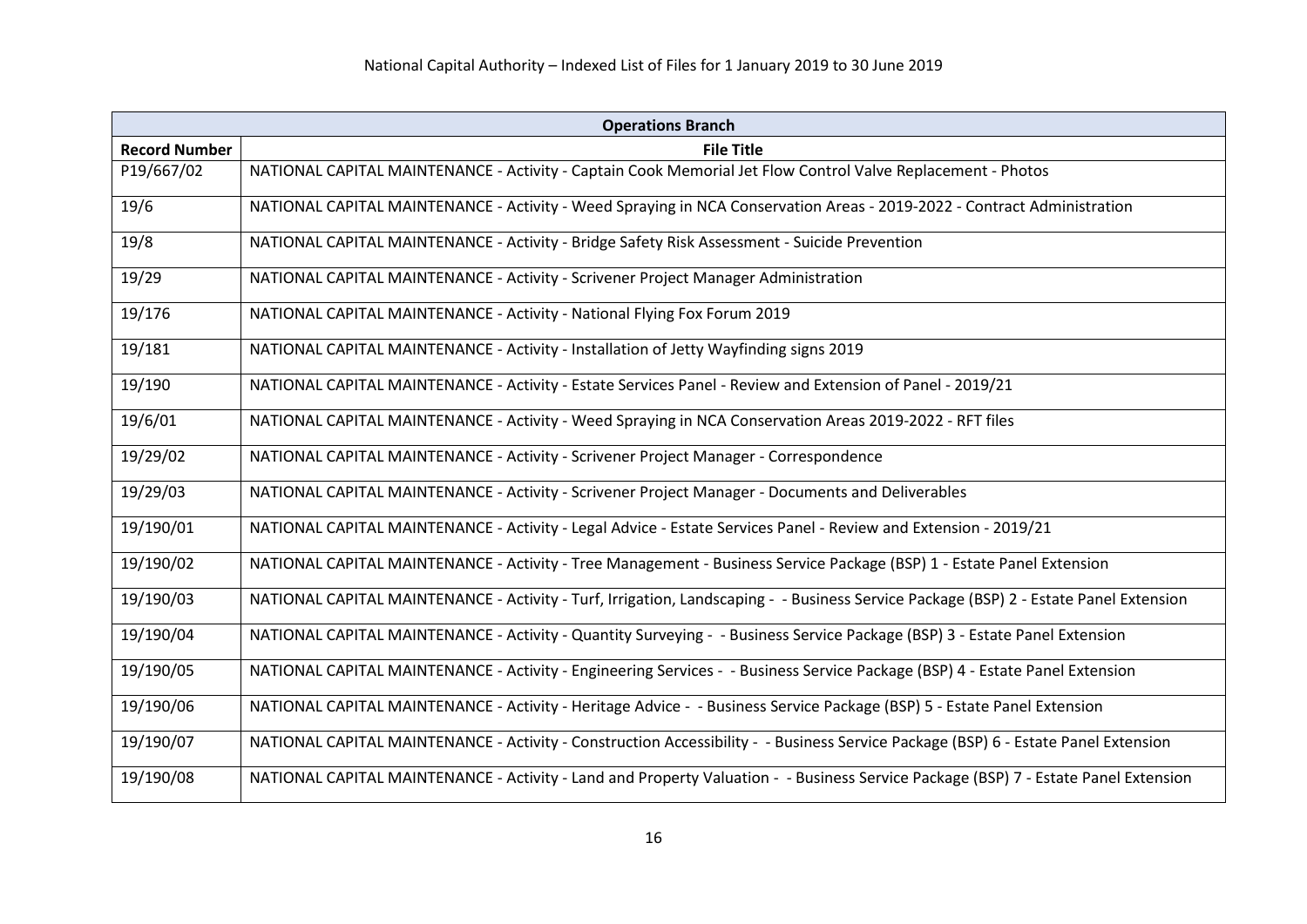| <b>Operations Branch</b> |                                                                                                                               |
|--------------------------|-------------------------------------------------------------------------------------------------------------------------------|
| <b>Record Number</b>     | <b>File Title</b>                                                                                                             |
| P19/278                  | NATIONAL CAPITAL AUTHORITY - Activity - Captain Cook Memorial Jet (CCMJ)                                                      |
|                          | NATIONAL CAPITAL MAINTENANCE - Activity - Construction Project Management - - Business Service Package (BSP) 8 - Estate Panel |
| 19/190/09                | Extension                                                                                                                     |
| 19/190/10                | NATIONAL CAPITAL MAINTENANCE - Activity - Land Surveying - - Business Service Package (BSP) 9 - Estate Panel Extension        |
| 18/258/02                | NATIONAL CAPITAL MAINTENANCE - Activity - Scrivener Dam Safety and Surveillance Contract - Correspondence                     |
| 18/258/03                | NATIONAL CAPITAL MAINTENANCE - Activity - Scrivener Dam Safety and Surveillance Contract - Documents and Deliverables         |
| P19/630                  | NATIONAL CAPITAL ENHANCING - Activity - Commonwealth Park Minor Infrastructure Works                                          |
| P19/639                  | NATIONAL CAPITAL MAINTENANCE - Activity - Stormwater Replacements 2018-19                                                     |
| P19/653                  | NATIONAL CAPITAL MAINTENANCE - Activity - Kings Park Picnic Shelter Minor Works                                               |
| A19/001                  | NATIONAL CAPITAL ENHANCING - Activity - Commonwealth Park Furniture Upgrade - Supply of Furniture Tender                      |
| A19/002                  | NATIONAL CAPITAL ENHANCING - Activity - Commonwealth Park Furniture Upgrade - Head Contractor Tender                          |
| A19/004                  | NATIONAL CAPITAL ENHANCING - Activity - Commonwealth Park Furniture Upgrade - Head Consultant Tender                          |
| A19/010                  | NATIONAL CAPITAL ENHANCING - Activity - Commonwealth Park Minor Infrastructure - Consultancy for the assessment of sewer      |
| A19/018                  | NATIONAL CAPITAL ENHANCING - Activity - Procurement of Policy Consultant                                                      |
| P19/630/01               | NATIONAL CAPITAL ENHANCING - Activity - Commonwealth Park Furniture Upgrade - Project Planning and Reporting                  |
| P19/595/01               | NATIONAL CAPITAL ENHANCING - Activity - Commonwealth Park Furniture Upgrade - Correspondence (UAP)                            |
| P19/630/03               | NATIONAL CAPITAL ENHANCING - Activity - Commonwealth Park Furniture Upgrade - Design, Documentation and Tender Drawings       |
| P19/630/04               | NATIONAL CAPITAL ENHANCING - Activity - Commonwealth Park Furniture Upgrade - Work Health Safety                              |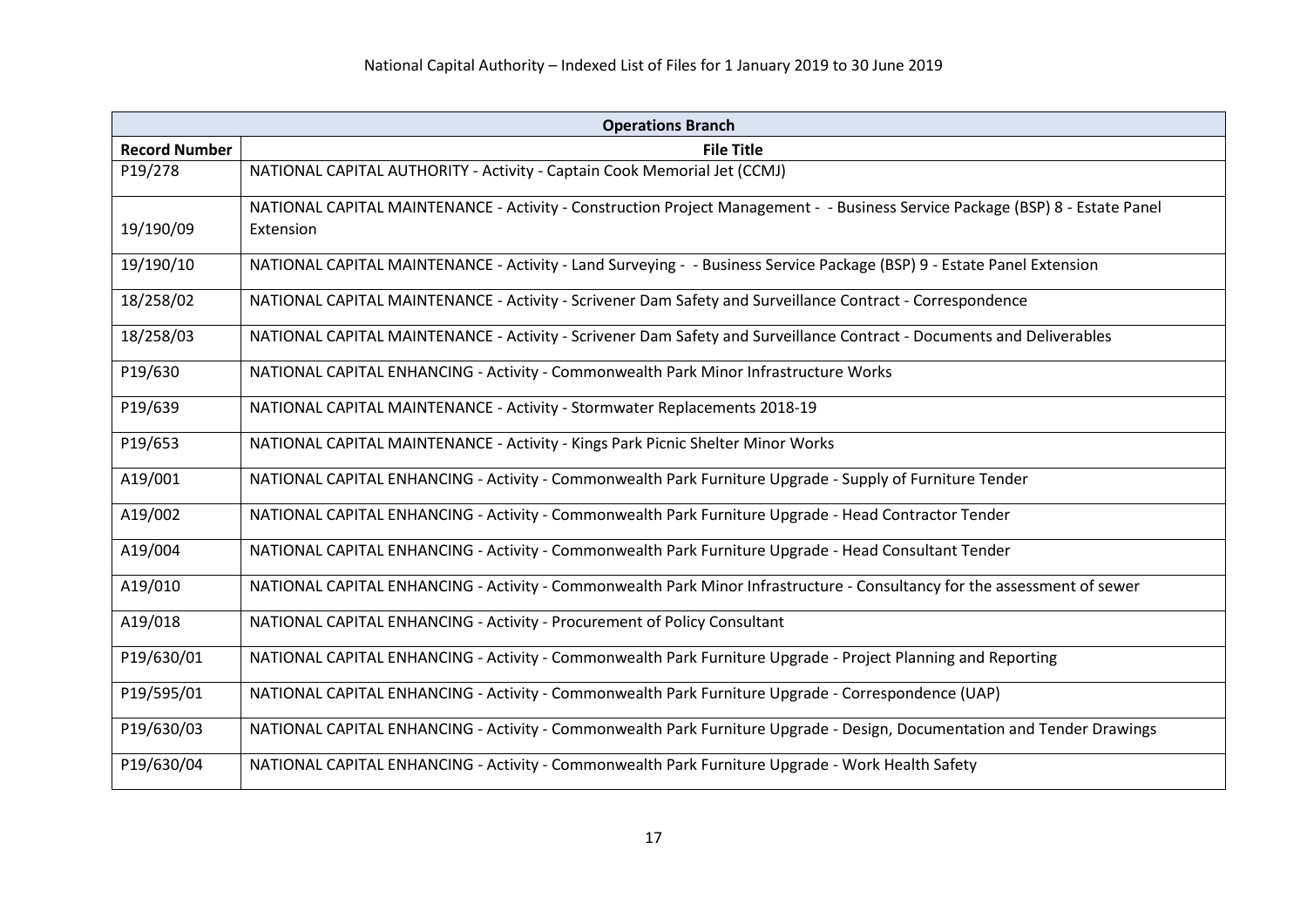| <b>Operations Branch</b> |                                                                                                                          |
|--------------------------|--------------------------------------------------------------------------------------------------------------------------|
| <b>Record Number</b>     | <b>File Title</b>                                                                                                        |
| P19/630/05               | NATIONAL CAPITAL ENHANCING - Activity - Commonwealth Park Furniture Upgrade - Construction Phase                         |
|                          | NATIONAL CAPITAL MAINTENANCE - Activity - Commonwealth Place Parkes ACT 2002 Operating and Maintenance Manual Mechanical |
| 19/167                   | <b>Services</b>                                                                                                          |
| 19/289                   | NATIONAL CAPITAL MAINTENANCE - Activity - Estate Management Budget & Project Tracking 2019-20 FY                         |
| 18/151/10                | NATIONAL CAPITAL MAINTENANCE - Activity - Built Assets - Administration File 2018-19 FY - Works Approvals                |
| 18/151/11                | NATIONAL CAPITAL MAINTENANCE - Activity - Built Assets - Minor Works completed in 2018/19 FY                             |
| 19/289/02                | NATIONAL CAPITAL MAINTENANCE - Activity - Estate Management Project Tracking                                             |
| P19/681                  | NATIONAL CAPITAL MAINTENANCE - Activity - Springbank Island Shoreline Clearing Works - Operating                         |
| A19/019                  | NATIONAL CAPITAL ENHANCING - Activity - Heavy Patching and Wearing Course Replacement - Engineering Services - 2018-19   |
| A19/033                  | NATIONAL CAPITAL MAINTENANCE - Activity - Heavy Patching and Wearing Course Replacement - Construction Services          |
| P18/636/02               | NATIONAL CAPITAL MAINTENANCE - Activity - Heavy Patching and Wearing Course Replacement 2018-19 - Design Drawings        |
| P18/636/01               | NATIONAL CAPITAL MAINTENANCE - Activity - Heavy Patching and Wearing Course Replacement 2018-19 - Base drawings and info |
| P18/626/03               | NATIONAL CAPITAL MAINTENANCE - Activity - OPHRG Tennis Court Renewal 2018 - Stakeholder                                  |
| P18/626/04               | NATIONAL CAPITAL MAINTENANCE - Activity - OPHRG Tennis Court Renewal 2018 - Safety                                       |
| P18/626/05               | NATIONAL CAPITAL MAINTENANCE - Activity - OPHRG Tennis Court Renewal 2018 - Fencing                                      |
| P18/626/06               | NATIONAL CAPITAL MAINTENANCE - Activity - OPHRG Tennis Court Renewal 2018 - Handover documentation                       |
| P19/681/01               | NATIONAL CAPITAL MAINTENANCE - Activity - Springbank Island Shoreline Clearing Works - Documents and templates           |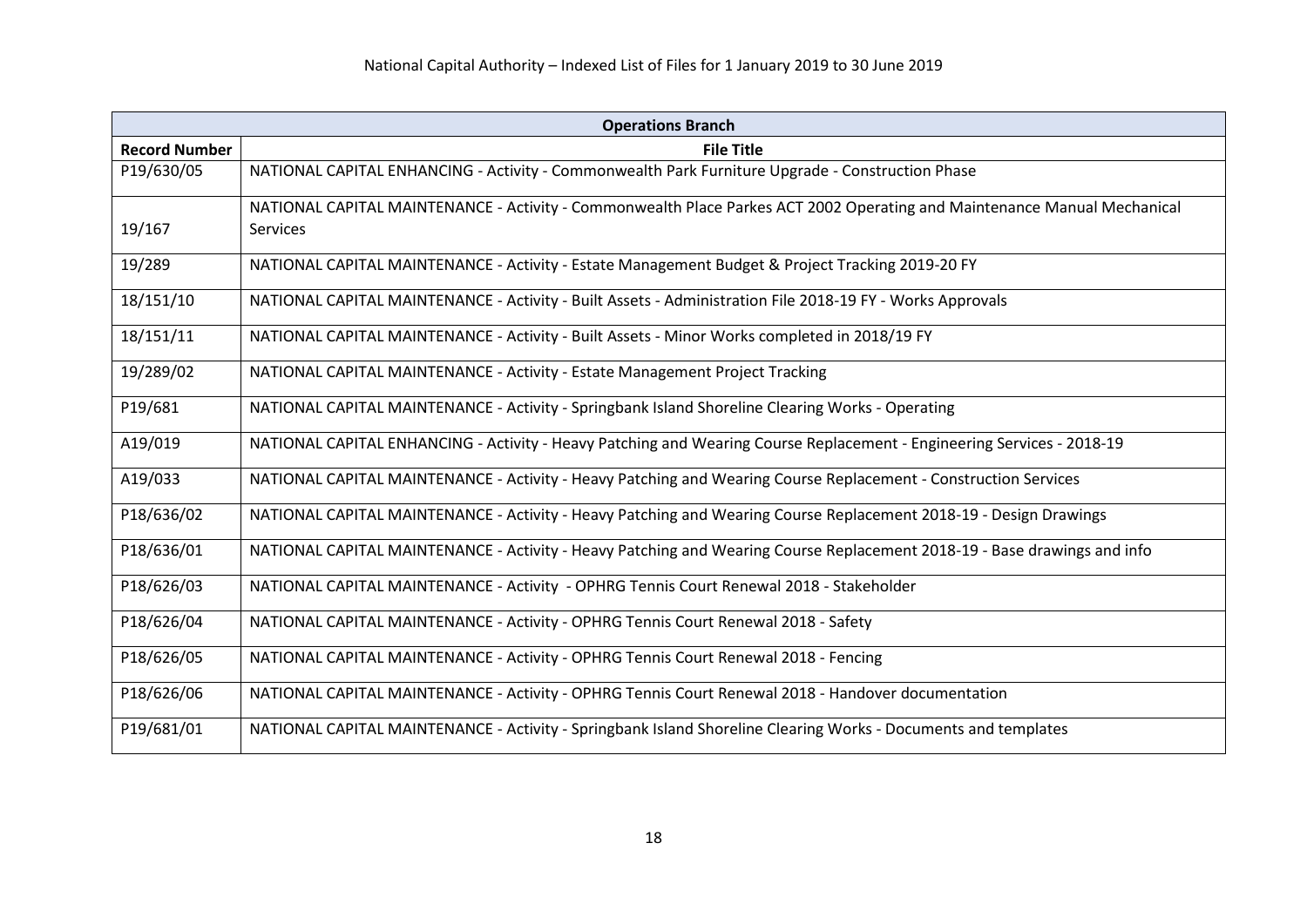| <b>Operations Branch</b> |                                                                                                                |
|--------------------------|----------------------------------------------------------------------------------------------------------------|
| <b>Record Number</b>     | <b>File Title</b>                                                                                              |
| P19/681/02               | NATIONAL CAPITAL MAINTENANCE - Activity - Springbank Island Shoreline Clearing Works - Safety                  |
| P19/681/03               | NATIONAL CAPITAL MAINTENANCE - Activity - Springbank Island Shoreline Clearing Works - Stakeholder             |
| A19/006                  | NATIONAL CAPITAL ENHANCING - Activity - Traffic Control Device (TCD) Improvements 2019                         |
| A19/007                  | NATIONAL CAPITAL ENHANCING - Activity - Path Repairs and Improvements 2019                                     |
| P18/593/06               | NATIONAL CAPITAL ENHANCING - Activity - TCD and Footpath Renewal - Potential variations                        |
| P18/593/07               | NATIONAL CAPITAL ENHANCING - Activity - Traffic Control Device (TCD) and Footpath Improvements Works Approvals |
| P18/593/08               | NATIONAL CAPITAL ENHANCING - Activity - Traffic Control Device (TCD) Improvements Construction Phase           |
| P18/593/09               | NATIONAL CAPITAL ENHANCING - Activity - Path Repairs & Improvements Construction Phase                         |
| 19/175                   | NATIONAL CAPITAL MAINTENANCE - Activity - Lotus Bay Beach Jetty Improvements                                   |
| 17/126/11                | NATIONAL CAPITAL MAINTENANCE - Activity - Lake Closures: Minute to Lake Delegate (all years)                   |
| 14/582/09                | NATIONAL CAPITAL MAINTENANCE - Activity - 2018-2019 Recreational Season                                        |
| 17/126/12                | NATIONAL CAPITAL MAINTENANCE - Activity - Correspondence 2018-19 FY                                            |
| 15/605/05                | NATIONAL CAPITAL MAINTENANCE - Activity - Lake Burley Griffin Projects and Works Program 2019-2020             |
| 17/126/13                | NATIONAL CAPITAL MAINTENANCE - Activity - Visual Inspections 2019-20 FY                                        |
| 19/318                   | NATIONAL CAPITAL MAINTENANCE - Activity - Scrivener Dam Physical Model                                         |
| 19/318/01                | NATIONAL CAPITAL MAINTENANCE - Activity - Scrivener Dam Physical Model - RFT file                              |
| 19/318/02                | NATIONAL CAPITAL MAINTENANCE - Activity - Scrivener Dam Physical Model - Correspondence                        |
| 19/318/03                | NATIONAL CAPITAL MAINTENANCE - Activity - Scrivener Dam Physical Model - Documents and Deliverables            |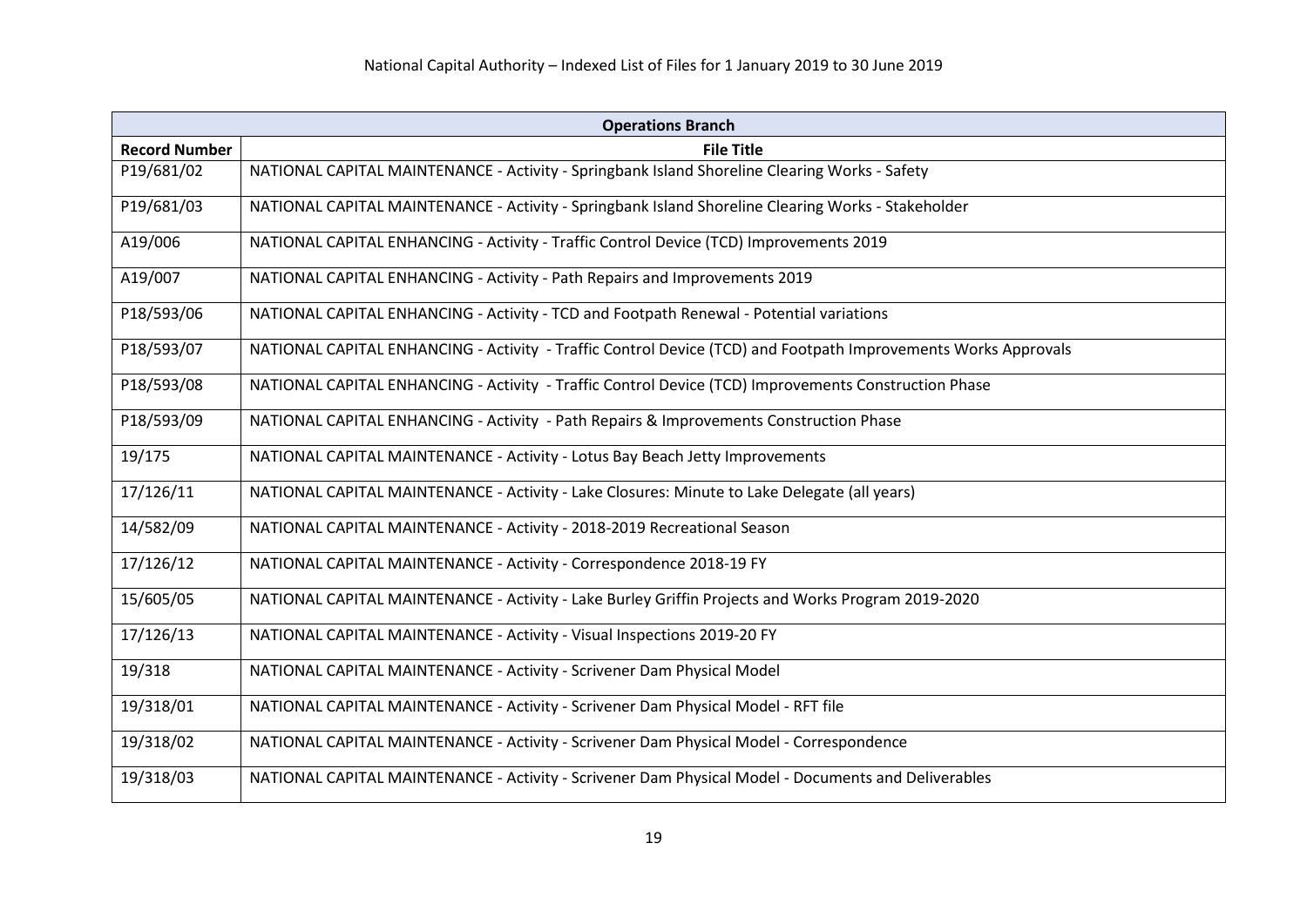| <b>Operations Branch</b> |                                                                                                                              |
|--------------------------|------------------------------------------------------------------------------------------------------------------------------|
| <b>Record Number</b>     | <b>File Title</b>                                                                                                            |
|                          | NATIONAL CAPITAL MAINTENANCE - Activity - Hazardous Material Audit Update and Development of Hazardous Material Management   |
| 19/326                   | Plan                                                                                                                         |
| 19/327                   | NATIONAL CAPITAL MAINTENANCE - Activity - Scrivener Dam Slipway Works                                                        |
| 19/330                   | NATIONAL CAPITAL MAINTENANCE - Activity - Lake Burley Griffin Mooring Administration 2019-2020                               |
| 19/337                   | NATIONAL CAPITAL MAINTENANCE - Activity - Scrivener Dam Geology Investigation Works                                          |
|                          | NATIONAL CAPITAL MAINTENANCE - Activity - Hazardous Material Audit and Development of Hazardous Material Management Plan -   |
| 19/326/02                | Correspondence                                                                                                               |
|                          | NATIONAL CAPITAL MAINTENANCE - Activity - Hazardous Material Audit and Development of Hazardous Material Management Plan -   |
| 19/326/03                | Documents and Deliverables                                                                                                   |
| 19/327/02                | NATIONAL CAPITAL MAINTENANCE - Activity - Scrivener Dam Slipway Works - Correspondence                                       |
| 19/327/03                | NATIONAL CAPITAL MAINTENANCE - Activity - Scrivener Dam Slipway Works - Documents and Deliverables                           |
| 19/330/02                | NATIONAL CAPITAL MAINTENANCE - Activity - Mooring permits 2019-20                                                            |
| 19/330/03                | NATIONAL CAPITAL MAINTENANCE - Activity - Mooring inspection reports 2019-20                                                 |
| 19/337/02                | NATIONAL CAPITAL MAINTENANCE - Activity - Scrivener Dam Geology Investigation Works - Correspondence                         |
| 19/337/03                | NATIONAL CAPITAL MAINTENANCE - Activity - Scrivener Dam Geology Investigation Works - Documents and Deliverables             |
|                          | NATIONAL CAPITAL MAINTENANCE - Activity - Operation and Maintenance Manual For Commonwealth Place National Portrait Gallery  |
| 19/160                   | <b>Fitout Electrical Services 1</b>                                                                                          |
|                          | NATIONAL CAPITAL MAINTENANCE - Activity - Operation and Maintenance Manual - Building Monitoring and Control System Treasury |
| 19/161                   | Building NCA Fitout King Edward Terrace Parkes ACT                                                                           |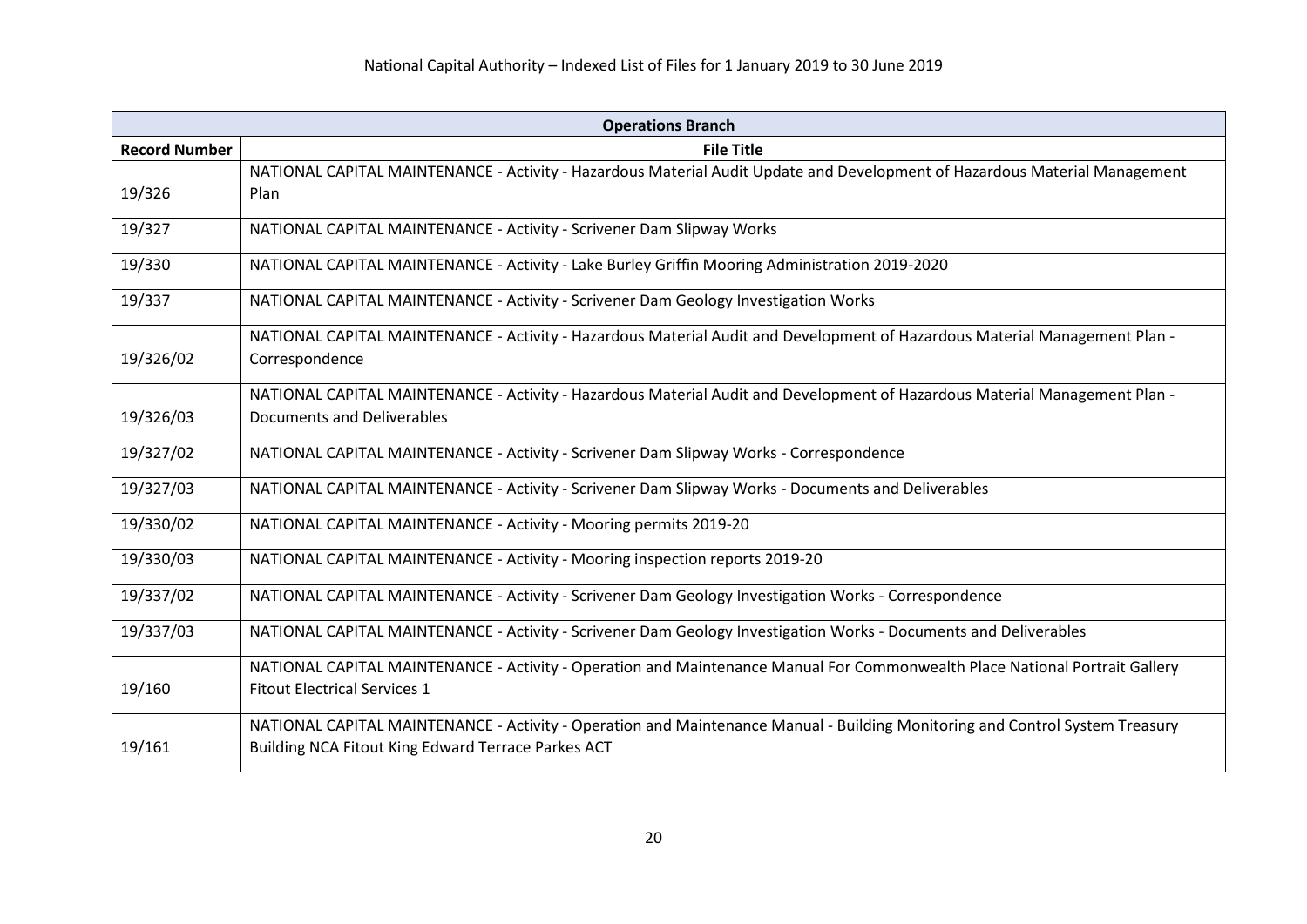| <b>Operations Branch</b> |                                                                                                                                                                    |
|--------------------------|--------------------------------------------------------------------------------------------------------------------------------------------------------------------|
| <b>Record Number</b>     | <b>File Title</b>                                                                                                                                                  |
| 19/162                   | NATIONAL CAPITAL MAINTENANCE - Activity - Operation and Maintenance Manual For Commonwealth Place National Portrait Gallery<br><b>Fitout Electrical Services 2</b> |
| 19/163                   | NATIONAL CAPITAL MAINTENANCE - Activity - Operation and Maintenance Manual For Commonwealth Place Office Tenancies Fitout<br><b>Electrical Services 1</b>          |
| 19/165                   | NATIONAL CAPITAL MAINTENANCE - Activity - Operation and Maintenance Manual For Commonwealth Place Office Tenancies Fitout<br><b>Electrical Services 2</b>          |
| 19/166                   | NATIONAL CAPITAL MAINTENANCE - Activity - Operation and Maintenance Manual For Commonwealth Place Watermark Restaurant Fitout<br><b>Electrical Services 1</b>      |
| 19/168                   | NATIONAL CAPITAL MAINTENANCE - Activity - Operation and Maintenance Manual For Commonwealth Place Parkes ACT Electrical Services<br>Vol 2 of 2                     |
| 19/169                   | NATIONAL CAPITAL MAINTENANCE - Activity - Operation and Maintenance Manual For Commonwealth Place Watermark Restaurant Fitout<br><b>Electrical Services 2</b>      |
| 19/170                   | NATIONAL CAPITAL MAINTENANCE - Activity - Operation and Maintenance Manual For Commonwealth Place Parkes ACT Electrical Services<br>Vol 1 of 1                     |
| 14/224/01                | NATIONAL CAPITAL MAINTENANCE - Activity - ACTEW/ICON Water Correspondence 2013 - 2018 FY                                                                           |
| 14/224/02                | NATIONAL CAPITAL MAINTENANCE - Activity - ACTEW/ICON Water Correspondence 2018 - 19 FY                                                                             |
| 16/678/18                | NATIONAL CAPITAL ENHANCING - Activity - MAJOR PROJECTS COMMITTEE - FEBRUARY 2019                                                                                   |
| 16/678/19                | NATIONAL CAPITAL ENHANCING - Activity - MAJOR PROJECTS COMMITTEE - MARCH 2019                                                                                      |
| 16/678/20                | NATIONAL CAPITAL ENHANCING - Activity - MAJOR PROJECTS COMMITTEE - APRIL 2019                                                                                      |
| 16/678/21                | NATIONAL CAPITAL ENHANCING - Activity - MAJOR PROJECTS COMMITTEE - MAY 2019                                                                                        |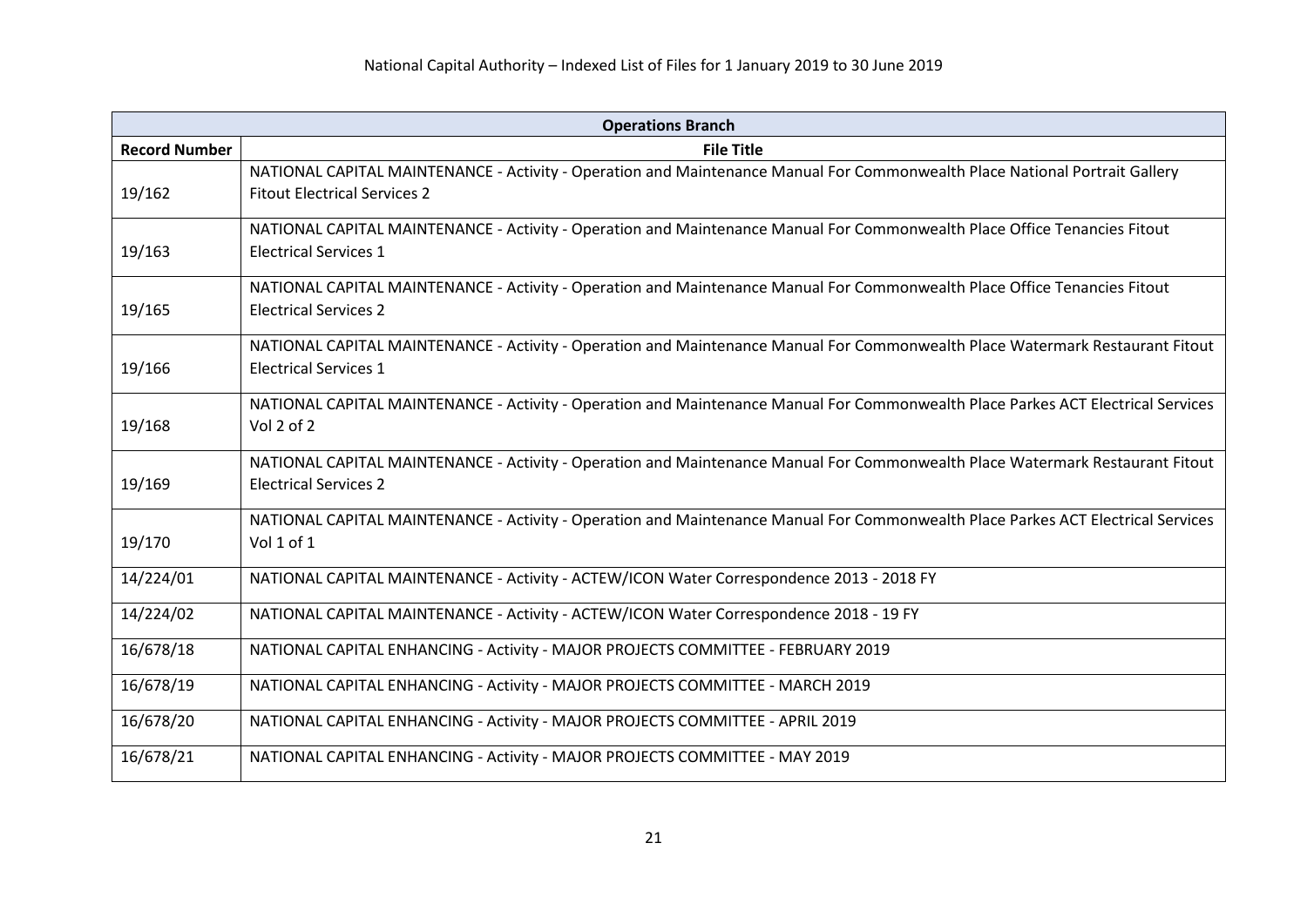| <b>Operations Branch</b> |                                                                                                                       |  |
|--------------------------|-----------------------------------------------------------------------------------------------------------------------|--|
| <b>Record Number</b>     | <b>File Title</b>                                                                                                     |  |
| 16/678/22                | NATIONAL CAPITAL ENHANCING - Activity - MAJOR PROJECTS COMMITTEE - JUNE 2019                                          |  |
| 19/270/01                | STRATEGIC MANAGEMENT - Implementation - Records Management - Digitisation Project - Correspondence File               |  |
| 19/270/02                | STRATEGIC MANAGEMENT - Implementation - Records Management - Digitisation Project - Finance File                      |  |
| 19/270/03                | STRATEGIC MANAGEMENT - Implementation - Records Management - Digitisation Project - Variations File                   |  |
| 19/270/04                | STRATEGIC MANAGEMENT - Implementation - Records Management - Digitisation Project - Meetings and Auditing             |  |
| 19/270/05                | STRATEGIC MANAGEMENT - Implementation - Records Management - Digitisation Project - Maintenance & Programs File       |  |
| 19/270/06                | STRATEGIC MANAGEMENT - Implementation - Records Management - Digitisation Project - Reports and Contract Deliverables |  |
| 19/270/07                | STRATEGIC MANAGEMENT - Implementation - Records Management - Digitisation Project - External Stakeholders File        |  |
| 19/270/08                | STRATEGIC MANAGEMENT - Implementation - Records Management - Digitisation Project - Projects File                     |  |
| 16/504/09                | NATIONAL CAPITAL MAINTENANCE - Activity - Ad Hoc Maintenance Requests                                                 |  |
| 16/504/10                | NATIONAL CAPITAL MAINTENANCE - Activity - ANZAC Parade Hebe Beds: Plant Replacements and Reports                      |  |
| <b>Plan Branch</b>       |                                                                                                                       |  |
| <b>Record Number</b>     | <b>File Title</b>                                                                                                     |  |
| P19/679                  | NATIONAL CAPITAL ENHANCING - Activity - Merchant Navy War Memorial Upgrade                                            |  |
| P19/657                  | NATIONAL CAPITAL ENHANCING - Activity - Blundells heating and cooling                                                 |  |
| A19/052                  | NATIONAL CAPITAL ENHANCING - Activity - 7 TONNE BRIDGE DECK REPLACEMENT - Trial Solution - ***                        |  |
| A19/049                  | NATIONAL CAPITAL ENHANCING - Activity - 7-Tonne Bridge - Slip Resistant Treatment                                     |  |
| A19/053                  | NATIONAL CAPITAL ENHANCING - Activity - 7 TONNE BRIDGE DECK REPLACEMENT - Trial Solution - ***                        |  |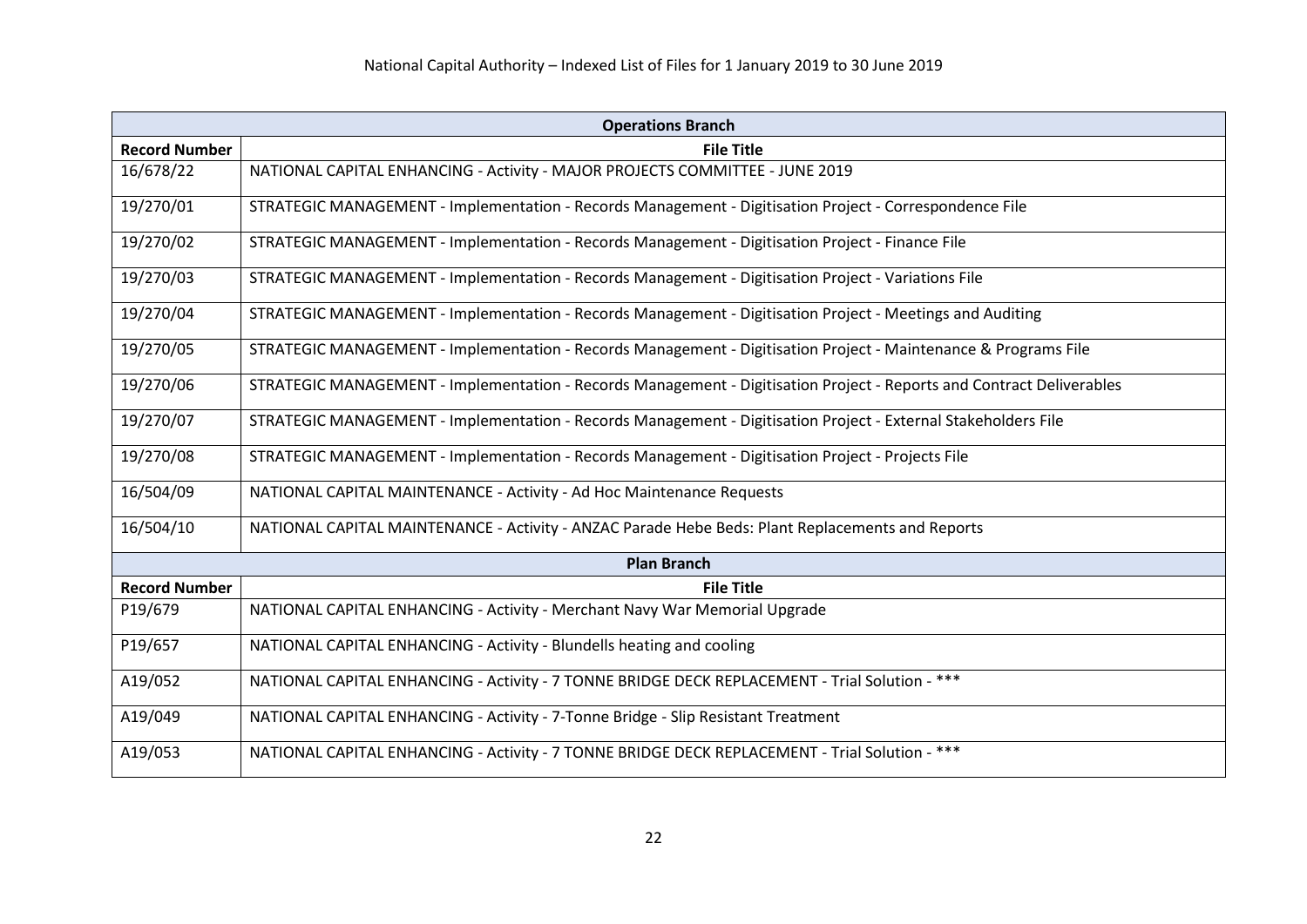| <b>Plan Branch</b>   |                                                                                                                              |
|----------------------|------------------------------------------------------------------------------------------------------------------------------|
| <b>Record Number</b> | <b>File Title</b>                                                                                                            |
| A19/054              | NATIONAL CAPITAL ENHANCING - Activity - Merchant Navy War Memorial Upgrade - Consultant ATM                                  |
| A19/055              | NATIONAL CAPITAL ENHANCING - Activity - Merchant Navy War Memorial Upgrade - Contractor ATM                                  |
| P19/290              | NATIONAL CAPITAL ENHANCING - Activity - 7 Tonne Bridge Deck Replacement                                                      |
| P19/290/01           | NATIONAL CAPITAL ENHANCING - Activity - 7 Tonne Bridge Deck Replacement - Background                                         |
| P19/290/02           | NATIONAL CAPITAL ENHANCING - Activity - 7 Tonne Bridge Deck Replacement - Procurement and project plan                       |
| P19/290/03           | NATIONAL CAPITAL ENHANCING - Activity - 7 Tonne Bridge Deck Replacement - Concept design, design development & documentation |
| P19/290/04           | NATIONAL CAPITAL ENHANCING - Activity - 7 Tonne Bridge Deck Replacement - Internal (NCA) stakeholder liaison                 |
| P19/290/05           | NATIONAL CAPITAL ENHANCING - Activity - 7 Tonne Bridge Deck Replacement - External (NCA) stakeholder liaison                 |
| P19/290/06           | NATIONAL CAPITAL ENHANCING - Activity - 7 Tonne Bridge Deck Replacement - Statutory approvals                                |
| P19/290/07           | NATIONAL CAPITAL ENHANCING - Activity - 7 Tonne Bridge Deck Replacement - Consultant liaison                                 |
| P19/290/08           | NATIONAL CAPITAL ENHANCING - Activity - 7 Tonne Bridge Deck Replacement - Contractor liaison                                 |
| P19/290/09           | NATIONAL CAPITAL ENHANCING - Activity - 7 Tonne Bridge Deck Replacement - Finance                                            |
| P19/290/10           | NATIONAL CAPITAL ENHANCING - Activity - 7 Tonne Bridge Deck Replacement - Media and communications                           |
| P19/290/11           | NATIONAL CAPITAL ENHANCING - Activity - 7 Tonne Bridge Deck Replacement - Program and reporting                              |
| P19/290/13           | NATIONAL CAPITAL ENHANCING - Activity - 7 Tonne Bridge Deck Replacement - Handover and asset acceptance                      |
| P19/679/01           | NATIONAL CAPITAL ENHANCING - Activity - Merchant Navy War Memorial Upgrade - Background                                      |
| P19/679/02           | NATIONAL CAPITAL ENHANCING - Activity - Merchant Navy War Memorial Upgrade - Procurement and project plan                    |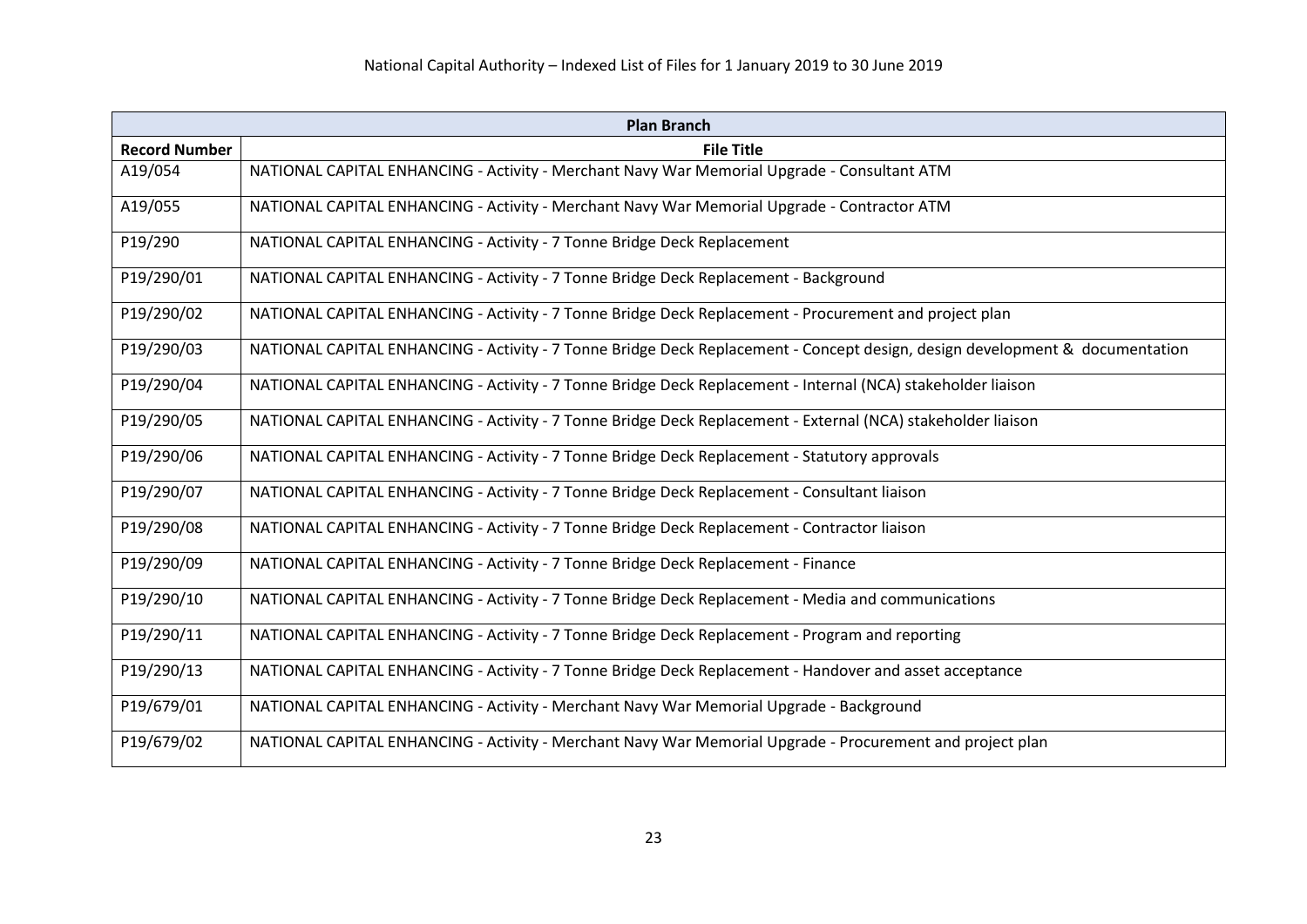| <b>Plan Branch</b>   |                                                                                                                            |
|----------------------|----------------------------------------------------------------------------------------------------------------------------|
| <b>Record Number</b> | <b>File Title</b>                                                                                                          |
|                      | NATIONAL CAPITAL ENHANCING - Activity - Merchant Navy War Memorial Upgrade - Concept design, design development &          |
| P19/679/03           | documentation                                                                                                              |
| P19/679/04           | NATIONAL CAPITAL ENHANCING - Activity - Merchant Navy War Memorial Upgrade - Internal (NCA) stakeholder liaison            |
| P19/679/05           | NATIONAL CAPITAL ENHANCING - Activity - Merchant Navy War Memorial Upgrade - External stakeholder liaison                  |
| P19/679/06           | NATIONAL CAPITAL ENHANCING - Activity - Merchant Navy War Memorial Upgrade - Statutory approvals                           |
| P19/679/07           | NATIONAL CAPITAL ENHANCING - Activity - Merchant Navy War Memorial Upgrade - Consultant liaison                            |
| P19/679/08           | NATIONAL CAPITAL ENHANCING - Activity - Merchant Navy War Memorial Upgrade - Contractor liaison                            |
| P19/679/09           | NATIONAL CAPITAL ENHANCING - Activity - Merchant Navy War Memorial Upgrade - Finance                                       |
| P19/679/10           | NATIONAL CAPITAL ENHANCING - Activity - Merchant Navy War Memorial Upgrade - Media and communications                      |
| P19/679/11           | NATIONAL CAPITAL ENHANCING - Activity - Merchant Navy War Memorial Upgrade - Program and reporting                         |
| P19/679/13           | NATIONAL CAPITAL ENHANCING - Activity - Merchant Navy War Memorial Upgrade - Handover and asset acceptance                 |
| P19/657/01           | NATIONAL CAPITAL ENHANCING - Activity - Blundells heating and cooling - Background                                         |
| P19/657/02           | NATIONAL CAPITAL ENHANCING - Activity - Blundells heating and cooling - Procurement and project plan                       |
| P19/657/03           | NATIONAL CAPITAL ENHANCING - Activity - Blundells heating and cooling - Concept design, design development & documentation |
| P19/657/04           | NATIONAL CAPITAL ENHANCING - Activity - Blundells heating and cooling - Internal (NCA) stakeholder liaison                 |
| P19/657/05           | NATIONAL CAPITAL ENHANCING - Activity - Blundells heating and cooling - External stakeholder liaison                       |
| P19/657/06           | NATIONAL CAPITAL ENHANCING - Activity - Blundells heating and cooling - Statutory approvals                                |
| P19/657/07           | NATIONAL CAPITAL ENHANCING - Activity - Blundells heating and cooling - Consultant liaison                                 |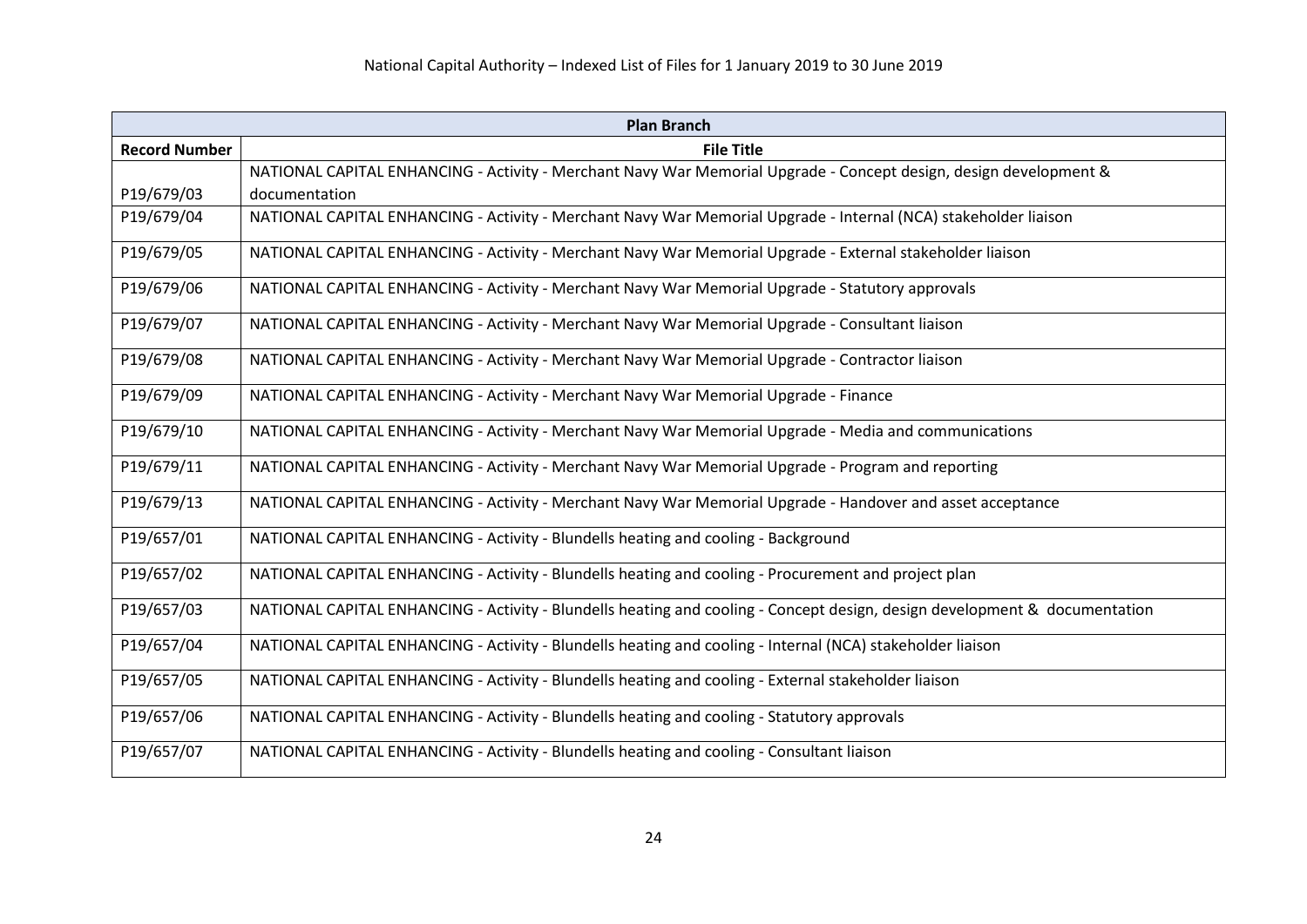| <b>Plan Branch</b>   |                                                                                                                      |
|----------------------|----------------------------------------------------------------------------------------------------------------------|
| <b>Record Number</b> | <b>File Title</b>                                                                                                    |
| P19/657/08           | NATIONAL CAPITAL ENHANCING - Activity - Blundells heating and cooling - Contractor liaison                           |
| P19/657/09           | NATIONAL CAPITAL ENHANCING - Activity - Blundells heating and cooling - Finance                                      |
| P19/657/10           | NATIONAL CAPITAL ENHANCING - Activity - Blundells heating and cooling - Media and communications                     |
| P19/657/11           | NATIONAL CAPITAL ENHANCING - Activity - Blundells heating and cooling - Program and reporting                        |
| P19/657/13           | NATIONAL CAPITAL ENHANCING - Activity - Blundells heating and cooling - Handover and asset acceptance                |
| 19/339               | NATIONAL CAPITAL ENHANCING - Activity - National Gallery of Australia (NGA) - A Policy for Landscape & Sculpture     |
| P19/644              | NATIONAL CAPITAL ENHANCING - Activity - Roadside Guard Rails Upgrade                                                 |
| P19/566              | NATIONAL CAPITAL ENHANCING - Activity - Lake Burley Griffin (LBG) Wall Remediation                                   |
| P19/650              | NATIONAL CAPITAL ENHANCING - Activity - Car park 55 refurbishment Kelliher Drive Russell                             |
| P19/651              | NATIONAL CAPITAL ENHANCING - Activity - YARRAMUNDI REACH & DUNROSSIL DRIVE CYCLE PATH IMPROVEMENTS                   |
| P19/659              | NATIONAL CAPITAL ENHANCING - Activity - Commonwealth Avenue Bridge Detailed Business Case (CABU DBC)                 |
| P19/652              | NATIONAL CAPITAL ENHANCING - Activity - Boundless wayfinding measurers                                               |
| P19/483              | NATIONAL CAPITAL ENHANCING - Activity - High Mast Lighting Replacement 2019                                          |
| P19/522              | NATIONAL CAPITAL ENHANCING - Activity - Federation Fountains Upgrade                                                 |
| P19/680              | NATIONAL CAPITAL ENHANCING - Activity - Bowen Place Rectification Works                                              |
| A19/008              | NATIONAL CAPITAL ENHANCING - Activity - ATM - Guard Rails Engineering Consultant Design and Superintendent           |
| A19/012              | NATIONAL CAPITAL ENHANCING - Activity - Yarramundi Reach & Dunrossil Drive Cycle Path Improvements - Head Consultant |
| A19/013              | NATIONAL CAPITAL ENHANCING - Activity - Yarramundi Reach & Dunrossil Drive Cycle Path Improvements - Head Contractor |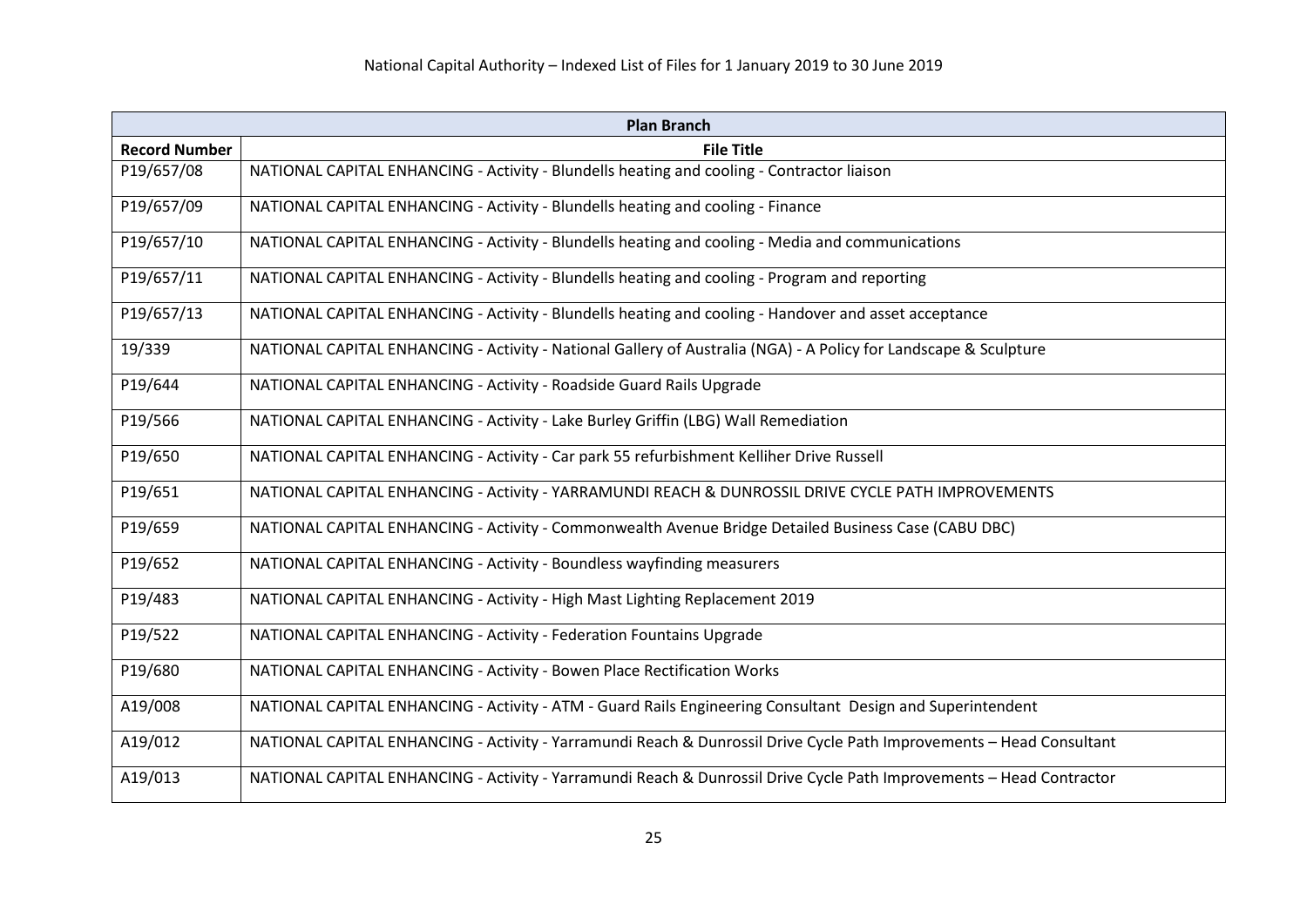| <b>Plan Branch</b>   |                                                                                                                                    |
|----------------------|------------------------------------------------------------------------------------------------------------------------------------|
| <b>Record Number</b> | <b>File Title</b>                                                                                                                  |
| A19/014              | NATIONAL CAPITAL ENHANCING - Activity - Design Services Consultants - ***                                                          |
| A19/015              | NATIONAL CAPITAL ENHANCING - Activity - Traffic Modelling Consultant                                                               |
| A19/016              | NATIONAL CAPITAL ENHANCING - Activity - ATM - Road Signage Engineering Consultancy                                                 |
| A19/017              | NATIONAL CAPITAL ENHANCING - Activity - Pedestrian and Cyclist Counting Services                                                   |
| A19/022              | NATIONAL CAPITAL ENHANCING - Activity - NATIONAL GALLERY AUSTRALIA (NGA) - heritage consultant                                     |
| A19/023              | NATIONAL CAPITAL ENHANCING - Activity - Commonwealth Avenue Bridge Detailed Business Case - Cost Estimating Services               |
|                      | NATIONAL CAPITAL ENHANCING - Activity - ATM - Car park 55 (CP55) Kelliher Drive Russell - Reinstatement Civil works - Construction |
| A19/025              | tender                                                                                                                             |
| A19/050              | NATIONAL CAPITAL ENHANCING - Activity - LAKE BURLEY GRIFFIN WALL REMEDIATION - ATM to ***                                          |
| A19/051              | NATIONAL CAPITAL ENHANCING - Activity - Commonwealth Avenue Bridge Detailed Business Case - Survey                                 |
| A19/057              | NATIONAL CAPITAL ENHANCING - Activity - Bowen Place Remediation Work - ATM ***                                                     |
| P19/644/01           | NATIONAL CAPITAL ENHANCING - Activity - Roadside Guard Rails Upgrade - Background                                                  |
| P19/644/02           | NATIONAL CAPITAL ENHANCING - Activity - Roadside Guard Rails Upgrade - Procurement and project plan                                |
| P19/644/03           | NATIONAL CAPITAL ENHANCING - Activity - Roadside Guard Rails Upgrade - Concept design, design development & documentation          |
| P19/644/04           | NATIONAL CAPITAL ENHANCING - Activity - Roadside Guard Rails Upgrade - Internal (NCA) stakeholder liaison                          |
| P19/644/05           | NATIONAL CAPITAL ENHANCING - Activity - Roadside Guard Rails Upgrade - External (NCA) stakeholder liaison                          |
| P19/644/06           | NATIONAL CAPITAL ENHANCING - Activity - Roadside Guard Rails Upgrade - Statutory approvals                                         |
| P19/644/07           | NATIONAL CAPITAL ENHANCING - Activity - Roadside Guard Rails Upgrade - Consultant liaison                                          |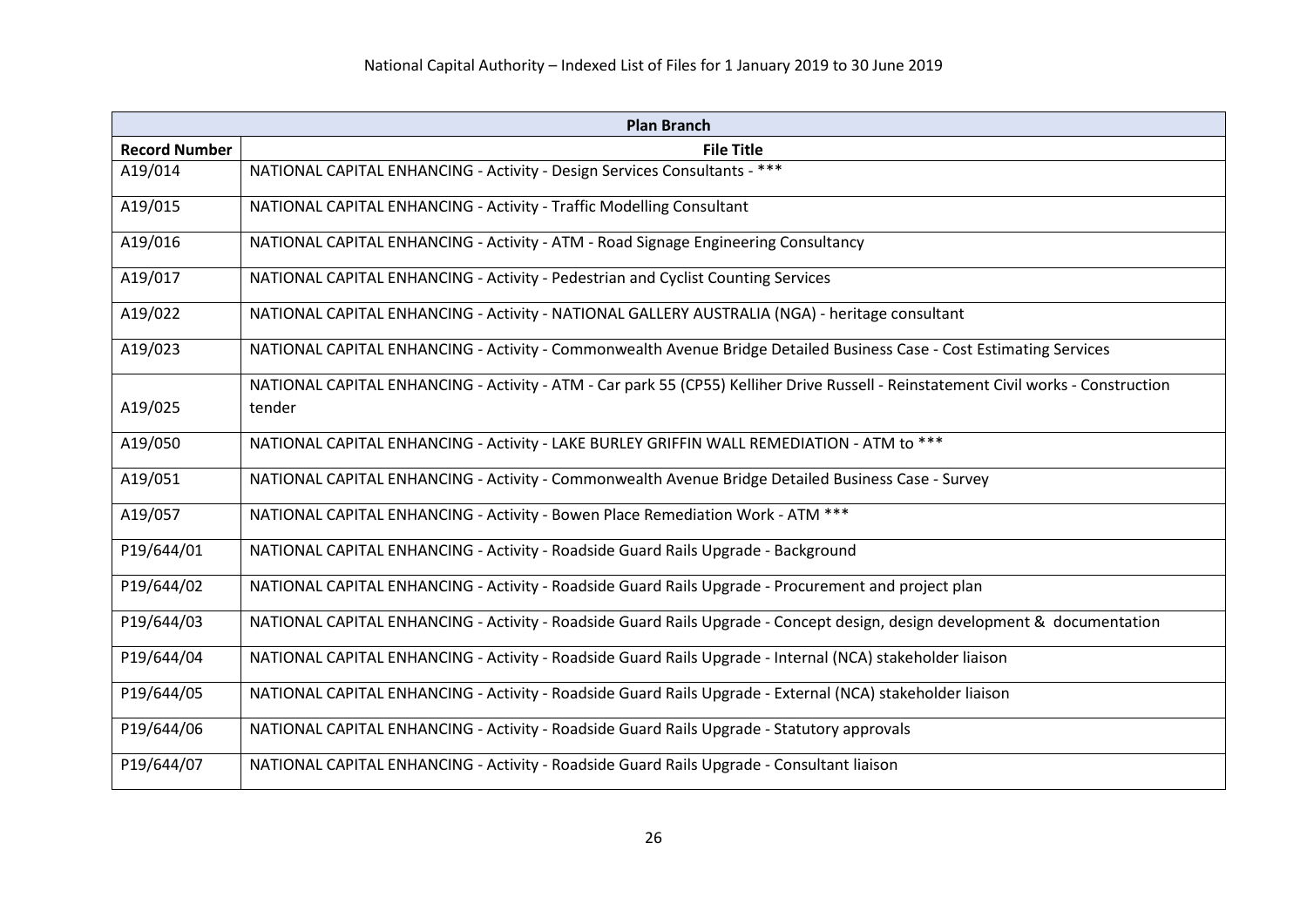| <b>Plan Branch</b>                                                                                                              |  |
|---------------------------------------------------------------------------------------------------------------------------------|--|
| <b>File Title</b>                                                                                                               |  |
| NATIONAL CAPITAL ENHANCING - Activity - Roadside Guard Rails Upgrade - Contractor liaison                                       |  |
| NATIONAL CAPITAL ENHANCING - Activity - Lake Burley Griffin (LBG) Wall Remediation - Background                                 |  |
| NATIONAL CAPITAL ENHANCING - Activity - Lake Burley Griffin (LBG) Wall Remediation - Procurement and project plan               |  |
| NATIONAL CAPITAL ENHANCING - Activity - Lake Burley Griffin (LBG) Wall Remediation - Concept design, design development &       |  |
| documentation                                                                                                                   |  |
| Lake Burley Griffin (LBG) Wall Remediation - Internal (NCA) stakeholder liaison                                                 |  |
| NATIONAL CAPITAL ENHANCING - Activity - Lake Burley Griffin (LBG) Wall Remediation - External (NCA) stakeholder liaison         |  |
| NATIONAL CAPITAL ENHANCING - Activity - Lake Burley Griffin (LBG) Wall Remediation - Statutory Approvals                        |  |
| NATIONAL CAPITAL ENHANCING - Activity - Lake Burley Griffin (LBG) Wall Remediation - Consultant liaison                         |  |
| NATIONAL CAPITAL ENHANCING - Activity - Lake Burley Griffin (LBG) Wall Remediation - Contractor liaison                         |  |
| NATIONAL CAPITAL ENHANCING - Activity - Lake Burley Griffin (LBG) Wall Remediation - Finance                                    |  |
| NATIONAL CAPITAL ENHANCING - Activity - Car park 55 refurbishment Kelliher Drive Russell - Background                           |  |
| NATIONAL CAPITAL ENHANCING - Activity - Car park 55 refurbishment Kelliher Drive Russell - Procurement and Project Plan         |  |
| NATIONAL CAPITAL ENHANCING - Activity - Car park 55 refurbishment Kelliher Drive Russell - Concept design, design development & |  |
| documentation                                                                                                                   |  |
| NATIONAL CAPITAL ENHANCING - Activity - Car park 55 refurbishment Kelliher Drive Russell - Internal (NCA) stakeholder liaison   |  |
| NATIONAL CAPITAL ENHANCING - Activity - Car park 55 refurbishment Kelliher Drive Russell - External (NCA) stakeholder liaison   |  |
| NATIONAL CAPITAL ENHANCING - Activity - Car park 55 refurbishment Kelliher Drive Russell - Statutory approvals                  |  |
|                                                                                                                                 |  |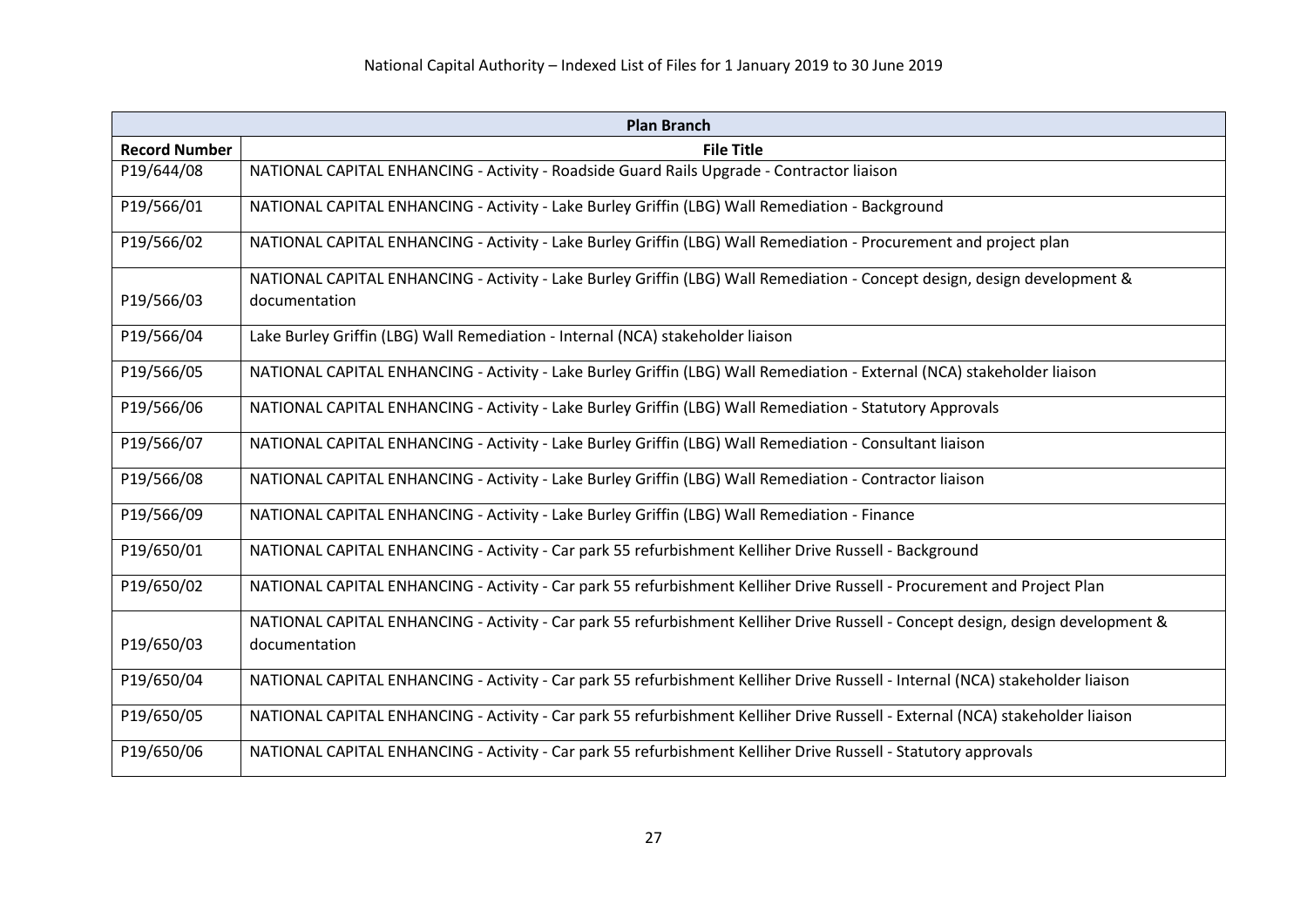| <b>Plan Branch</b>   |                                                                                                                                   |
|----------------------|-----------------------------------------------------------------------------------------------------------------------------------|
| <b>Record Number</b> | <b>File Title</b>                                                                                                                 |
| P19/650/07           | NATIONAL CAPITAL ENHANCING - Activity - Car park 55 refurbishment Kelliher Drive Russell - Consultant liaison                     |
| P19/650/08           | NATIONAL CAPITAL ENHANCING - Activity - Car park 55 refurbishment Kelliher Drive Russell - Contractor liaison                     |
| P19/650/09           | Car park 55 refurbishment Kelliher Drive Russell - Finance                                                                        |
| P19/566/10           | NATIONAL CAPITAL ENHANCING - Activity - Lake Burley Griffin (LBG) Wall Remediation - Media and communications                     |
| P19/566/11           | NATIONAL CAPITAL ENHANCING - Activity - Lake Burley Griffin (LBG) Wall Remediation -Program and reporting                         |
| P19/650/10           | NATIONAL CAPITAL ENHANCING - Activity - Car park 55 refurbishment Kelliher Drive Russell - Media and communications               |
| P19/650/11           | NATIONAL CAPITAL ENHANCING - Activity - Car park 55 refurbishment Kelliher Drive Russell - Program and reporting                  |
| P19/650/13           | NATIONAL CAPITAL ENHANCING - Activity - Car park 55 refurbishment Kelliher Drive Russell - Handover and Asset acceptance          |
| P19/644/09           | NATIONAL CAPITAL ENHANCING - Activity - Roadside Guard Rails Upgrade - Finance                                                    |
| P19/644/10           | NATIONAL CAPITAL ENHANCING - Activity - Roadside Guard Rails Upgrade - Media and communications                                   |
| P19/644/11           | NATIONAL CAPITAL ENHANCING - Activity - Roadside Guard Rails Upgrade - Program and reporting                                      |
| P19/651/01           | NATIONAL CAPITAL ENHANCING - Activity - Yarramundi Reach & Dunrossil Drive Cycle Path Improvements - Background                   |
| P19/651/02           | NATIONAL CAPITAL ENHANCING - Activity - Yarramundi Reach & Dunrossil Drive Cycle Path Improvements - Procurement and Project Plan |
|                      | NATIONAL CAPITAL ENHANCING - Activity - Yarramundi Reach & Dunrossil Drive Cycle Path Improvements - Concept design, design       |
| P19/651/03           | development & documentation                                                                                                       |
| P19/651/04           | NATIONAL CAPITAL ENHANCING - Activity - Yarramundi Reach & Dunrossil Drive Cycle Path Improvements - Internal stakeholder liaison |
| P19/651/05           | NATIONAL CAPITAL ENHANCING - Activity - Yarramundi Reach & Dunrossil Drive Cycle Path Improvements - External stakeholder liaison |
| P19/651/06           | NATIONAL CAPITAL ENHANCING - Activity - Yarramundi Reach & Dunrossil Drive Cycle Path Improvements - Statutory approvals          |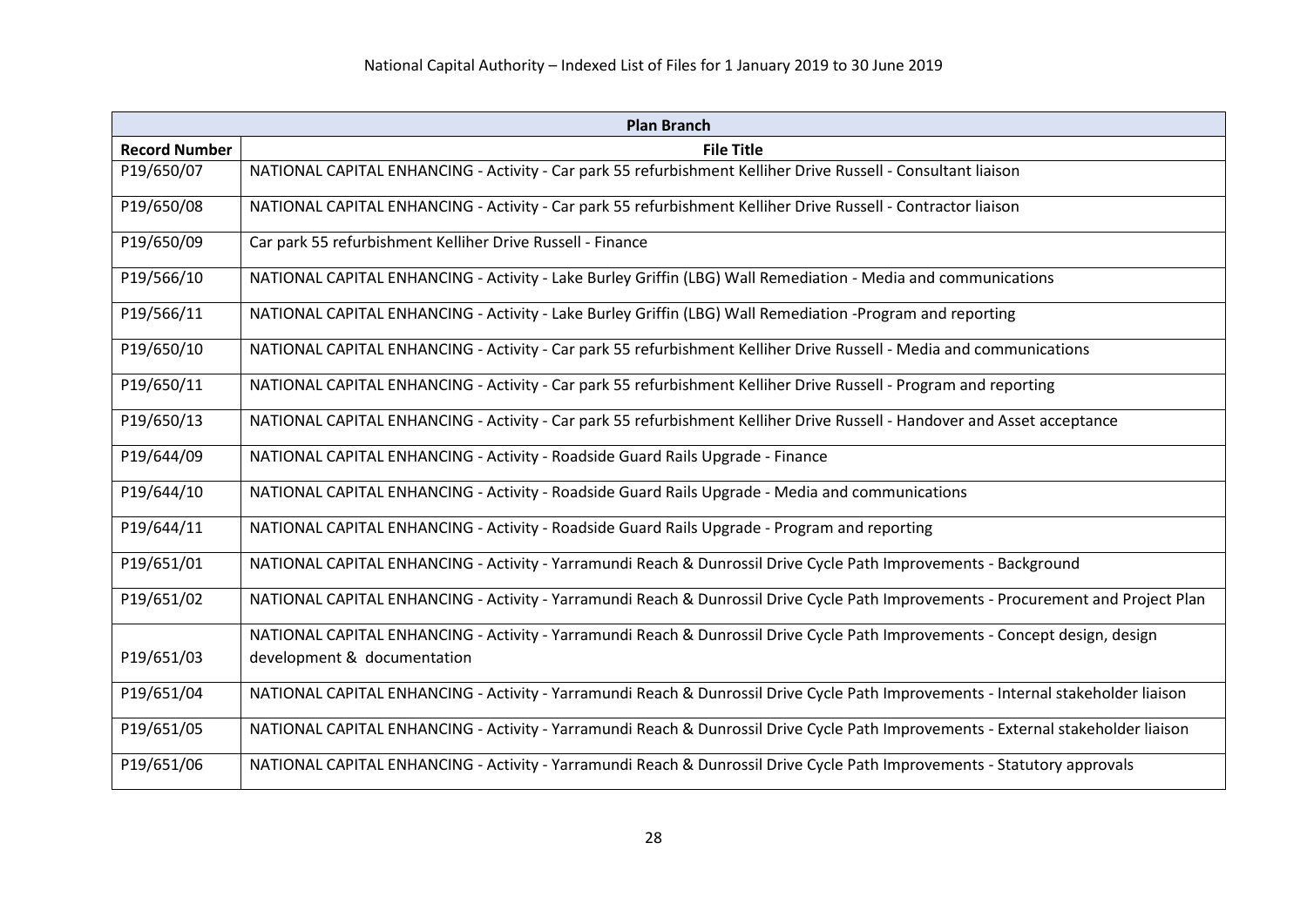| <b>Plan Branch</b>   |                                                                                                                                  |
|----------------------|----------------------------------------------------------------------------------------------------------------------------------|
| <b>Record Number</b> | <b>File Title</b>                                                                                                                |
| P19/651/07           | NATIONAL CAPITAL ENHANCING - Activity - Yarramundi Reach & Dunrossil Drive Cycle Path Improvements - Consultant liaison          |
| P19/651/08           | NATIONAL CAPITAL ENHANCING - Activity - Yarramundi Reach & Dunrossil Drive Cycle Path Improvements - Contractor liaison          |
| P19/651/09           | NATIONAL CAPITAL ENHANCING - Activity -Yarramundi Reach & Dunrossil Drive Cycle Path Improvements - Finance                      |
| P19/651/10           | NATIONAL CAPITAL ENHANCING - Activity - Yarramundi Reach & Dunrossil Drive Cycle Path Improvements - Media and communications    |
| P19/651/11           | NATIONAL CAPITAL ENHANCING - Activity - Yarramundi Reach & Dunrossil Drive Cycle Path Improvements - Program and reporting       |
| P19/651/13           | NATIONAL CAPITAL ENHANCING - Activity - Yarramundi Reach & Dunrossil Drive Cycle Path Improvements - Handover                    |
| P19/659/01           | NATIONAL CAPITAL ENHANCING - Activity - Commonwealth Avenue Bridge Detailed Business Case - Project Management - Background      |
| P19/652/01           | NATIONAL CAPITAL ENHANCING - Activity - Boundless wayfinding measures - Background Information                                   |
| P19/652/02           | NATIONAL CAPITAL ENHANCING - Activity - Boundless wayfinding measures - Procurement and project plan                             |
| P19/659/02           | NATIONAL CAPITAL ENHANCING - Activity - Commonwealth Avenue Bridge Detailed Business Case - Procurement and Project Plan         |
|                      | NATIONAL CAPITAL ENHANCING - Activity - Commonwealth Avenue Bridge Detailed Business Case - Concept design, design development & |
| P19/659/03           | documentation                                                                                                                    |
| P19/659/04           | Commonwealth Avenue Bridge Detailed Business Case - Internal (NCA) stakeholder liaison                                           |
| P19/659/05           | NATIONAL CAPITAL ENHANCING - Activity - Commonwealth Avenue Bridge Detailed Business Case - External (NCA) stakeholder liaison   |
| P19/659/06           | NATIONAL CAPITAL ENHANCING - Activity - Commonwealth Avenue Bridge Detailed Business Case - Statutory Approvals                  |
| P19/659/07           | NATIONAL CAPITAL ENHANCING - Activity - Commonwealth Avenue Bridge Detailed Business Case - Consultant Liaison                   |
| P19/659/08           | NATIONAL CAPITAL ENHANCING - Activity - Commonwealth Avenue Bridge Detailed Business Case - Contractor liaison                   |
| P19/659/09           | NATIONAL CAPITAL ENHANCING - Activity - Commonwealth Avenue Bridge Detailed Business Case - Finance                              |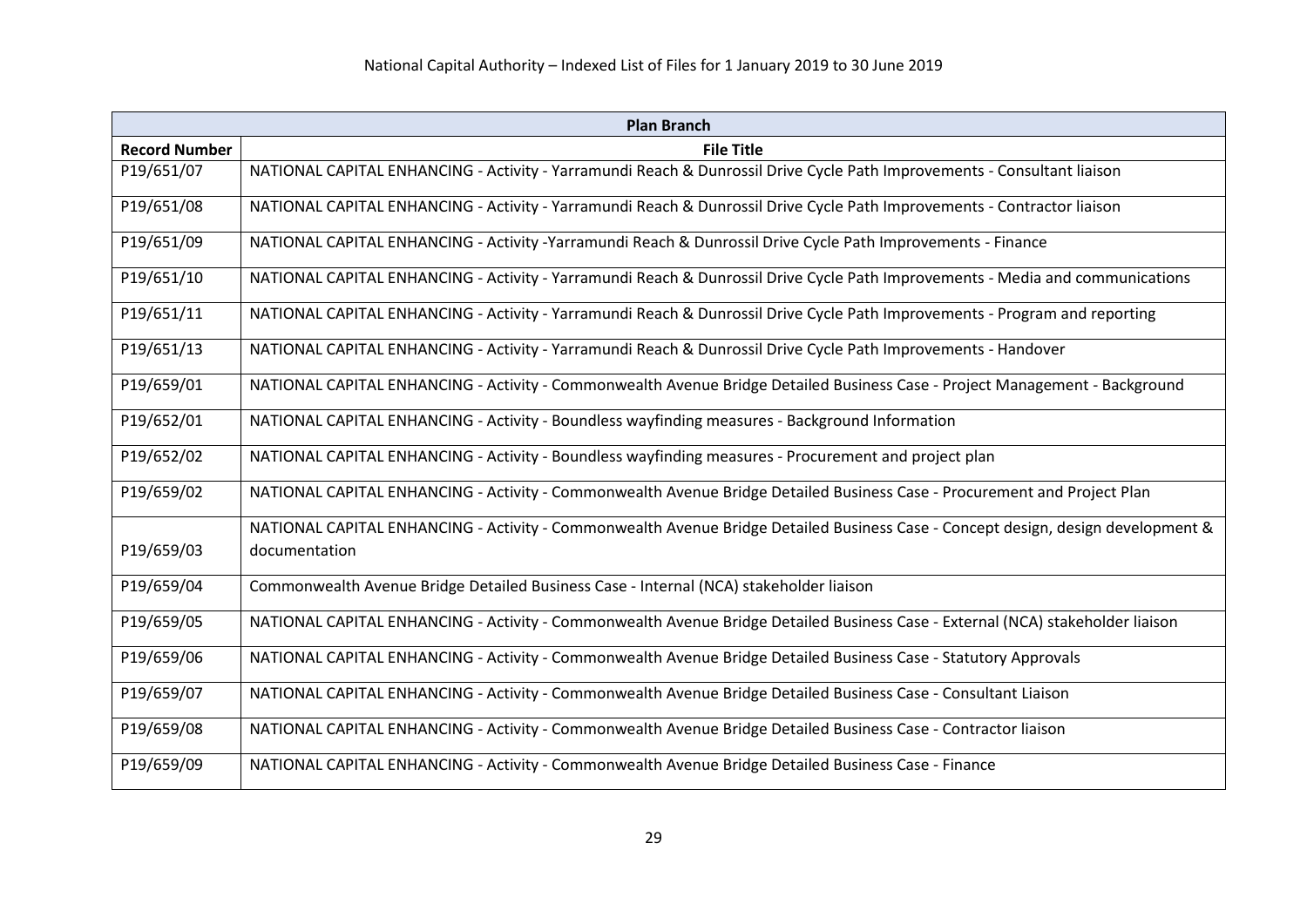| <b>Plan Branch</b>   |                                                                                                                             |
|----------------------|-----------------------------------------------------------------------------------------------------------------------------|
| <b>Record Number</b> | <b>File Title</b>                                                                                                           |
| P19/659/10           | NATIONAL CAPITAL ENHANCING - Activity - Commonwealth Avenue Bridge Detailed Business Case - Media and communications        |
| P19/659/11           | NATIONAL CAPITAL ENHANCING - Activity - Commonwealth Avenue Bridge Detailed Business Case - Program and reporting           |
| P19/659/13           | NATIONAL CAPITAL ENHANCING - Activity - Commonwealth Avenue Bridge Detailed Business Case - Handover and asset acceptance   |
| P19/483/01           | NATIONAL CAPITAL ENHANCING - Activity - High Mast Lighting Replacement - Background                                         |
| P19/483/02           | NATIONAL CAPITAL ENHANCING - Activity - High Mast Lighting Replacement - Procurement & Project plan                         |
| P19/483/03           | NATIONAL CAPITAL ENHANCING - Activity - High Mast Lighting Replacement - Concept Design, Design Development & Documentation |
| P19/483/04           | NATIONAL CAPITAL ENHANCING - Activity - High Mast Lighting Replacement - Internal Stakeholder Liaison                       |
| P19/483/05           | NATIONAL CAPITAL ENHANCING - Activity - High Mast Lighting Replacement - External Stakeholder Liaison                       |
| P19/483/06           | NATIONAL CAPITAL ENHANCING - Activity - High Mast Lighting Replacement - Statutory Approvals                                |
| P19/483/07           | NATIONAL CAPITAL ENHANCING - Activity - High Mast Lighting Replacement - Consultant Liaison                                 |
| P19/483/08           | NATIONAL CAPITAL ENHANCING - Activity - High Mast Lighting Replacement - Contractor Liaison                                 |
| P19/483/09           | NATIONAL CAPITAL ENHANCING - Activity - High Mast Lighting Replacement - Finance                                            |
| P19/483/10           | NATIONAL CAPITAL ENHANCING - Activity - High Mast Lighting Replacement - Media and Communications                           |
| P19/483/11           | NATIONAL CAPITAL ENHANCING - Activity - High Mast Lighting Replacement - Program and Reporting                              |
| P19/483/13           | NATIONAL CAPITAL ENHANCING - Activity - High Mast Lighting Replacement - Handover                                           |
| P19/522/01           | NATIONAL CAPITAL ENHANCING - Activity - Federation Fountains Upgrade - Background                                           |
| P19/522/02           | NATIONAL CAPITAL ENHANCING - Activity - Federation Fountains Upgrade - Procurement and Project plan                         |
| P19/522/03           | NATIONAL CAPITAL ENHANCING - Activity - Federation Fountains Upgrade - Concept Design, Design Development & documentation   |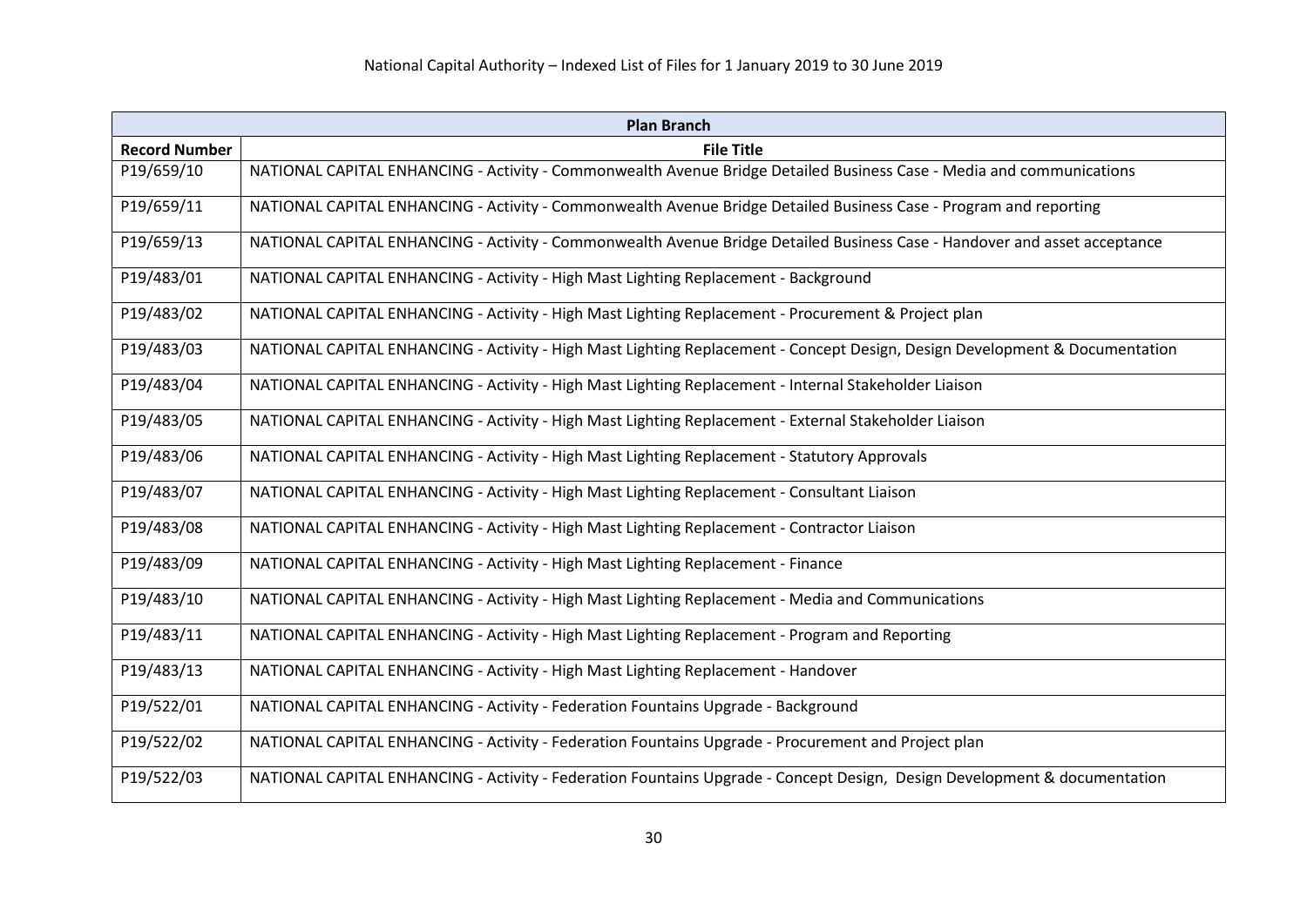| <b>Plan Branch</b>   |                                                                                                                             |
|----------------------|-----------------------------------------------------------------------------------------------------------------------------|
| <b>Record Number</b> | <b>File Title</b>                                                                                                           |
| P19/522/04           | NATIONAL CAPITAL ENHANCING - Activity - Federation Fountains Upgrade - Internal Stakeholder Liaison                         |
| P19/652/03           | NATIONAL CAPITAL ENHANCING - Activity - Boundless wayfinding measurers - Concept design, design development & documentation |
| P19/652/04           | NATIONAL CAPITAL ENHANCING - Activity - Boundless wayfinding measurers - Internal (NCA) stakeholder liaison                 |
| P19/652/05           | NATIONAL CAPITAL ENHANCING - Activity - Boundless wayfinding measurers - External (NCA) stakeholder liaison                 |
| P19/652/06           | NATIONAL CAPITAL ENHANCING - Activity - Boundless wayfinding measurers - Statutory approvals                                |
| P19/652/07           | NATIONAL CAPITAL ENHANCING - Activity - Boundless wayfinding measurers - Consultant liaison                                 |
| P19/652/08           | NATIONAL CAPITAL ENHANCING - Activity - Boundless wayfinding measurers - Contractor liaison                                 |
| P19/652/09           | NATIONAL CAPITAL ENHANCING - Activity - Boundless wayfinding measurers - Finance                                            |
| P19/652/10           | NATIONAL CAPITAL ENHANCING - Activity - Boundless wayfinding measurers - Media and communications                           |
| P19/652/11           | NATIONAL CAPITAL ENHANCING - Activity - Boundless wayfinding measurers - Program and reporting                              |
| P19/522/05           | NATIONAL CAPITAL ENHANCING - Activity - Federation Fountains Upgrade - External Stakeholder Liaison                         |
| P19/522/06           | NATIONAL CAPITAL ENHANCING - Activity - Federation Fountains Upgrade - Statutory Approvals                                  |
| P19/522/07           | NATIONAL CAPITAL ENHANCING - Activity - Federation Fountains Upgrade - Consultant Liaison                                   |
| P19/522/08           | NATIONAL CAPITAL ENHANCING - Activity - Federation Fountains Upgrade - Contractor Liaison                                   |
| P19/522/09           | NATIONAL CAPITAL ENHANCING - Activity - Federation Fountains Upgrade - Finance                                              |
| P19/522/10           | NATIONAL CAPITAL ENHANCING - Activity - Federation Fountains Upgrade - Media and Communications                             |
| P19/522/11           | NATIONAL CAPITAL ENHANCING - Activity - Federation Fountains Upgrade - Program and Reporting                                |
| P19/522/13           | NATIONAL CAPITAL ENHANCING - Activity - Federation Fountains Upgrade - Handover                                             |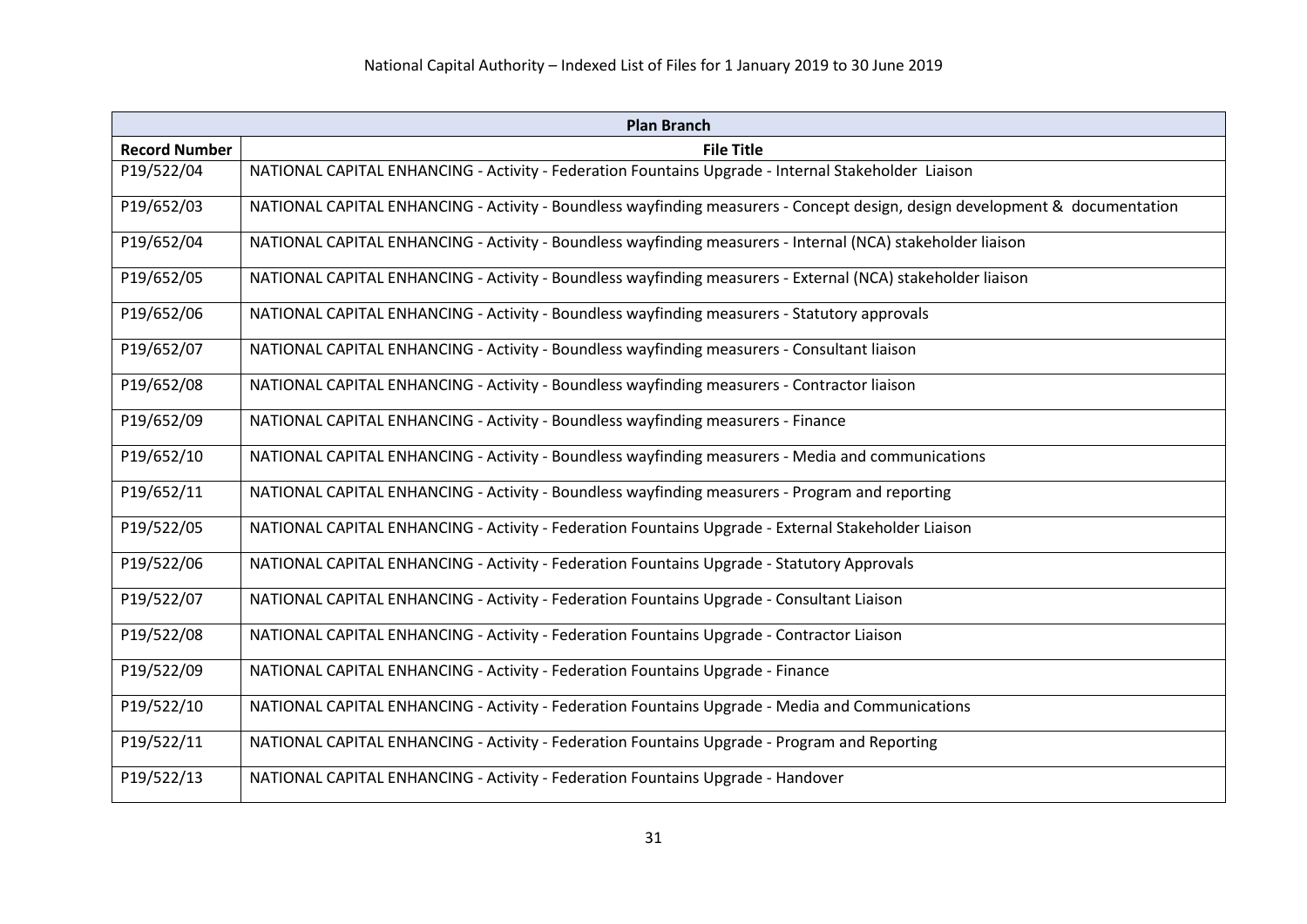| <b>Plan Branch</b>   |                                                                                                                                  |
|----------------------|----------------------------------------------------------------------------------------------------------------------------------|
| <b>Record Number</b> | <b>File Title</b>                                                                                                                |
| P19/680/01           | NATIONAL CAPITAL ENHANCING - Activity - Bowen Place Rectification Works - Background                                             |
| P19/680/02           | NATIONAL CAPITAL ENHANCING - Activity - Bowen Place Rectification Works - Procurement and project plan                           |
| P19/680/03           | NATIONAL CAPITAL ENHANCING - Activity - Bowen Place Rectification Works - Briefing Documents, Concept Design, Photos             |
| P19/680/04           | NATIONAL CAPITAL ENHANCING - Activity - Bowen Place Rectification Works - Internal (NCA) stakeholder liaison                     |
| P19/680/05           | NATIONAL CAPITAL ENHANCING - Activity - Bowen Place Rectification Works - External (NCA) stakeholder liaison                     |
| P19/680/06           | NATIONAL CAPITAL ENHANCING - Activity - Bowen Place Rectification Works - Statutory approvals                                    |
| P19/680/07           | NATIONAL CAPITAL ENHANCING - Activity - Bowen Place Rectification Works - Consultant liaison                                     |
| P19/680/08           | NATIONAL CAPITAL ENHANCING - Activity - Bowen Place Rectification Works - Contractor liaison                                     |
| P19/680/09           | NATIONAL CAPITAL ENHANCING - Activity - Bowen Place Rectification Works - Finance                                                |
| P19/680/10           | NATIONAL CAPITAL ENHANCING - Activity - Bowen Place Rectification Works - Media and communications                               |
| P19/680/11           | NATIONAL CAPITAL ENHANCING - Activity - Bowen Place Rectification Works - Program and reporting                                  |
| P19/680/13           | NATIONAL CAPITAL ENHANCING - Activity - Bowen Place Rectification Works - Handover and asset acceptance                          |
| P18/621/07           | NATIONAL CAPITAL ENHANCING - Activity - National Gallery Australia (NGA) Foreshore Footpath Lighting - Statutory approvals       |
| 18/157/04            | NATIONAL CAPITAL MAINTENANCE - Activity - Approach to Market - Horticultural Maintenance of the Lindsay Pryor National Arboretum |
| 14/64-01/19          | NATIONAL CAPITAL ENHANCING - Activity - Design and Construction Section responses to public enquiries                            |
| P19/676              | NATIONAL CAPITAL ENHANCING - Activity - Sir John Gorton Commemorative Sculpture                                                  |
| P19/676/01           | NATIONAL CAPITAL ENHANCING - Activity - Sir John Gorton Commemorative Sculpture - Background                                     |
| P19/676/02           | NATIONAL CAPITAL ENHANCING - Activity - Sir John Gorton Commemorative Sculpture - Internal (NCA) stakeholder liaison             |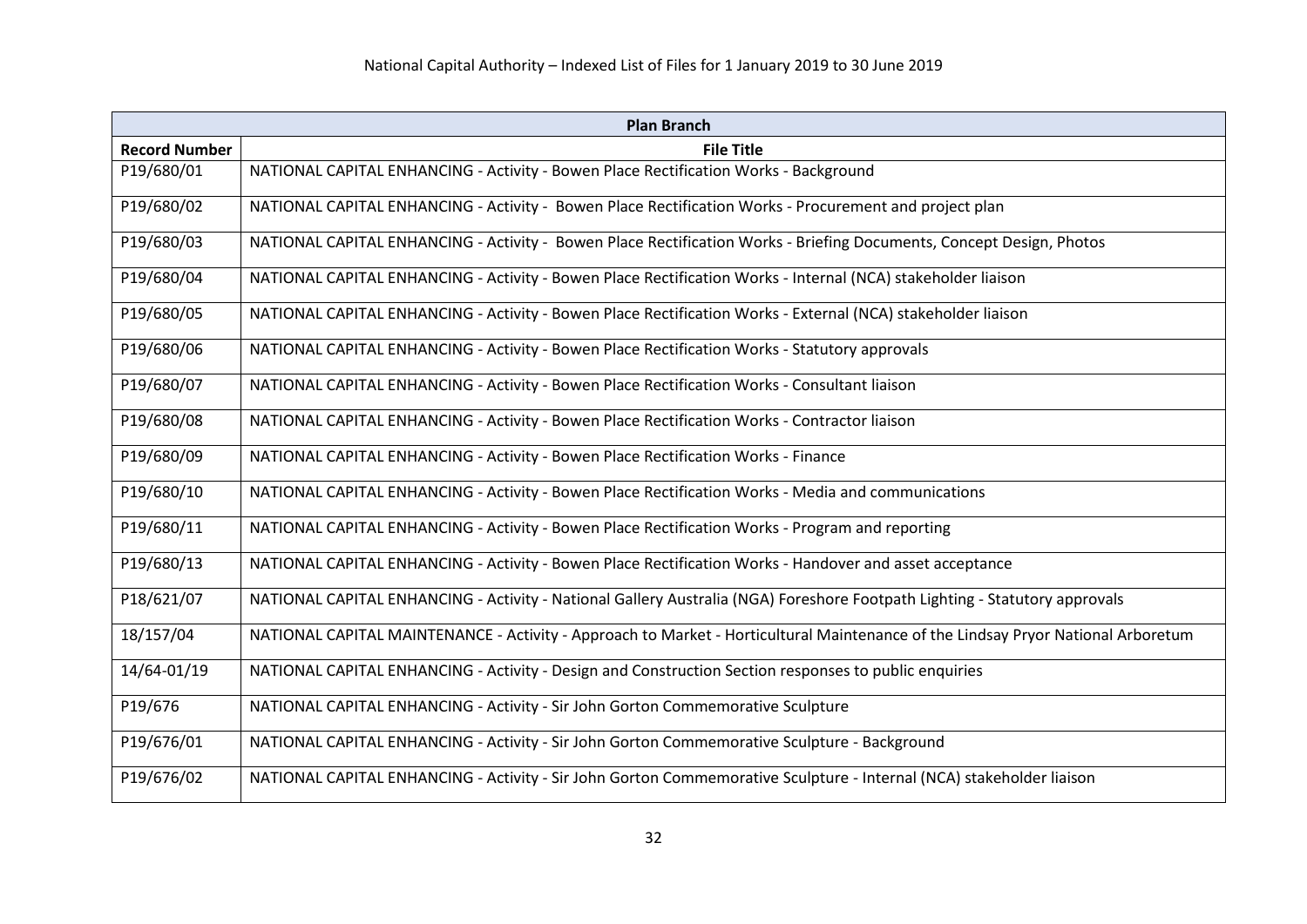| <b>Plan Branch</b>                                                                                                       |  |
|--------------------------------------------------------------------------------------------------------------------------|--|
| <b>File Title</b>                                                                                                        |  |
| NATIONAL CAPITAL ENHANCING - Activity - Sir John Gorton Commemorative Sculpture - External (non-NCA) stakeholder liaison |  |
| NATIONAL CAPITAL ENHANCING - Activity - Sir John Gorton Commemorative Sculpture - Statutory Approvals                    |  |
| NATIONAL CAPITAL ENHANCING - Activity - Sir John Gorton Commemorative Sculpture - Contractor liaison                     |  |
| NATIONAL CAPITAL ENHANCING - Activity - Sir John Gorton Commemorative Sculpture - Finance                                |  |
| NATIONAL CAPITAL ENHANCING - Activity - Sir John Gorton Commemorative Sculpture - Media and Communications               |  |
| NATIONAL CAPITAL ENHANCING - Activity - Sir John Gorton Commemorative Sculpture - Program and Reporting                  |  |
| NATIONAL CAPITAL ENHANCING - Activity - Sir John Gorton Commemorative Sculpture - Handover and asset acceptance          |  |
| NATIONAL CAPITAL ENHANCING - Activity - ASPEN ISLAND UPGRADE                                                             |  |
| <b>ASPEN ISLAND UPGRADE - Construction Project Management</b>                                                            |  |
| NATIONAL CAPITAL ENHANCING - Activity - ASPEN ISLAND UPGRADE - Background                                                |  |
| NATIONAL CAPITAL ENHANCING - Activity - ASPEN ISLAND UPGRADE - Procurement and Project Plan                              |  |
| NATIONAL CAPITAL ENHANCING - Activity - ASPEN ISLAND UPGRADE - Concept Design, Design Development & Documentation        |  |
| NATIONAL CAPITAL ENHANCING - Activity - ASPEN ISLAND UPGRADE - Internal Stakeholder Liaison                              |  |
| NATIONAL CAPITAL ENHANCING - Activity - ASPEN ISLAND UPGRADE - External Stakeholder Liaison                              |  |
| NATIONAL CAPITAL ENHANCING - Activity - ASPEN ISLAND UPGRADE - Statutory Approvals                                       |  |
| NATIONAL CAPITAL ENHANCING - Activity - ASPEN ISLAND UPGRADE - Consultant Liaison                                        |  |
| NATIONAL CAPITAL ENHANCING - Activity - ASPEN ISLAND UPGRADE - Contractor Liaison                                        |  |
| NATIONAL CAPITAL ENHANCING - Activity - ASPEN ISLAND UPGRADE - Finance                                                   |  |
|                                                                                                                          |  |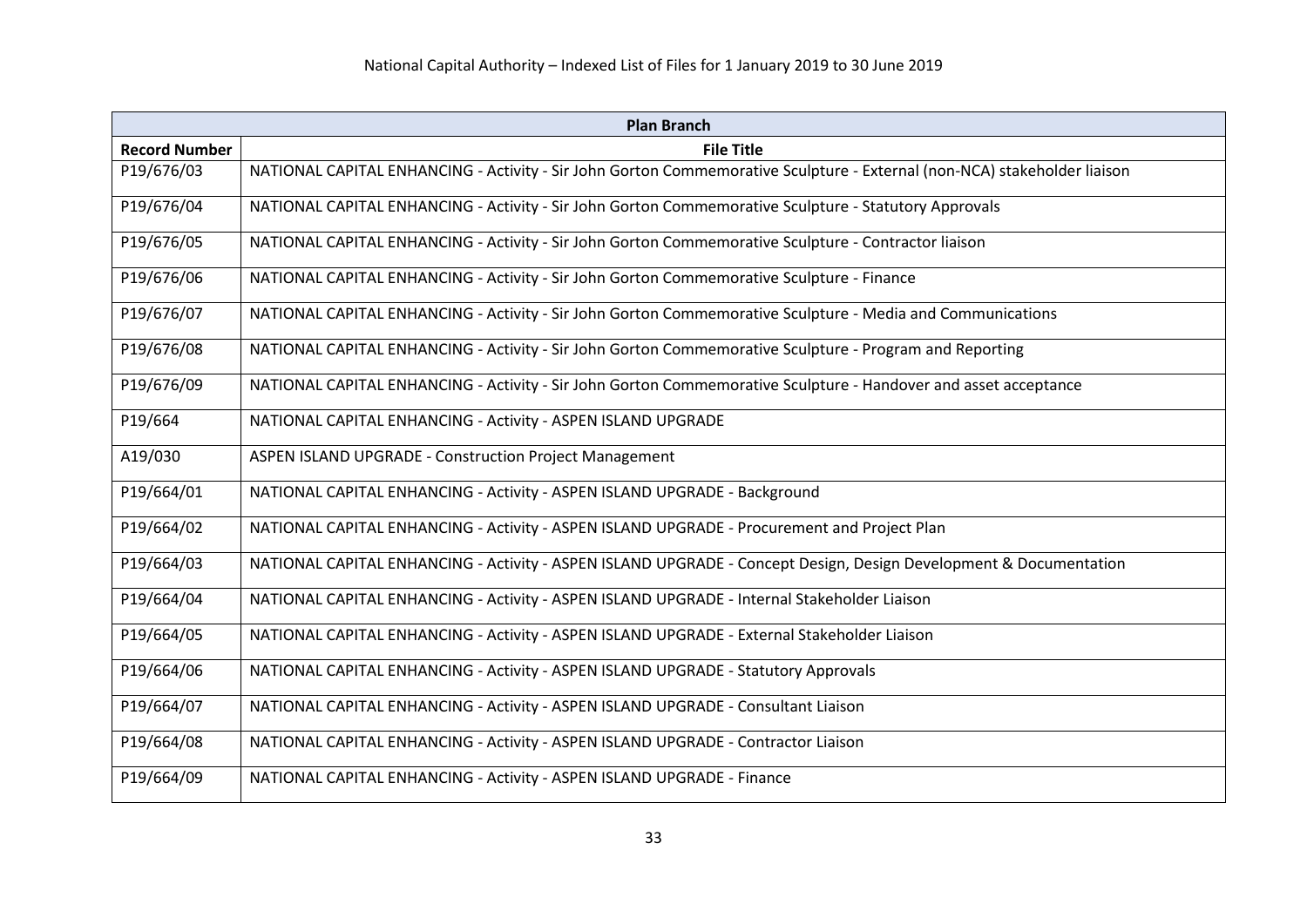| <b>Plan Branch</b>   |                                                                                                                                                          |
|----------------------|----------------------------------------------------------------------------------------------------------------------------------------------------------|
| <b>Record Number</b> | <b>File Title</b>                                                                                                                                        |
| P19/664/10           | NATIONAL CAPITAL ENHANCING - Activity - ASPEN ISLAND UPGRADE - Media and Communications                                                                  |
| P19/664/11           | NATIONAL CAPITAL ENHANCING - Activity - ASPEN ISLAND UPGRADE - Program and Reporting                                                                     |
| P19/664/13           | NATIONAL CAPITAL ENHANCING - Activity - ASPEN ISLAND UPGRADE - Handover                                                                                  |
|                      | NATIONAL CAPITAL ENHANCING - Activity - CARILLON CLAVIER, BELL CLAPPERS AND TRANSMISSION UPGRADE WORKS - Procurement and                                 |
| P18/571/09           | <b>Tendering General</b>                                                                                                                                 |
| P19/569/11           | NCE - Food Service Outlet - Facilities Expansion and Improvement - Regatta Point - Statutory approvals                                                   |
| P19/569/12           | NCE - Food Service Outlet - Facilities Expansion and Improvement - Regatta Point - Handover and asset acceptance                                         |
|                      | NATIONAL CAPITAL PLAN - Activity - DUDLEY STREET UPGRADE, YARRALUMLA (ASSOCIATED WITH CANBERRA BRICKWORKS                                                |
| 16/743/20            | DEVELOPMENT)                                                                                                                                             |
| 19/258               | NATIONAL CAPITAL PLAN - Activity - CITY RENEWAL AUTHORITY (CRA) PROJECT - NORTHBOURNE AVENUE DESIGN STRATEGY                                             |
| 19/258/01            | NATIONAL CAPITAL PLAN - Activity - CRA Project - Northbourne Avenue Design Strategy - correspondence                                                     |
| 19/258/02            | NATIONAL CAPITAL PLAN - Activity - CRA Project - Northbourne Avenue Design Strategy - Drawings                                                           |
| 19/258/03            | NATIONAL CAPITAL PLAN - Activity - CRA Project - Northbourne Avenue Design Strategy - Meeting Minutes                                                    |
| P19/412              | NATIONAL CAPITAL MAINTENANCE - Activity - Asset Management System Project - NCA Estate Land Survey                                                       |
| A19/031              | NATIONAL CAPITAL MAINTENANCE - Activity - SURVEY - NCA estate - central area                                                                             |
| P18/595/07           | Events Infrastructure Master Plan - Events Infrastructure - update                                                                                       |
| P19/412/01           | NATIONAL CAPITAL MAINTENANCE - Activity - SURVEY - NCA Estate - central area - quality forms                                                             |
| 19/319               | NATIONAL CAPITAL PLAN - Activity - PART OF PARKES WAY MEDIAN AND VERGE - REMOVAL AND REPLACEMENT OF ROAD BARRIERS AND<br>RELOCATION OF TWO STREET LIGHTS |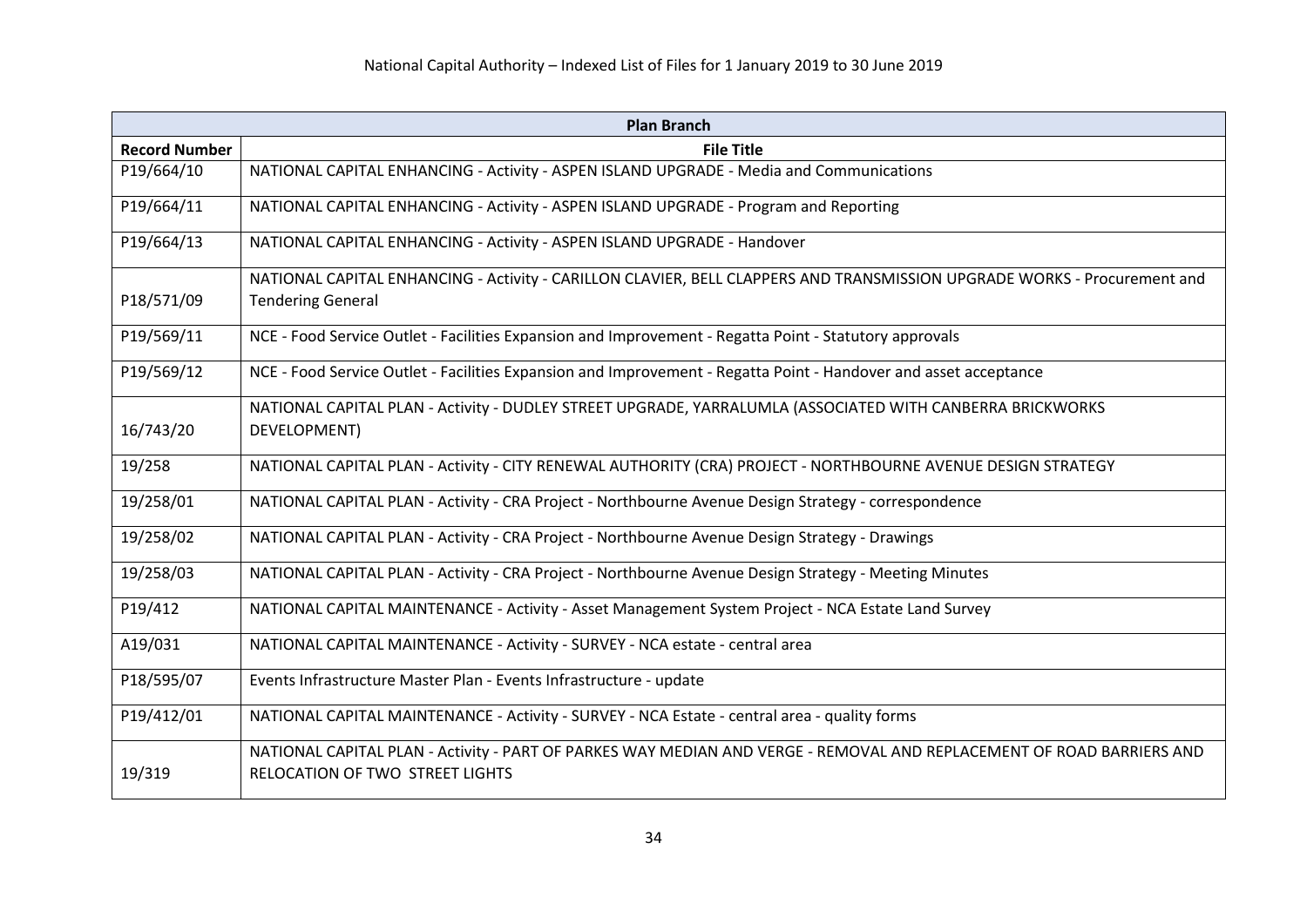| <b>Plan Branch</b>   |                                                                                                                                              |
|----------------------|----------------------------------------------------------------------------------------------------------------------------------------------|
| <b>Record Number</b> | <b>File Title</b>                                                                                                                            |
| 19/26                | NATIONAL CAPITAL PLAN - Activity - The Deck redevelopment - Stakeholders                                                                     |
|                      | NATIONAL CAPITAL PLAN - Activity - BLOCK 2 AND BLOCK 12 SECTION 2 NICHOLLS - GOLD CREEK PRECINCT - REQUEST TO INCLUDE                        |
| 19/223               | ADDITIONAL PERMITTED LAND USES                                                                                                               |
| 19/9                 | NATIONAL CAPITAL PLAN - Activity - BLOCKS 15 & 16 SECTION 6 FYSHWICK - SITE REDEVELOPMENT AND DEVELOPMENT CONTROL PLAN                       |
|                      | NATIONAL CAPITAL PLAN - Activity - BLOCK 5 SECTION 2 PARKES - COMMONWEALTH PARK - INSTALLATION OF SMALL CELL OPTUS                           |
| 19/11                | <b>TELECOMMUNICATIONS FACILITIES</b>                                                                                                         |
| 19/14                | NATIONAL CAPITAL PLAN - Activity - EPSDD REFERRAL - DA 201835041 - BLOCK 6 SECTION 1 DICKSON - Objective Attachments                         |
|                      | NATIONAL CAPITAL PLAN - Activity - BLOCK 2 SECTION 128 YARRALUMLA - BULLAN MURA OPEN SPACE - INSTALLATION OF ONE                             |
| 19/23                | <b>INTERPRETIVE SIGN</b>                                                                                                                     |
| 19/278               | NATIONAL CAPITAL PLAN - Activity - Block 7 Section 18 Braddon - DA 201630974-S197N                                                           |
| 19/27                | NATIONAL CAPITAL PLAN - Activity - Block 3, 8 Section 32 Bruce - Proposed Supermarket                                                        |
| 19/28                | NATIONAL CAPITAL PLAN - Activity - DEAKIN BLOCK 17 SECTION 3 - LODGE PARK - GENERAL ENQUIRIES                                                |
| 19/178               | NATIONAL CAPITAL PLAN - Activity - Block 3, Section 115 Lyneham - 201732729-S197D                                                            |
| 19/201               | NATIONAL CAPITAL PLAN - Activity - Block 11, 9, 11 Section 8, 8, 47 Fyshwick - DA 201835108                                                  |
| 19/202               | NATIONAL CAPITAL PLAN - Activity - Block 1 Section 1 Symonston - DA 201935263                                                                |
| 19/203               | NATIONAL CAPITAL PLAN - Activity - Block 14 Section 42 Campbell - DA 201833326-S144E                                                         |
| 19/204               | NATIONAL CAPITAL PLAN - Activity - Denman Prospect 2 Estate - Indicative Development Plan                                                    |
| 19/207               | NATIONAL CAPITAL PLAN - Activity - TELECOMMUNICATION FACILITIES - 4G/5G AND SMALL CELLS - GENERAL PLANNING and LICENSING<br><b>ENQUIRIES</b> |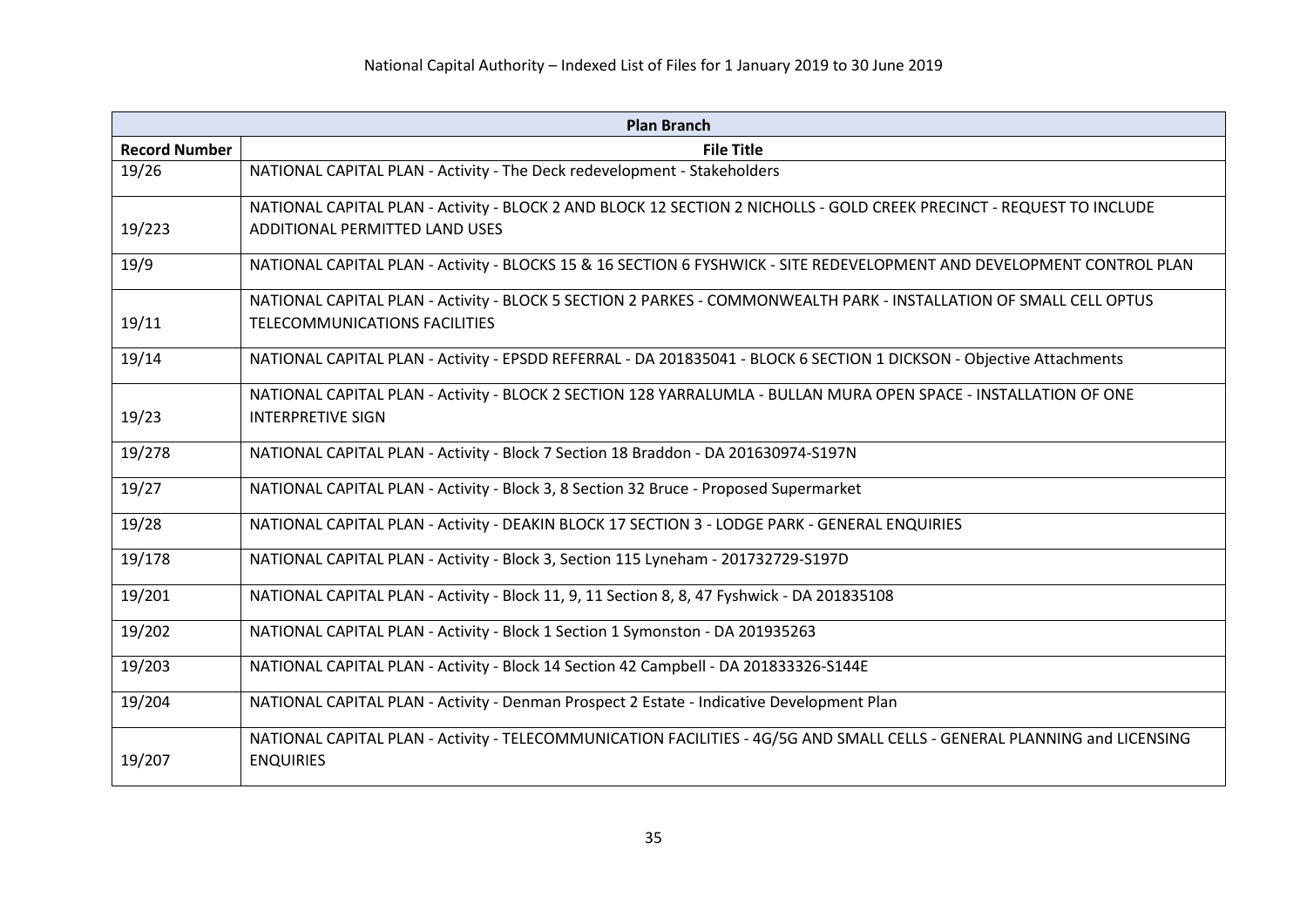| <b>Plan Branch</b>   |                                                                                                                         |
|----------------------|-------------------------------------------------------------------------------------------------------------------------|
| <b>Record Number</b> | <b>File Title</b>                                                                                                       |
| 19/208               | NATIONAL CAPITAL PLAN - Activity - Block 1 Section 82 Weston - Draft Estate Development Plan                            |
| 19/210               | NATIONAL CAPITAL PLAN - Activity - Block 1 Section 60 Kingston - DA 201834351-S144C                                     |
| 19/224               | NATIONAL CAPITAL PLAN - Activity - Draft Variation 364 - Gungahlin Town Centre planning refresh                         |
| 19/232               | NATIONAL CAPITAL PLAN - Activity - Heritage Management Plan review and update 2018-19                                   |
| 19/238               | NATIONAL CAPITAL PLAN - Activity - Yowani Country Club Redevelopment                                                    |
| 19/239               | NATIONAL CAPITAL PLAN - Activity - WA100620 - Pialligo Animal Care Facility - Public Consultation                       |
|                      | NATIONAL CAPITAL PLAN - Activity - BLOCK 5 SECTION 19 YARRALUMLA - CANBERRA ROWING CLUB, YARRALUMLA BAY - REDEVELOPMENT |
| 19/251               | PROPOSAL                                                                                                                |
| 19/254               | NATIONAL CAPITAL PLAN - Activity - National Capital Design Review Panel - Section 100                                   |
| 19/257               | NATIONAL CAPITAL PLAN - Activity - Block 306 Majura - DA 201426766-S197B                                                |
| 19/266               | NATIONAL CAPITAL PLAN - Activity - National Arboretum Canberra Master Plan 2018                                         |
| 19/276               | NATIONAL CAPITAL PLAN - Activity - South Coast Seaplanes Proposal - Heritage Impact Assessment                          |
| 19/308               | NATIONAL CAPITAL PLAN - Activity - *** lease for West Space Office                                                      |
|                      | NATIONAL CAPITAL PLAN - Activity - BLOCK 2 SECTION 4 CAMPBELL - ANZAC PARK EAST - TEMPORARY CRANE INSTALLATION AND      |
| 19/316               | ASSOCIATED TEMPORARY TRAFFIC (TTM) WORKS                                                                                |
| 19/325               | NATIONAL CAPITAL PLAN - Activity - DA 201732729-S197D - Block 3 Section 115 Lyneham - June 2019                         |
| 19/329               | NATIONAL CAPITAL PLAN - Activity - National Capital Plan Draft Amendment 92                                             |
| 19/332               | NATIONAL CAPITAL PLAN - Activity - DA 201935715 - Block 1 Section 1 Symonston                                           |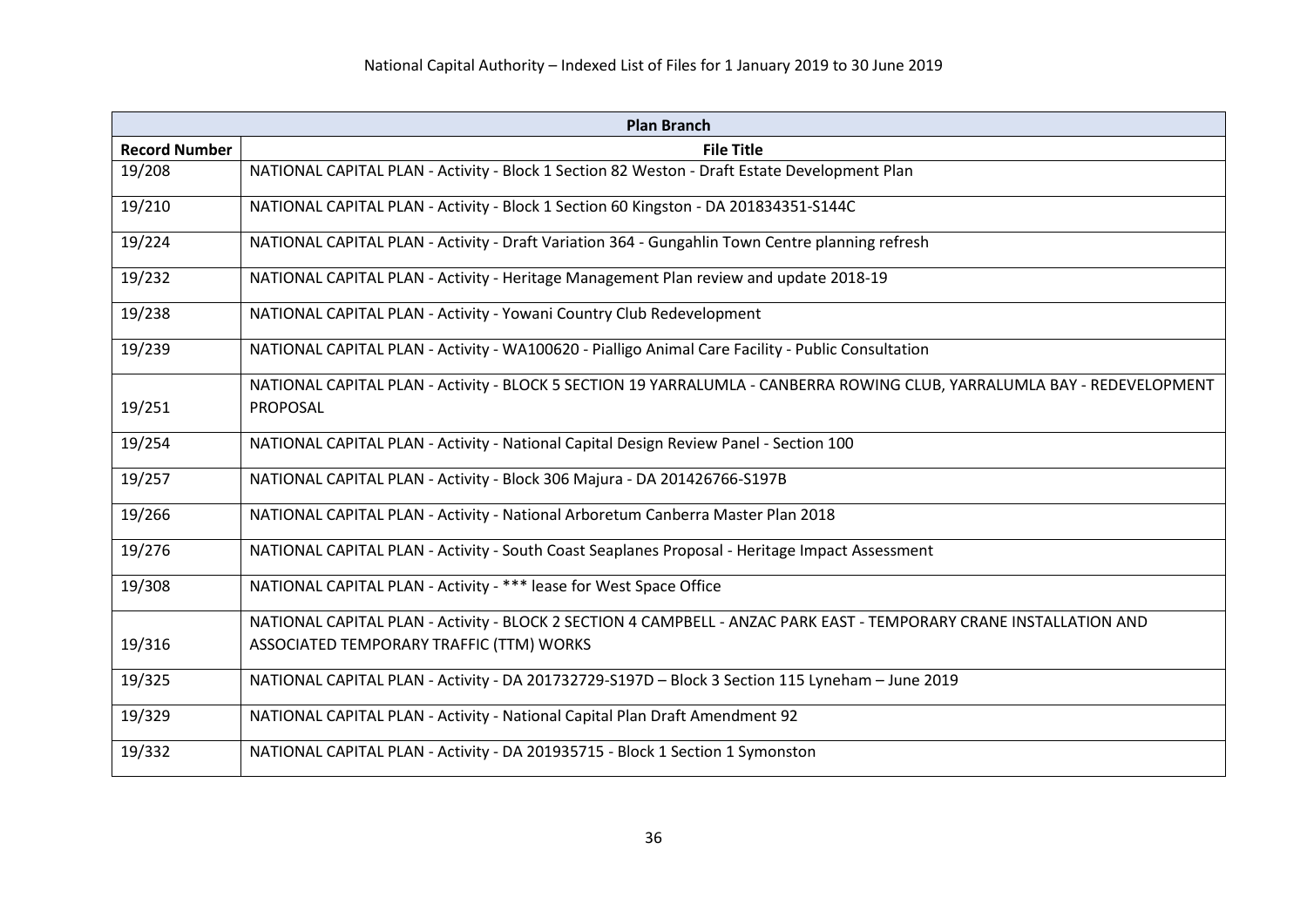| <b>Plan Branch</b>   |                                                                                                                                       |  |
|----------------------|---------------------------------------------------------------------------------------------------------------------------------------|--|
| <b>Record Number</b> | <b>File Title</b>                                                                                                                     |  |
| 19/334               | NATIONAL CAPITAL PLAN - Activity - AUSTRALIAN NATIONAL UNIVERSITY (ANU) - RESEARCH SCHOOL OF HUMANITIES AND ARTS (RSHA)               |  |
| 19/335               | NATIONAL CAPITAL PLAN - Activity - AUSTRALIAN NATIONAL UNIVERSITY (ANU) - COLLEGE OF BUSINESS ECONOMICS (CBE)                         |  |
| 19/357               | NATIONAL CAPITAL PLAN - Activity - DA 201935743 - Block 1 Section 47 City                                                             |  |
| 18/271/04            | NATIONAL CAPITAL PLAN - Activity - Blocks 4 and 5 Section 38 Campbell - Concept Plan - Supporting documents submitted 29 January 2019 |  |
|                      | NATIONAL CAPITAL PLAN - Activity - DEVELOPMENT CONTROL PLAN 19/01 - BLOCK 12 SECTION 111 SYMONSTON AND BLOCK 2233                     |  |
| 18/236/02            | JERRABOMBERRA - DCP drafts and final versions                                                                                         |  |
| 19/232/01            | NATIONAL CAPITAL PLAN - Activity - Parliament House Vista - HMP review and update 2019                                                |  |
| 19/232/02            | NATIONAL CAPITAL PLAN - Activity - National Carillon - HMP review and update 2019                                                     |  |
| 19/232/03            | NATIONAL CAPITAL PLAN - Activity - Anzac Parade - HMP review and update 2019                                                          |  |
| 19/232/04            | NATIONAL CAPITAL PLAN - Activity - Lake Burley Griffin and Adjacent Lands - HMP review and update 2019                                |  |
| 19/232/05            | NATIONAL CAPITAL PLAN - Activity - HMP review and update 2019 - Major Projects Committee Reports                                      |  |
| 19/232/06            | NATIONAL CAPITAL PLAN - Activity - Heritage Management Plan review and update RFQ                                                     |  |
| 18/234/01            | NATIONAL CAPITAL PLAN - Activity - CRA - Haig Park - correspondance                                                                   |  |
| 18/271/05            | NATIONAL CAPITAL PLAN - Activity - Blocks 4 and 5 Section 38 Campbell - Concept Plan and supporting information submitted 20 May 2019 |  |
| 19/329/01            | NATIONAL CAPITAL PLAN - Activity - National Capital Plan Draft Amendment 92 - Master Documentation                                    |  |
| 19/329/02            | NATIONAL CAPITAL PLAN - Activity - National Capital Plan Draft Amendment 92 - General Matters and Correspondence                      |  |
| 19/329/03            | NATIONAL CAPITAL PLAN - Activity - National Capital Plan Draft Amendment 92 - Authority Matters                                       |  |
| 19/329/04            | NATIONAL CAPITAL PLAN - Activity - National Capital Plan Draft Amendment 92 - Public Consultation                                     |  |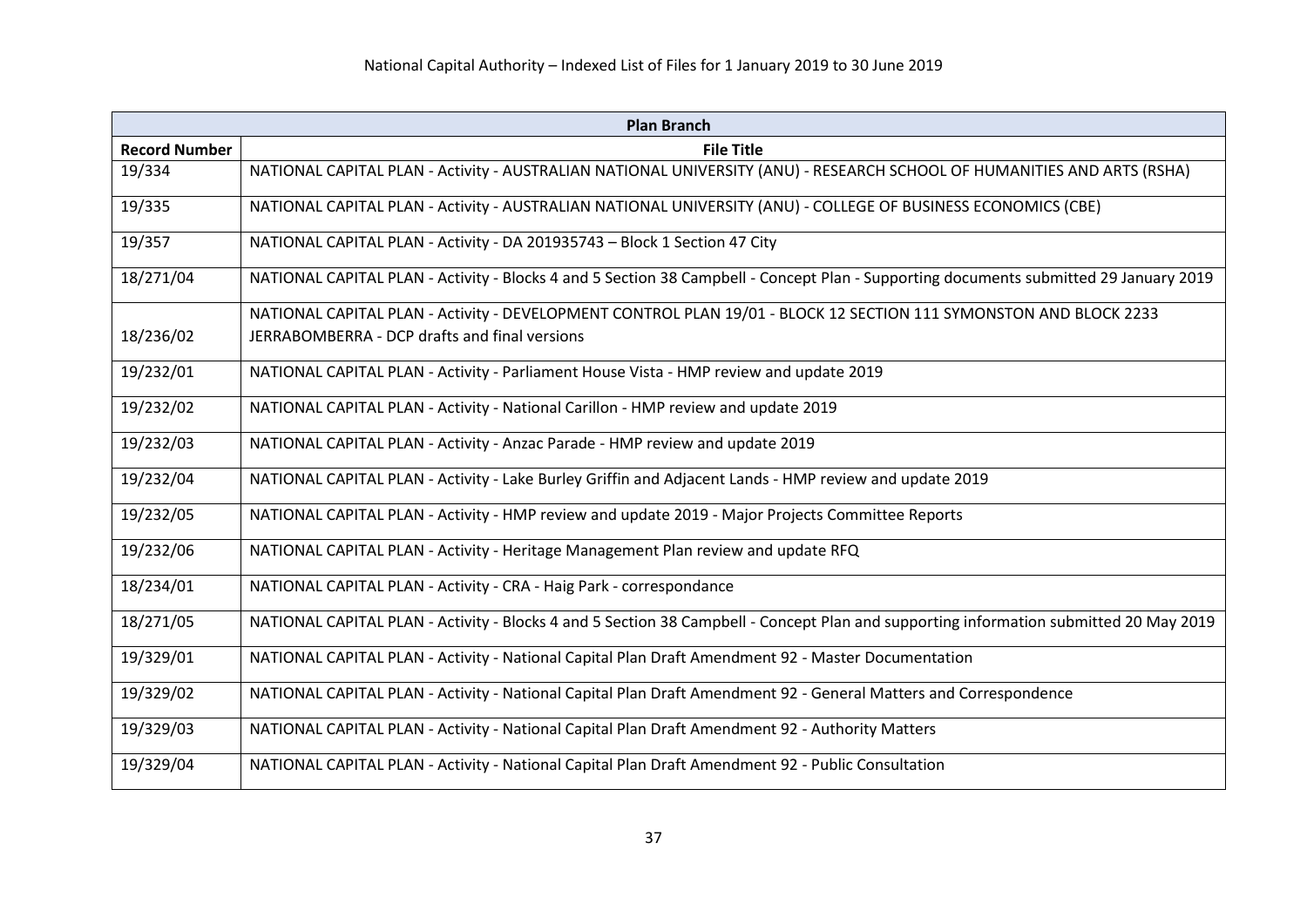| <b>Plan Branch</b>   |                                                                                                                                                  |  |
|----------------------|--------------------------------------------------------------------------------------------------------------------------------------------------|--|
| <b>Record Number</b> | <b>File Title</b>                                                                                                                                |  |
| 19/329/05            | NATIONAL CAPITAL PLAN - Activity - National Capital Plan Draft Amendment 92 - Ministerial                                                        |  |
| A19/005              | NATIONAL CAPITAL PLAN - Activity - NCA Movement and wayfinding Masterplan -WAYFINDING STRATEGY & SIGNAGE MANUAL                                  |  |
| A19/020              | NATIONAL CAPITAL PLAN - Activity - NCA movement and wayfinding masterplan - LAKE BURLEY GRIFFIN CENTRAL BASIN LOOP PATHS -<br><b>MINOR WORKS</b> |  |
| P18/623/02           | NCA movement and wayfinding masterplan - WAYFINDING STRATEGY & SIGNAGE MANUAL -Quality Plans                                                     |  |
| P18/623/03           | NCA movement and wayfinding masterplan - WAYFINDING STRATEGY & SIGNAGE MANUAL - ATM correspondance                                               |  |
| P18/623/04           | NCA movement and wayfinding masterplan - WAYFINDING STRATEGY & SIGNAGE MANUAL - ATM evaluation                                                   |  |
| P18/623/05           | NCA movement and wayfinding masterplan - LAKE BURLEY GRIFFIN CENTRAL BASIN LOOP PATHS - MINOR WORKS - Quality Forms                              |  |
| P18/623/06           | NCA movement and wayfinding masterplan - LAKE BURLEY GRIFFIN CENTRAL BASIN LOOP PATHS - MINOR WORKS - ATM Correspondance                         |  |
| P18/623/07           | NCA movement and wayfinding masterplan - LAKE BURLEY GRIFFIN CENTRAL BASIN LOOP PATHS - MINOR WORKS - ATM evaluation                             |  |
| P18/623/08           | NCA movement and wayfinding masterplan - Project Status Reports                                                                                  |  |
| P18/623/09           | WAYFINDING STRATEGY & SIGNAGE MANUAL - Deliverables                                                                                              |  |
| P18/593/10           | NCA movement and wayfinding masterplan - WAYFINDING STRATEGY & SIGNAGE MANUAL - correspondance                                                   |  |
| P18/623/10           | NCA movement and wayfinding masterplan - WAYFINDING STRATEGY & SIGNAGE MANUAL - consultation                                                     |  |
| 19/13                | NATIONAL CAPITAL PLAN - Activity - EPSDD REFERRAL - DA 201733039 - S144C - BLOCK 19 SECTION 33 DICKSON- Objective Attachments                    |  |
| 19/188               | NATIONAL CAPITAL PLAN - Activity - Block 4 & 9 Section 5 City - DA 201935219                                                                     |  |
| 19/291               | NATIONAL CAPITAL PLAN - Activity - DA 201935514 - Block 1 & 3 Section 127 & 84 Yarralumla - Dudley Street Upgrade                                |  |
| 19/295               | NATIONAL CAPITAL PLAN - Activity - DA 201733039-S144E - Block 19 Section 33 Dickson                                                              |  |